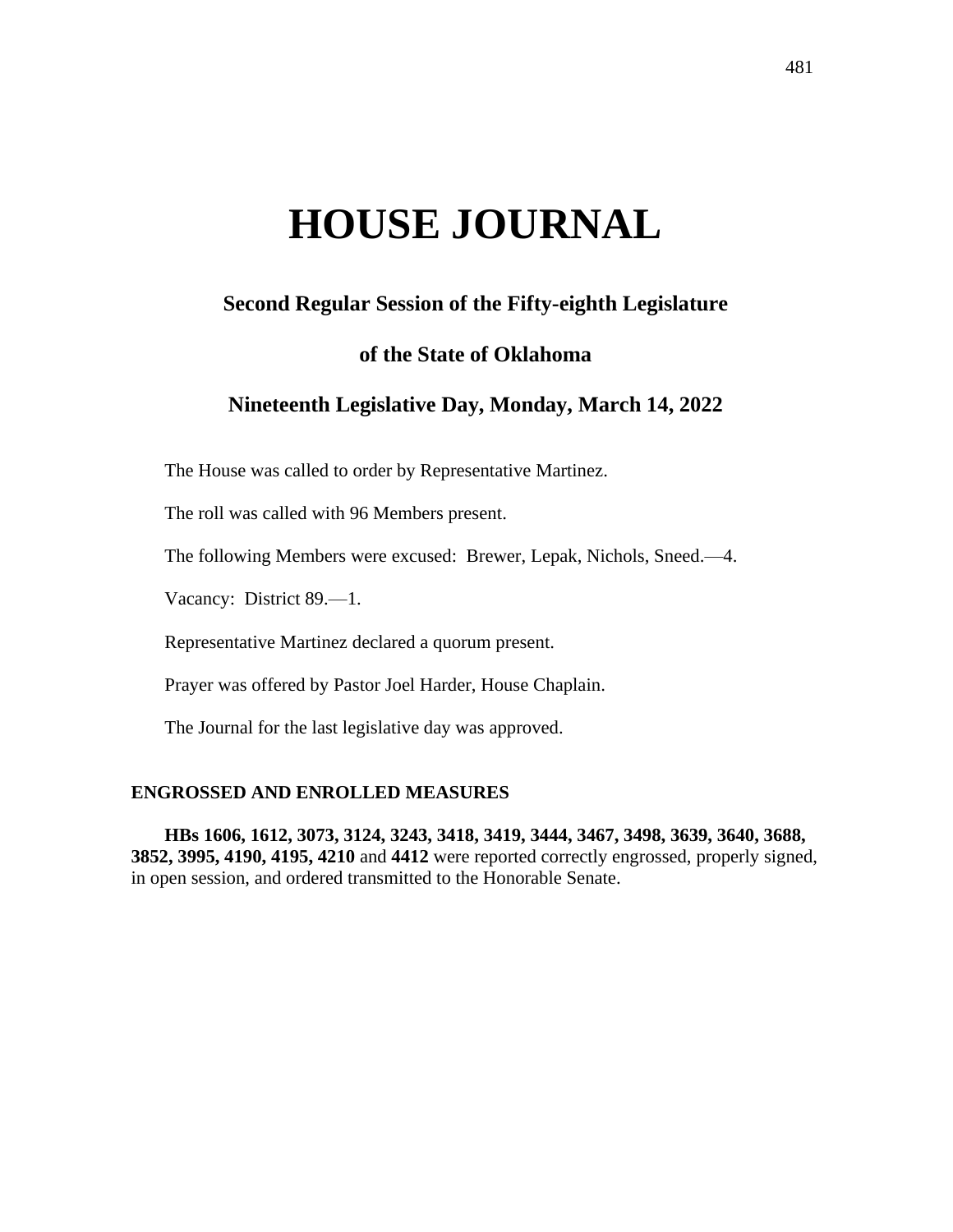## **MOTION**

Representative Pfeiffer moved to suspend House Rule 4.4(e) for the purpose of allowing Members to specifically wear jeans on the Floor for Monday, March 14, and Tuesday, March 15, 2022, which motion was adopted upon roll call as follows:

Aye: Baker, Bashore, Boatman, Boles, Burns, Bush, Caldwell (Trey), Conley, Crosswhite Hader, Culver, Davis, Dempsey, Dobrinski, Echols, Ford, Gann, Hardin (Tommy), Hilbert, Hill, Humphrey, Kannady, Kendrix, Kerbs, Lawson, Lowe (Dick), Luttrell, Manger, Marti, Martinez, May, McBride, McDugle, McEntire, Moore, Munson, Newton, Nollan, O'Donnell, Olsen, Osburn, Patzkowsky, Pfeiffer, Provenzano, Randleman, Ranson, Roberts (Eric), Roe, Rosecrants, Russ, Sims, Smith, Stark, Steagall, Stearman, Sterling, Stinson, Talley, Townley, Turner, Vancuren, Waldron, Wallace, West (Kevin), West (Rick), West (Tammy), Williams, Wolfley, Mr. Speaker.--68.

Excused: Bell, Bennett, Blancett, Brewer, Caldwell (Chad), Cornwell, Dills, Dollens, Fetgatter, Frix, Fugate, Goodwin, Grego, Hardin (David), Hasenbeck, Johns, Lepak, Lowe (Jason), Miller, Mize, Nichols, Pae, Phillips, Pittman, Roberts (Dustin), Roberts (Sean), Sneed, Strom, Virgin, Walke, West (Josh), Worthen.--32.

Vacancy: District 89.--1.

#### **GENERAL ORDER**

**HB 3812** by Stinson of the House and Stanley of the Senate was read and considered.

Representative Stinson moved that **HB 3812** be advanced from General Order, which motion was declared adopted.

#### **THIRD READING**

**HB 3812** was read at length for the third time. On passage of the measure, the roll call was as follows:

Aye: Baker, Bashore, Bennett, Boatman, Boles, Burns, Bush, Caldwell (Chad), Caldwell (Trey), Conley, Cornwell, Crosswhite Hader, Culver, Davis, Dempsey, Dobrinski, Dollens, Echols, Ford, Fugate, Gann, Grego, Hardin (David), Hardin (Tommy), Hilbert, Hill, Humphrey, Kannady, Kendrix, Kerbs, Lawson, Lowe (Dick), Luttrell, Manger, Marti, Martinez, May, McBride, McDugle, McEntire, Moore, Munson, Newton, Nollan, O'Donnell, Olsen, Osburn, Patzkowsky, Pfeiffer, Provenzano, Randleman, Ranson, Roberts (Eric), Roe, Rosecrants, Russ, Sims, Smith, Stark, Steagall, Stearman, Stinson, Talley, Townley, Turner, Vancuren, Waldron, Walke, Wallace, West (Josh), West (Kevin), West (Rick), West (Tammy), Williams, Wolfley, Worthen, Mr. Speaker.--77.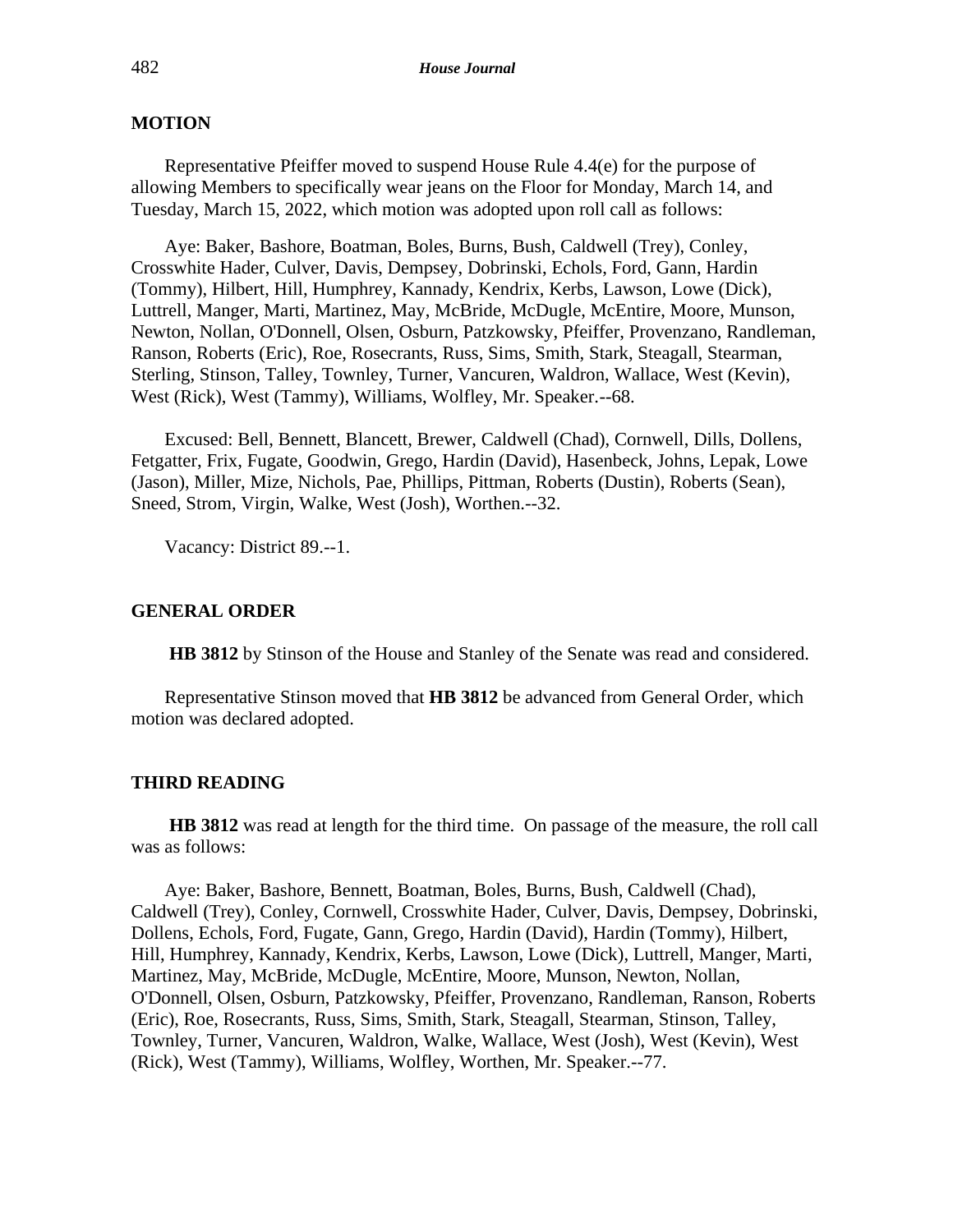Excused: Bell, Blancett, Brewer, Dills, Fetgatter, Frix, Goodwin, Hasenbeck, Johns, Lepak, Lowe (Jason), Miller, Mize, Nichols, Pae, Phillips, Pittman, Roberts (Dustin), Roberts (Sean), Sneed, Sterling, Strom, Virgin.--23.

Vacancy: District 89.--1.

The measure passed.

**HB 3812** was referred for engrossment.

## **GENERAL ORDER**

**HB 3567** by McBride of the House and Thompson of the Senate was read and considered.

Representative McBride moved to suspend House Rule 8.8 for the purpose of allowing consideration of an untimely filed floor amendment, which motion was declared adopted upon roll call as follows:

Aye: Baker, Bashore, Boatman, Boles, Burns, Bush, Caldwell (Chad), Caldwell (Trey), Conley, Cornwell, Crosswhite Hader, Culver, Davis, Dempsey, Dobrinski, Echols, Ford, Gann, Grego, Hardin (David), Hardin (Tommy), Hasenbeck, Hilbert, Hill, Humphrey, Kannady, Kendrix, Lawson, Lowe (Dick), Luttrell, Manger, Marti, Martinez, May, McBride, McDugle, McEntire, Moore, Newton, Nollan, O'Donnell, Olsen, Osburn, Patzkowsky, Pfeiffer, Randleman, Roberts (Eric), Roe, Russ, Sims, Smith, Stark, Steagall, Stearman, Sterling, Strom, Talley, Townley, Vancuren, Wallace, West (Josh), West (Kevin), West (Rick), West (Tammy), Williams, Wolfley, Worthen, Mr. Speaker.--68.

Nay: Bennett, Dollens, Fugate, Munson, Provenzano, Ranson, Rosecrants, Turner, Waldron, Walke.--10.

Excused: Bell, Blancett, Brewer, Dills, Fetgatter, Frix, Goodwin, Johns, Kerbs, Lepak, Lowe (Jason), Miller, Mize, Nichols, Pae, Phillips, Pittman, Roberts (Dustin), Roberts (Sean), Sneed, Stinson, Virgin.--22.

Vacancy: District 89.--1.

Representative McBride moved to amend **HB 3567**, Page 1, Section 1, Lines 19 and 20 by deleting the words and figure "Sixteen Million Dollars (\$16,000,000.00)" and by inserting in lieu thereof the words and figure "Nineteen Million Dollars (\$19,000,000.00)", which amendment was declared adopted.

Representative McBride moved that **HB 3567** be advanced from General Order, which motion was declared adopted.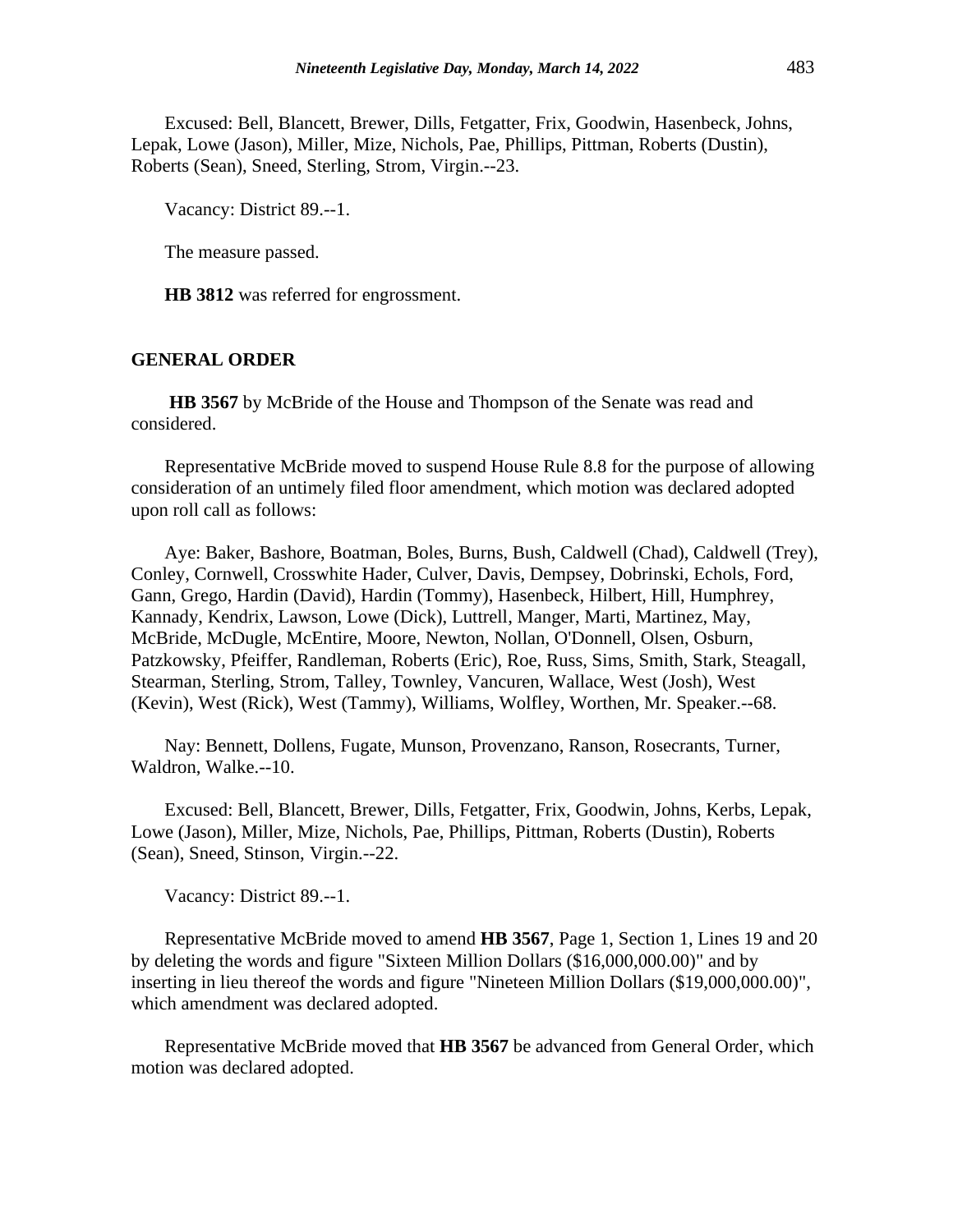## **THIRD READING**

**HB 3567** was read at length for the third time. On passage of the measure and emergency, the roll call was as follows:

Aye: Baker, Bashore, Bennett, Boatman, Boles, Burns, Bush, Caldwell (Chad), Caldwell (Trey), Conley, Cornwell, Crosswhite Hader, Culver, Davis, Dempsey, Dills, Dobrinski, Dollens, Echols, Fetgatter, Frix, Fugate, Gann, Grego, Hardin (David), Hardin (Tommy), Hasenbeck, Hilbert, Hill, Humphrey, Kannady, Kendrix, Lawson, Lowe (Dick), Lowe (Jason), Luttrell, Manger, Marti, Martinez, May, McBride, McDugle, McEntire, Miller, Moore, Munson, Nollan, O'Donnell, Olsen, Osburn, Patzkowsky, Pfeiffer, Provenzano, Randleman, Ranson, Roberts (Eric), Roe, Rosecrants, Russ, Sims, Smith, Stark, Steagall, Stearman, Sterling, Strom, Talley, Townley, Turner, Vancuren, Waldron, Wallace, West (Josh), West (Rick), West (Tammy), Williams, Wolfley, Worthen, Mr. Speaker.--79.

Excused: Bell, Blancett, Brewer, Ford, Goodwin, Johns, Kerbs, Lepak, Mize, Newton, Nichols, Pae, Phillips, Pittman, Roberts (Dustin), Roberts (Sean), Sneed, Stinson, Virgin, Walke, West (Kevin).--21.

Vacancy: District 89.--1.

The measure and emergency passed.

**HB 3567** was referred for engrossment.

## **GENERAL ORDER**

**HB 3720** by McBride et al. of the House and Weaver of the Senate was read and considered.

Coauthored by Representative(s) Hill

Representative Waldron moved that **HB 3720** be advanced from General Order, which motion was declared adopted.

#### **THIRD READING**

**HB 3720** was read at length for the third time. On passage of the measure and emergency, the roll call was as follows:

Aye: Baker, Bashore, Bell, Bennett, Boatman, Boles, Burns, Bush, Caldwell (Chad), Caldwell (Trey), Conley, Cornwell, Culver, Davis, Dempsey, Dills, Dobrinski, Dollens, Echols, Fetgatter, Ford, Frix, Fugate, Grego, Hardin (David), Hasenbeck, Hilbert, Hill, Humphrey, Kannady, Kendrix, Kerbs, Lawson, Lowe (Dick), Lowe (Jason), Luttrell, Manger, Marti, Martinez, May, McBride, McDugle, McEntire, Miller, Moore, Munson,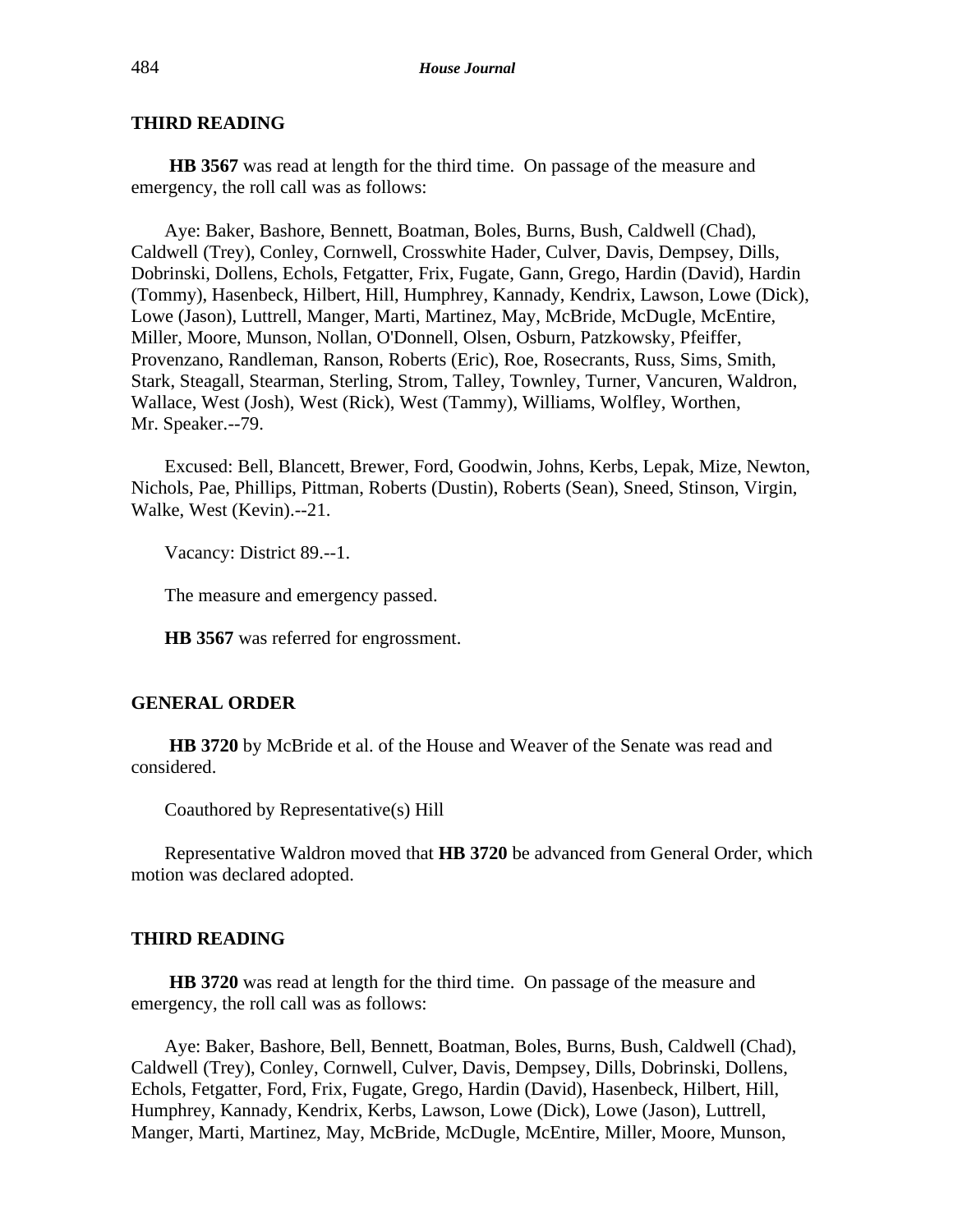Newton, Nollan, O'Donnell, Olsen, Osburn, Patzkowsky, Pfeiffer, Provenzano, Randleman, Ranson, Roberts (Eric), Roe, Rosecrants, Russ, Sims, Smith, Stark, Steagall, Sterling, Strom, Talley, Townley, Turner, Vancuren, Waldron, Walke, Wallace, West (Josh), West (Kevin), West (Tammy), Williams, Wolfley, Worthen, Mr. Speaker.--80.

Nay: Crosswhite Hader, Gann, Hardin (Tommy), Stearman, West (Rick).--5.

Excused: Blancett, Brewer, Goodwin, Johns, Lepak, Mize, Nichols, Pae, Phillips, Pittman, Roberts (Dustin), Roberts (Sean), Sneed, Stinson, Virgin.--15.

Vacancy: District 89.--1.

The measure and emergency passed.

**HB 3720** was referred for engrossment.

#### **GENERAL ORDER**

**HB 2976** by Olsen of the House was read and considered.

Coauthored by Representative(s) McDugle

Authored by Senator Bergstrom (principal Senate author)

Representative Olsen moved that **HB 2976** be advanced from General Order, which motion was declared adopted.

#### **THIRD READING**

**HB 2976** was read at length for the third time. On passage of the measure, the roll call was as follows:

Aye: Baker, Bashore, Boatman, Boles, Burns, Caldwell (Trey), Conley, Cornwell, Crosswhite Hader, Culver, Davis, Dempsey, Dills, Dobrinski, Echols, Fetgatter, Ford, Frix, Gann, Grego, Hardin (David), Hasenbeck, Hilbert, Hill, Humphrey, Johns, Kannady, Kendrix, Kerbs, Lawson, Lowe (Dick), Luttrell, Manger, Marti, Martinez, May, McBride, McDugle, McEntire, Miller, Moore, Nollan, O'Donnell, Olsen, Osburn, Pae, Patzkowsky, Pfeiffer, Randleman, Roberts (Eric), Russ, Sims, Smith, Stark, Steagall, Stearman, Sterling, Talley, Townley, Vancuren, Wallace, West (Josh), West (Kevin), West (Rick), West (Tammy), Williams, Wolfley, Worthen, Mr. Speaker.--69.

Nay: Bell, Bennett, Bush, Caldwell (Chad), Dollens, Fugate, Goodwin, Hardin (Tommy), Lowe (Jason), Munson, Provenzano, Ranson, Rosecrants, Strom, Turner, Waldron, Walke.--17.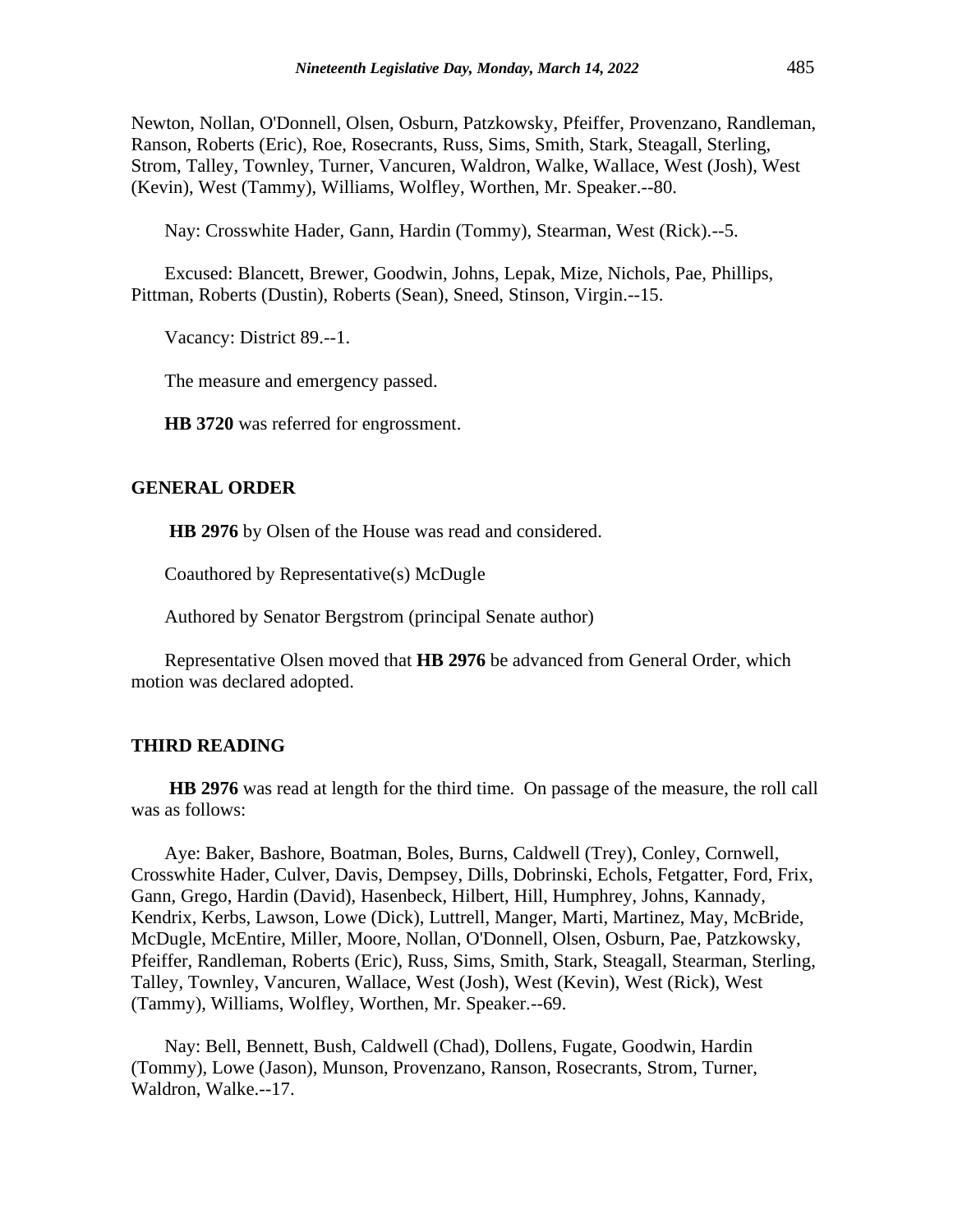Excused: Blancett, Brewer, Lepak, Mize, Newton, Nichols, Phillips, Pittman, Roberts (Dustin), Roberts (Sean), Roe, Sneed, Stinson, Virgin.--14.

Vacancy: District 89.--1.

The measure passed.

**HB 2976** was referred for engrossment.

#### **MESSAGES FROM THE SENATE**

Announcing the passage of **SBs 1503, 1552, 1553** and **1555** and **SJRs 17** and **37**. The above measures were introduced and read for the first time.

**SB 1503** − By Daniels and Jett of the Senate and Russ of the House.

An Act relating to abortion; creating the Oklahoma Heartbeat Act; defining terms; prohibiting performance of abortion except under certain conditions; requiring certain test to meet specified criteria; requiring physician to record certain information; prohibiting performance of abortion under certain conditions; clarifying allowed conduct; specifying effect of certain provisions; providing exception for medical emergency; requiring physician to record certain information; providing exception for abortion performed at the behest of federal entities; providing for and prohibiting certain enforcement; allowing certain persons to bring certain civil action; requiring and prohibiting certain civil relief; establishing deadline for filing of civil action; allowing and disallowing certain defenses; prohibiting certain acts by specified persons and entities; specifying applicability of certain provisions; prohibiting certain civil actions; authorizing and prohibiting affirmative defense under certain conditions; specifying venue for civil action; prohibiting certain transfer of venue; granting specified entities certain immunities; prohibiting certain waiver of immunity; limiting jurisdiction of courts; establishing liability for court costs and attorney fees; defining term; establishing statute of limitation for bringing certain actions; prohibiting use of certain defenses; providing for severability; expressing legislative intent and declarations; providing for certain interpretation and enforcement; providing certain construction; amending 12 O.S. 2021, Section 1439, which relates to the Oklahoma Citizens Participation Act; adding exception; amending 51 O.S. 2021, Section 255, which relates to the Oklahoma Religious Freedom Act; limiting applicability of act; providing for codification; and declaring an emergency.

**SB 1552** − By Treat of the Senate and McCall of the House.

An Act relating to public health; amending 63 O.S. 2021, Section 1-740.17, which relates to grants to private organizations for services; authorizing State Department of Health to enter into contracts with private organizations for provision of certain services; amending 63 O.S. 2021, Section 1-740.18, which relates to grant compliance and monitoring; requiring Department to monitor and review organizations and directing termination of funding under certain circumstances; updating statutory language; providing an effective date; and declaring an emergency.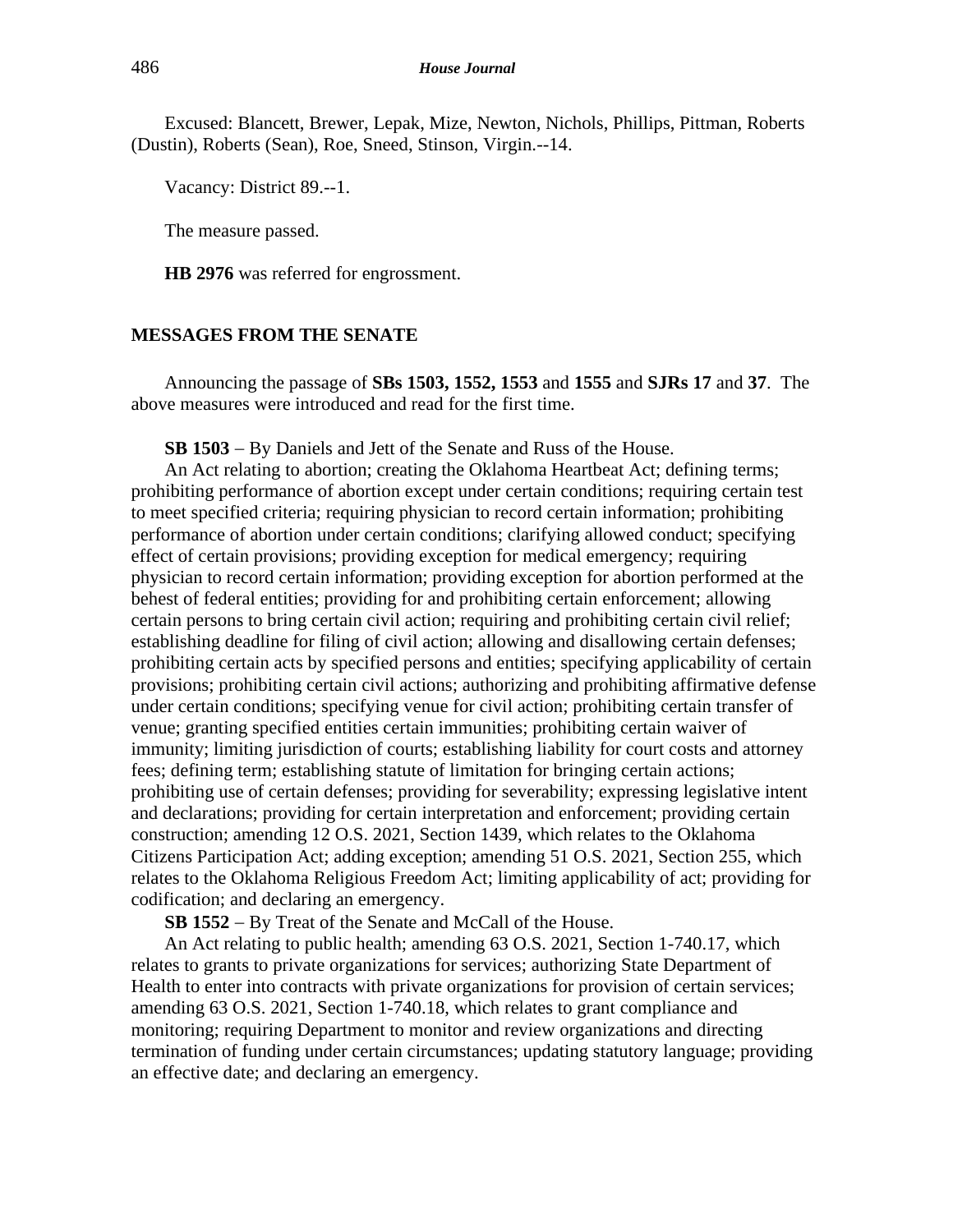**SB 1553** − By Treat and Jett of the Senate and McCall of the House.

An Act relating to abortion; amending 63 O.S. 2021, Section 1-730, which relates to definitions; deleting definition; amending 63 O.S. 2021, Section 1-732, which relates to viability of fetus; modifying grounds to perform abortion; prohibiting abortion after certain time period except under specified conditions; amending 63 O.S. 2021, Sections 1-734, 1- 737.8, 1-740.16, 1-745.3, and 1-756; conforming language; updating statutory language; updating statutory reference; and providing an effective date.

**SB 1555** − By Treat and Jett of the Senate and McCall of the House.

An Act relating to abortion; amending Section 18, Chapter 308, O.S.L. 2021, which relates to contingent effective date; modifying applicability of certain provisions; modifying conditions under which certain provisions will become effective; repealing Sections 2, 3, 4, 5, 6, 7, 8, 9, 10, 11, 12, 13, 14, 15, 16, and 17, Chapter 308, O.S.L. 2021, which relate to abortion; and declaring an emergency.

**SJR 17** − By Bullard, Bergstrom, Dahm, Allen, Merrick and Jett of the Senate and Crosswhite Hader of the House.

[ proposed amendment to the Oklahoma Constitution - rights of unborn persons - ballot title - filing ]

**SJR 37** − By Treat, Merrick and Jett of the Senate and McCall of the House.

[ refer to the people for their approval or rejection a proposed amendment - secures or protects a right to an abortion - ballot title - filing ]

#### **Transmitting enrolled measures**

Advising fourth reading of and transmitting for signature Enrolled **SBs 1084** and **1085**.

The above-numbered enrolled measures were, after fourth reading, properly signed and ordered returned to the Honorable Senate.

#### **GENERAL ORDER**

**HB 4370** by Ford of the House was read and considered.

Authored by Senator Bergstrom (principal Senate author)

Representative Ford moved that **HB 4370** be advanced from General Order, which motion was declared adopted.

## **THIRD READING**

**HB 4370** was read at length for the third time. On passage of the measure, the roll call was as follows:

Aye: Baker, Bashore, Bell, Boatman, Boles, Burns, Bush, Caldwell (Chad), Caldwell (Trey), Conley, Cornwell, Crosswhite Hader, Culver, Davis, Dempsey, Dills, Dobrinski, Dollens, Echols, Fetgatter, Ford, Frix, Fugate, Gann, Grego, Hardin (David), Hardin (Tommy), Hasenbeck, Hilbert, Hill, Humphrey, Johns, Kannady, Kendrix, Kerbs, Lawson,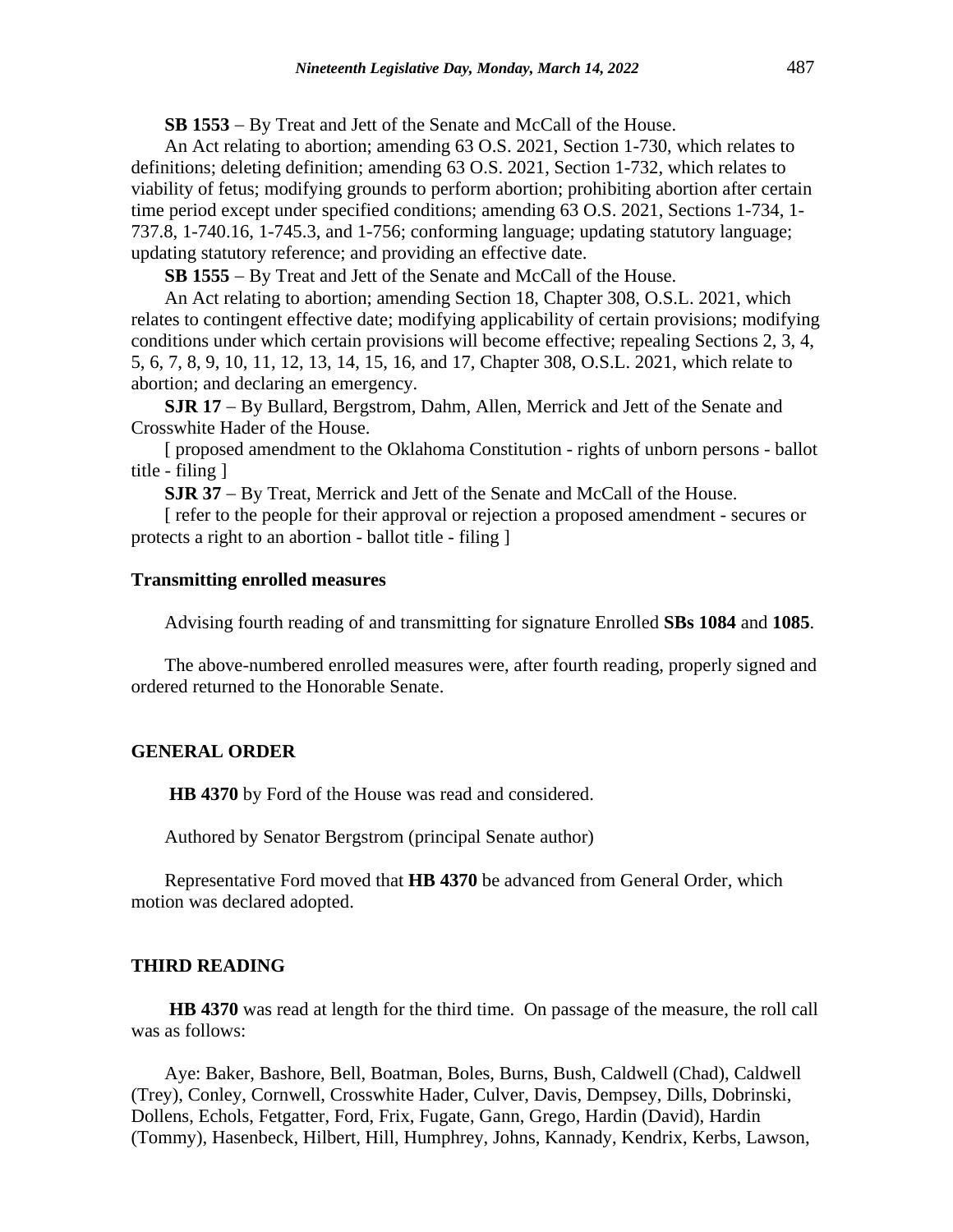Lowe (Dick), Lowe (Jason), Luttrell, Manger, Marti, Martinez, May, McBride, McDugle, McEntire, Miller, Moore, Munson, Nollan, O'Donnell, Olsen, Osburn, Pae, Patzkowsky, Pfeiffer, Provenzano, Randleman, Ranson, Roberts (Eric), Roe, Rosecrants, Russ, Sims, Smith, Stark, Steagall, Stearman, Sterling, Strom, Talley, Townley, Vancuren, Waldron, Walke, Wallace, West (Josh), West (Kevin), West (Tammy), Williams, Wolfley, Worthen, Mr. Speaker.--83.

Nay: Bennett, Goodwin, Turner, West (Rick).--4.

Excused: Blancett, Brewer, Lepak, Mize, Newton, Nichols, Phillips, Pittman, Roberts (Dustin), Roberts (Sean), Sneed, Stinson, Virgin.--13.

Vacancy: District 89.--1.

The measure passed.

**HB 4370** was referred for engrossment.

## **GENERAL ORDER**

**HB 4373** by Ford et al. of the House and Weaver of the Senate was read and considered.

Coauthored by Representative(s) Roberts (Eric)

Representative Ford moved that **HB 4373** be advanced from General Order, which motion was declared adopted.

#### **THIRD READING**

**HB 4373** was read at length for the third time. On passage of the measure, the roll call was as follows:

Aye: Baker, Bashore, Bell, Boatman, Boles, Burns, Bush, Caldwell (Chad), Caldwell (Trey), Conley, Cornwell, Crosswhite Hader, Culver, Davis, Dempsey, Dills, Dobrinski, Dollens, Echols, Fetgatter, Ford, Frix, Fugate, Gann, Grego, Hardin (David), Hardin (Tommy), Hilbert, Hill, Humphrey, Johns, Kendrix, Kerbs, Lawson, Lowe (Dick), Lowe (Jason), Luttrell, Manger, Marti, Martinez, May, McBride, McDugle, McEntire, Miller, Moore, Newton, Nollan, O'Donnell, Olsen, Osburn, Patzkowsky, Pfeiffer, Randleman, Roberts (Dustin), Roberts (Eric), Roe, Rosecrants, Russ, Sims, Smith, Stark, Steagall, Sterling, Strom, Talley, Townley, Vancuren, Wallace, West (Josh), West (Kevin), West (Rick), West (Tammy), Williams, Wolfley, Worthen, Mr. Speaker.--77.

Nay: Bennett, Blancett, Goodwin, Munson, Provenzano, Ranson, Stearman, Turner, Waldron, Walke.--10.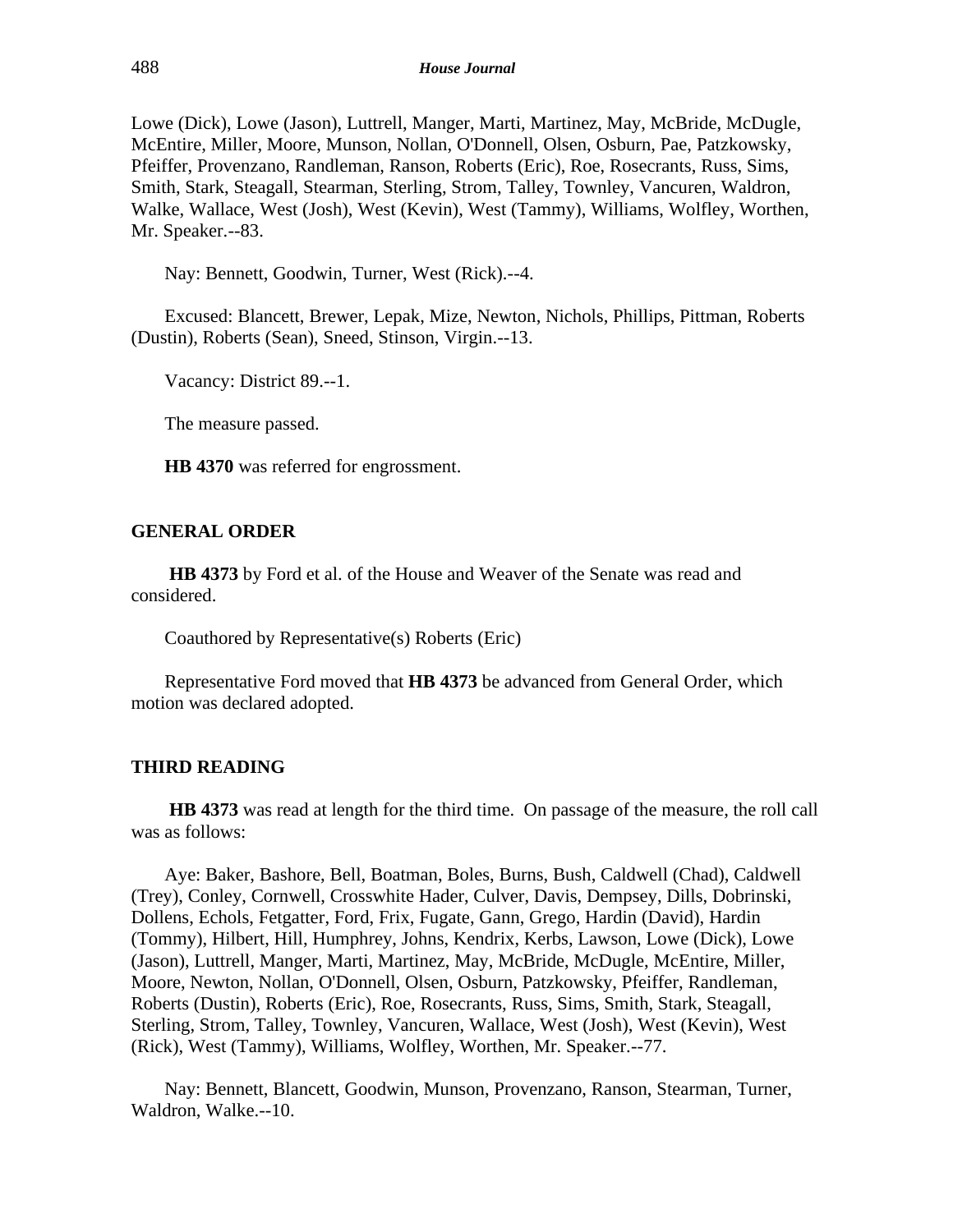Excused: Brewer, Hasenbeck, Kannady, Lepak, Mize, Nichols, Pae, Phillips, Pittman, Roberts (Sean), Sneed, Stinson, Virgin.--13.

Vacancy: District 89.--1.

The measure passed.

**HB 4373** was referred for engrossment.

#### **GENERAL ORDER**

**HB 4375** by Ford of the House and Weaver of the Senate was read and considered.

Coauthored by Representative(s) Roberts (Eric)

Representative Ford moved that **HB 4375** be advanced from General Order, which motion was declared adopted.

#### **THIRD READING**

**HB 4375** was read at length for the third time. On passage of the measure, the roll call was as follows:

Aye: Baker, Bashore, Bell, Boatman, Boles, Burns, Bush, Caldwell (Chad), Caldwell (Trey), Cornwell, Crosswhite Hader, Culver, Davis, Dempsey, Dills, Dobrinski, Dollens, Echols, Fetgatter, Ford, Frix, Fugate, Grego, Hardin (David), Hasenbeck, Hilbert, Hill, Humphrey, Johns, Kendrix, Kerbs, Lawson, Lowe (Dick), Lowe (Jason), Luttrell, Manger, Marti, Martinez, May, McBride, McDugle, McEntire, Miller, Moore, Newton, Nollan, O'Donnell, Olsen, Osburn, Patzkowsky, Pfeiffer, Randleman, Roberts (Dustin), Roberts (Eric), Rosecrants, Russ, Sims, Smith, Stark, Steagall, Sterling, Strom, Talley, Townley, Vancuren, West (Josh), West (Kevin), West (Tammy), Williams, Wolfley, Worthen, Mr. Speaker.--72.

Nay: Bennett, Blancett, Gann, Goodwin, Hardin (Tommy), Munson, Provenzano, Ranson, Roe, Stearman, Turner, Waldron, Walke, Wallace, West (Rick).--15.

Excused: Brewer, Conley, Kannady, Lepak, Mize, Nichols, Pae, Phillips, Pittman, Roberts (Sean), Sneed, Stinson, Virgin.--13.

Vacancy: District 89.--1.

The measure passed.

**HB 4375** was referred for engrossment.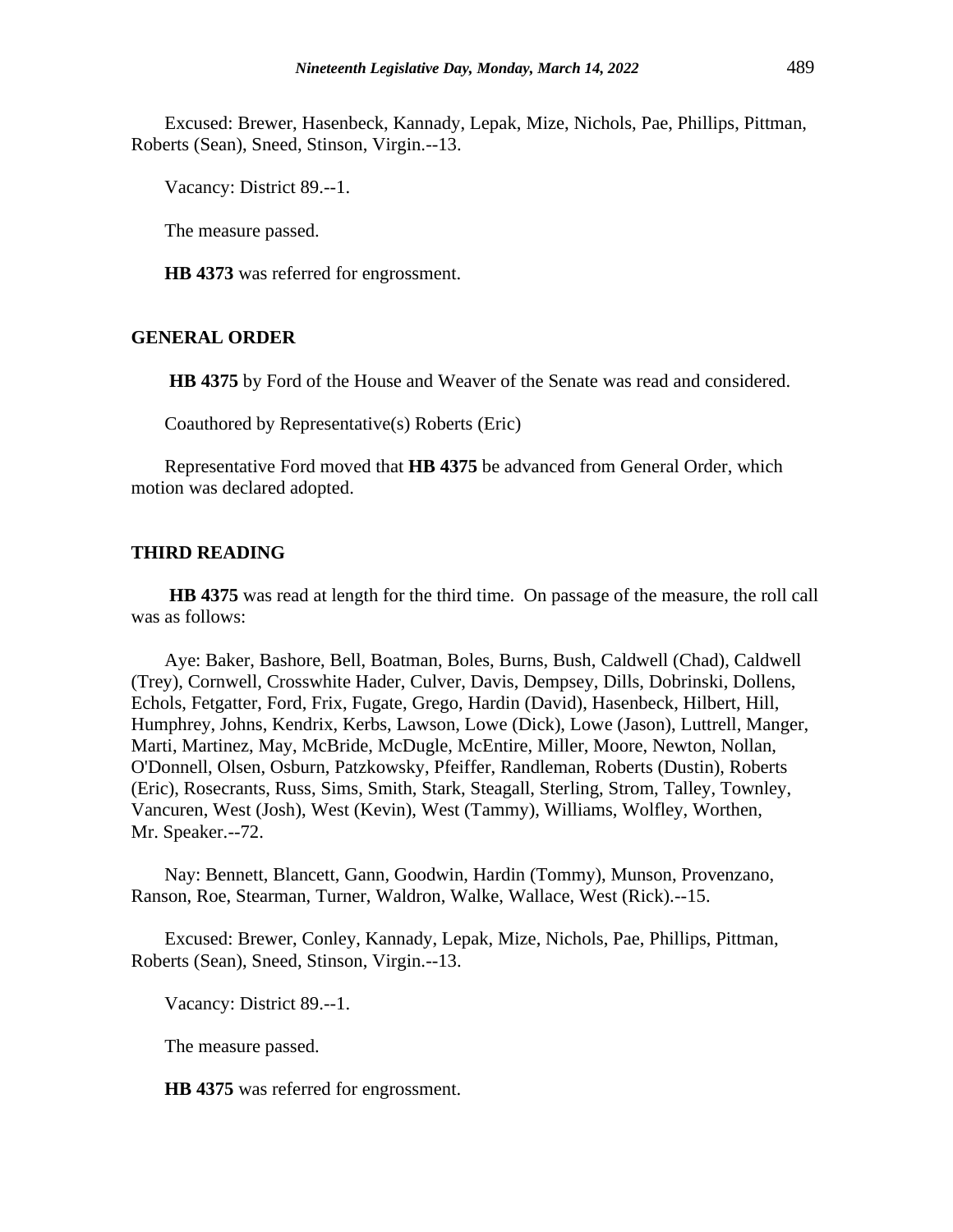## **GENERAL ORDER**

**HB 4376** by Ford of the House and Weaver of the Senate was read and considered.

Coauthored by Representative(s) Bashore

Representative Ford moved that **HB 4376** be advanced from General Order, which motion was declared adopted.

## **THIRD READING**

**HB 4376** was read at length for the third time. On passage of the measure, the roll call was as follows:

Aye: Baker, Bashore, Boatman, Boles, Burns, Bush, Caldwell (Chad), Caldwell (Trey), Cornwell, Crosswhite Hader, Culver, Davis, Dempsey, Dills, Dobrinski, Echols, Fetgatter, Ford, Frix, Gann, Grego, Hardin (David), Hardin (Tommy), Hasenbeck, Hilbert, Hill, Humphrey, Johns, Kannady, Kendrix, Kerbs, Lawson, Lowe (Dick), Luttrell, Manger, Marti, Martinez, May, McBride, McDugle, McEntire, Miller, Moore, Newton, Nollan, O'Donnell, Olsen, Osburn, Pae, Patzkowsky, Pfeiffer, Phillips, Randleman, Roberts (Dustin), Roberts (Eric), Roe, Russ, Sims, Smith, Stark, Steagall, Sterling, Strom, Talley, Townley, Vancuren, Wallace, West (Josh), West (Kevin), West (Rick), West (Tammy), Williams, Wolfley, Worthen, Mr. Speaker.--75.

Nay: Bell, Bennett, Blancett, Dollens, Fugate, Goodwin, Lowe (Jason), Munson, Provenzano, Ranson, Rosecrants, Stearman, Turner, Virgin, Waldron, Walke.--16.

Excused: Brewer, Conley, Lepak, Mize, Nichols, Pittman, Roberts (Sean), Sneed, Stinson.--9.

Vacancy: District 89.--1.

The measure passed.

**HB 4376** was referred for engrossment.

#### **MOTION**

Representative Roe asked that the Journal reflect that had she been present in the Chamber, she would have voted aye on **HB 2976**, which was the order.

## **MOTION**

Representative Sterling asked that the Journal reflect that had he been present in the Chamber, he would have voted aye on **HB 3812**, which was the order.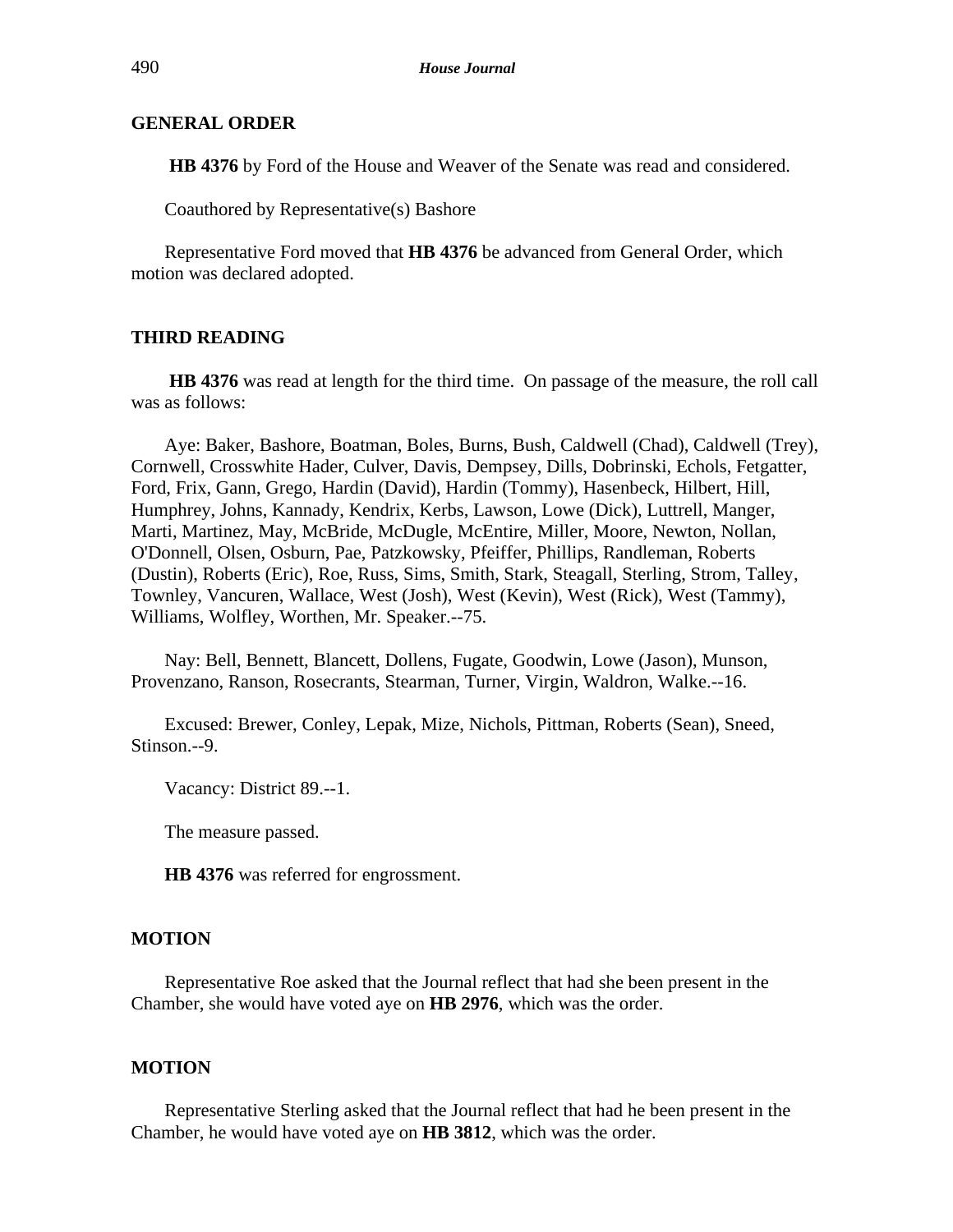## **MOTION**

Representative Pfeiffer moved that the House stand in recess until 1:45 p.m., which was the order.

#### **Representative Newton Presiding**

## **GENERAL ORDER**

**HB 4389** by Baker of the House was read and considered.

Coauthored by Representative(s) Waldron

Authored by Senator Stanley (principal Senate author)

Representative Baker moved that **HB 4389** be advanced from General Order, which motion was declared adopted.

#### **THIRD READING**

**HB 4389** was read at length for the third time. On passage of the measure and emergency, the roll call was as follows:

Aye: Baker, Bashore, Bell, Bennett, Boatman, Boles, Burns, Bush, Caldwell (Chad), Caldwell (Trey), Conley, Cornwell, Crosswhite Hader, Culver, Davis, Dempsey, Dills, Dobrinski, Dollens, Echols, Fetgatter, Ford, Frix, Fugate, Gann, Goodwin, Grego, Hardin (David), Hardin (Tommy), Hilbert, Hill, Humphrey, Johns, Kendrix, Lawson, Lowe (Dick), Lowe (Jason), Luttrell, Manger, Marti, Martinez, May, McBride, McDugle, McEntire, Miller, Mize, Moore, Munson, Newton, Nollan, O'Donnell, Pae, Patzkowsky, Pfeiffer, Phillips, Provenzano, Randleman, Ranson, Roberts (Dustin), Roberts (Eric), Roberts (Sean), Roe, Rosecrants, Russ, Sims, Smith, Stark, Steagall, Stearman, Sterling, Strom, Talley, Vancuren, Virgin, Waldron, Walke, Wallace, West (Josh), West (Kevin), West (Rick), West (Tammy), Williams, Wolfley, Worthen, Mr. Speaker.--86.

Nay: Olsen.--1.

Excused: Blancett, Brewer, Hasenbeck, Kannady, Kerbs, Lepak, Nichols, Osburn, Pittman, Sneed, Stinson, Townley, Turner.--13.

Vacancy: District 89.--1.

The measure and emergency passed.

**HB 4389** was referred for engrossment.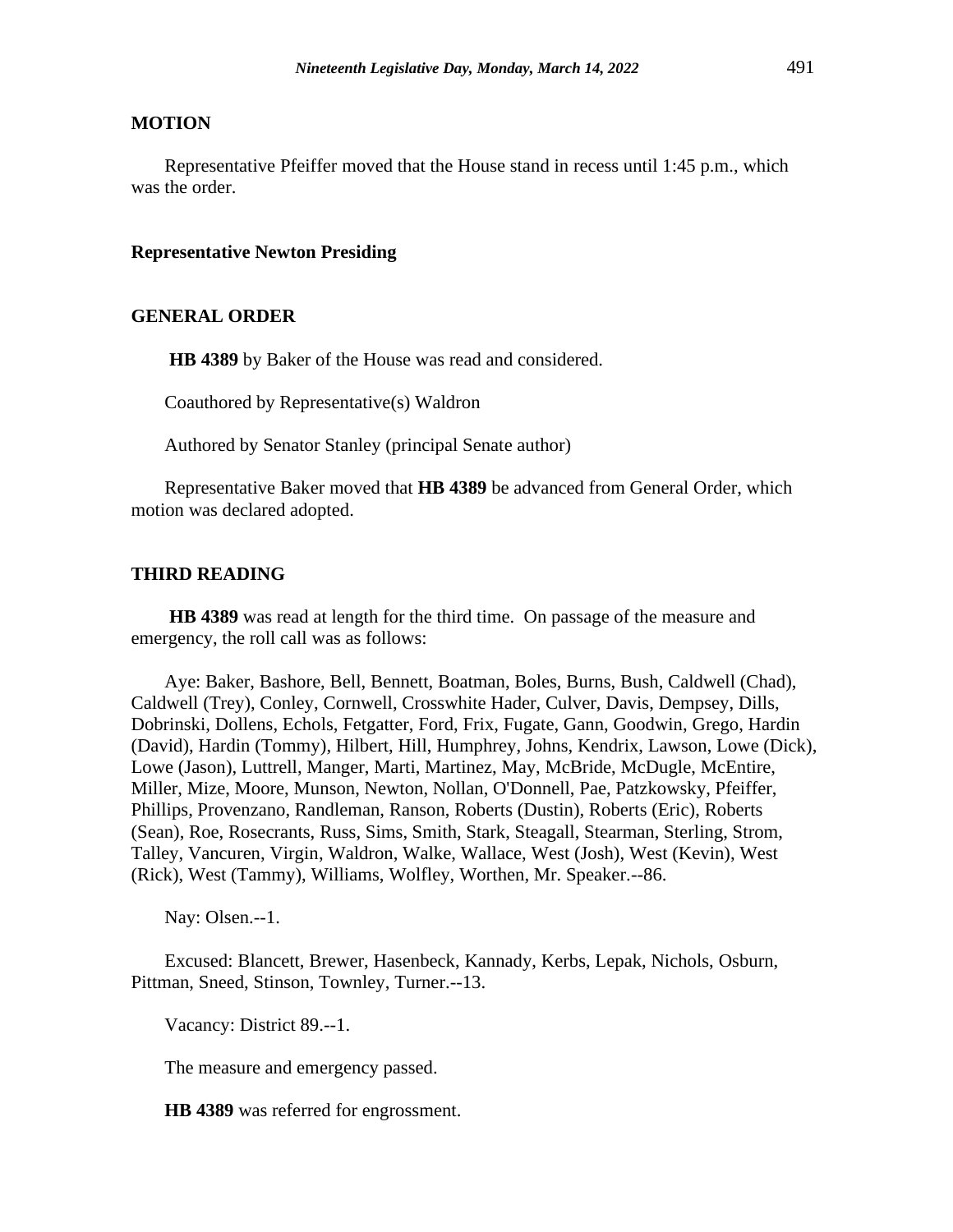## **GENERAL ORDER**

**HB 1611** by Bashore et al. of the House and Leewright of the Senate was read and considered.

Coauthored by Representative(s) Crosswhite Hader

Representative Bashore moved that **HB 1611** be advanced from General Order, which motion was declared adopted.

## **THIRD READING**

**HB 1611** was read at length for the third time. On passage of the measure, the roll call was as follows:

Aye: Baker, Bashore, Bell, Bennett, Boatman, Boles, Burns, Bush, Caldwell (Chad), Caldwell (Trey), Conley, Cornwell, Crosswhite Hader, Culver, Davis, Dempsey, Dills, Dobrinski, Dollens, Echols, Fetgatter, Ford, Frix, Fugate, Gann, Goodwin, Grego, Hardin (David), Hardin (Tommy), Hasenbeck, Hilbert, Hill, Humphrey, Johns, Kendrix, Lawson, Lowe (Dick), Lowe (Jason), Luttrell, Manger, Marti, Martinez, May, McBride, McDugle, McEntire, Miller, Mize, Moore, Munson, Newton, Nollan, O'Donnell, Olsen, Pae, Patzkowsky, Pfeiffer, Phillips, Provenzano, Randleman, Ranson, Roberts (Dustin), Roberts (Eric), Roberts (Sean), Roe, Rosecrants, Russ, Sims, Smith, Stark, Steagall, Stearman, Sterling, Strom, Talley, Townley, Vancuren, Virgin, Waldron, Walke, Wallace, West (Josh), West (Kevin), West (Rick), West (Tammy), Williams, Wolfley, Worthen, Mr. Speaker.--89.

Excused: Blancett, Brewer, Kannady, Kerbs, Lepak, Nichols, Osburn, Pittman, Sneed, Stinson, Turner.--11.

Vacancy: District 89.--1.

The measure passed.

**HB 1611** was referred for engrossment.

#### **GENERAL ORDER**

**HB 3150** by West (Kevin) of the House and Jett of the Senate was read and considered.

Representative West (Kevin) moved that **HB 3150** be advanced from General Order, which motion was declared adopted.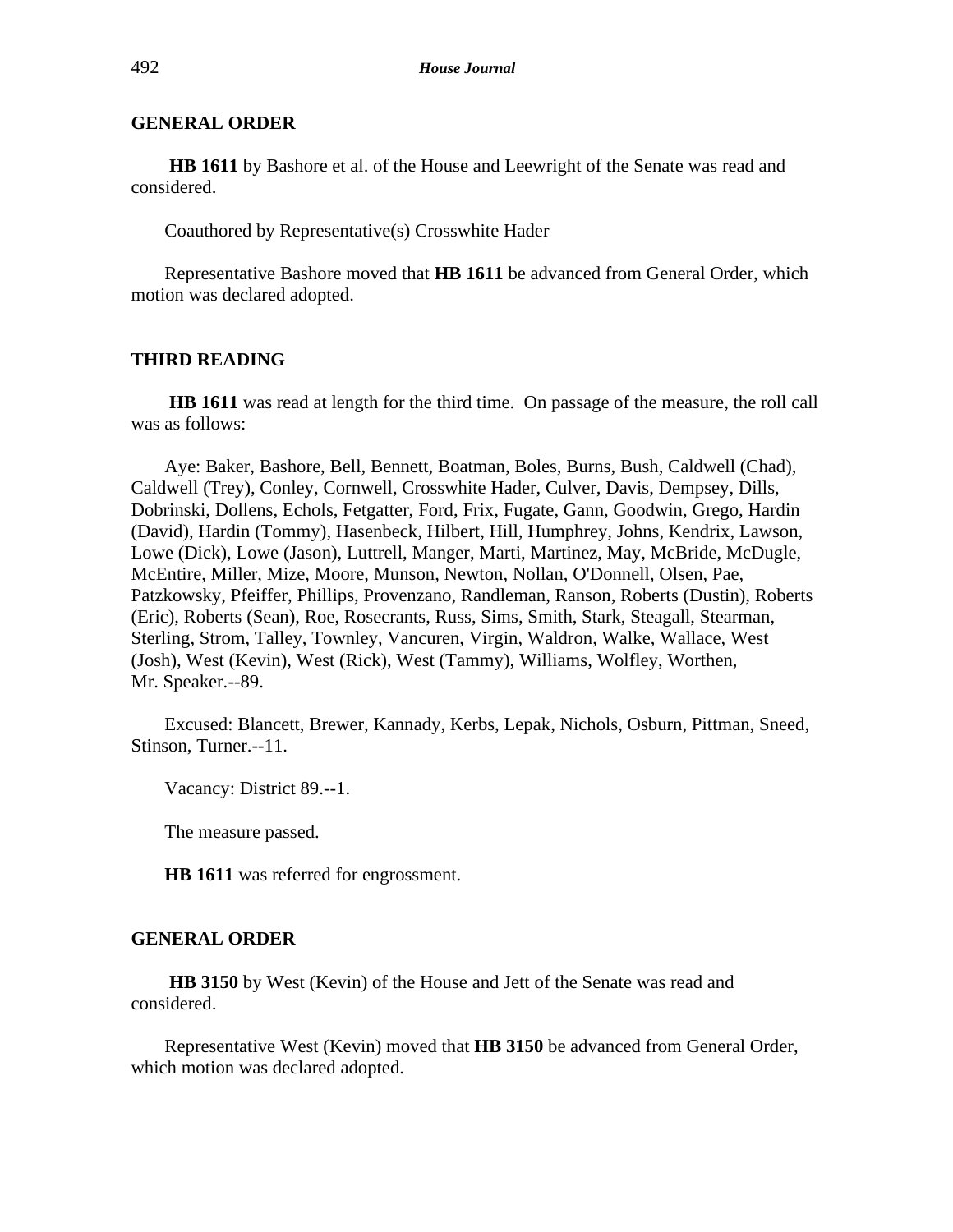#### **THIRD READING**

**HB 3150** was read at length for the third time. On passage of the measure, the roll call was as follows:

Aye: Baker, Bashore, Bell, Bennett, Boatman, Boles, Burns, Bush, Caldwell (Chad), Caldwell (Trey), Conley, Cornwell, Crosswhite Hader, Culver, Davis, Dempsey, Dills, Dobrinski, Dollens, Echols, Fetgatter, Ford, Frix, Fugate, Gann, Goodwin, Grego, Hardin (David), Hardin (Tommy), Hilbert, Hill, Humphrey, Kendrix, Lawson, Lowe (Dick), Lowe (Jason), Luttrell, Manger, Marti, Martinez, May, McBride, McDugle, McEntire, Miller, Mize, Moore, Munson, Newton, Nollan, O'Donnell, Olsen, Pae, Patzkowsky, Pfeiffer, Provenzano, Randleman, Ranson, Roberts (Dustin), Roberts (Eric), Roe, Rosecrants, Russ, Sims, Smith, Stark, Steagall, Stearman, Sterling, Strom, Talley, Townley, Vancuren, Virgin, Waldron, Walke, Wallace, West (Josh), West (Kevin), West (Rick), West (Tammy), Williams, Wolfley, Worthen, Mr. Speaker.--85.

Excused: Blancett, Brewer, Hasenbeck, Johns, Kannady, Kerbs, Lepak, Nichols, Osburn, Phillips, Pittman, Roberts (Sean), Sneed, Stinson, Turner.--15.

Vacancy: District 89.--1.

The measure passed.

**HB 3150** was referred for engrossment.

#### **GENERAL ORDER**

**HB 3081** by Hilbert of the House and Leewright of the Senate was read and considered.

Coauthored by Representative(s) Phillips

Representative Hilbert moved that **HB 3081** be advanced from General Order, which motion was declared adopted.

#### **THIRD READING**

**HB 3081** was read at length for the third time. On passage of the measure, the roll call was as follows:

Aye: Baker, Bashore, Bell, Blancett, Boatman, Burns, Bush, Caldwell (Chad), Caldwell (Trey), Cornwell, Culver, Davis, Dempsey, Dills, Dobrinski, Dollens, Echols, Fetgatter, Ford, Frix, Fugate, Goodwin, Grego, Hilbert, Hill, Humphrey, Johns, Lawson, Lowe (Dick), Lowe (Jason), Luttrell, Manger, Marti, Martinez, May, McBride, McDugle, McEntire, Miller, Mize, Moore, Munson, Newton, Nollan, O'Donnell, Pae, Patzkowsky, Pfeiffer, Phillips, Provenzano, Randleman, Ranson, Roberts (Dustin), Roberts (Eric), Roe,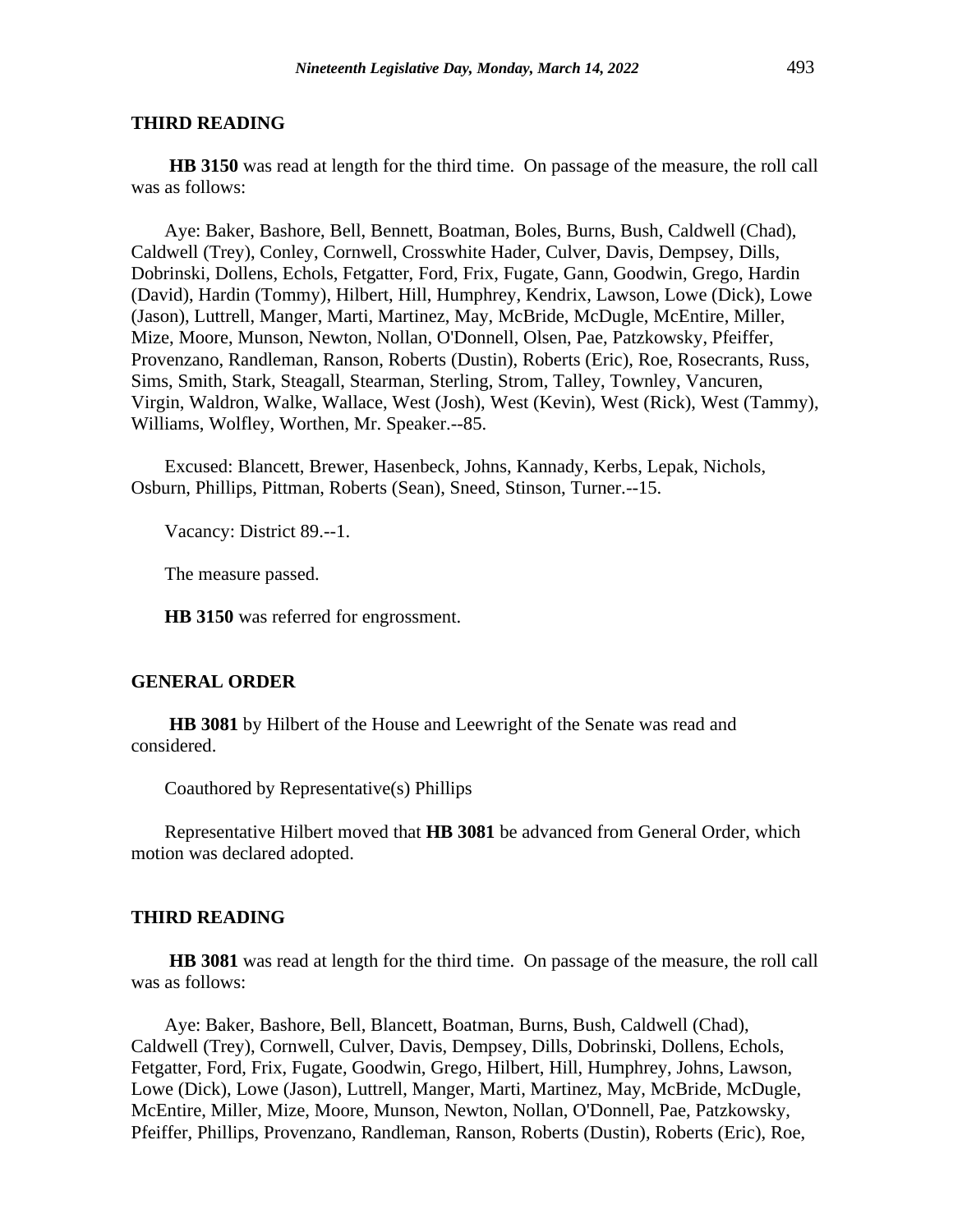Rosecrants, Russ, Sims, Sterling, Strom, Talley, Townley, Vancuren, Virgin, Waldron, Walke, Wallace, West (Tammy), Williams, Wolfley, Worthen, Mr. Speaker.--72.

Nay: Conley, Crosswhite Hader, Gann, Hardin (David), Hardin (Tommy), Kendrix, Olsen, Roberts (Sean), Smith, Stark, Steagall, Stearman, West (Josh), West (Kevin), West (Rick).--15.

Excused: Bennett, Brewer, Hasenbeck, Kannady, Kerbs, Lepak, Nichols, Osburn, Pittman, Sneed, Stinson, Turner.--12.

Constitutional Priv: Boles.--1.

Vacancy: District 89.--1.

The measure passed.

**HB 3081** was referred for engrossment.

## **GENERAL ORDER**

**HB 3085** by Hilbert et al. of the House was read and considered.

Authored by Senator Howard (principal Senate author)

Representative Hilbert moved that **HB 3085** be advanced from General Order, which motion was declared adopted.

#### **THIRD READING**

**HB 3085** was read at length for the third time. On passage of the measure and emergency, the roll call was as follows:

Aye: Baker, Bashore, Boatman, Burns, Bush, Caldwell (Trey), Cornwell, Culver, Davis, Dempsey, Dills, Dobrinski, Echols, Fetgatter, Ford, Frix, Hilbert, Hill, Humphrey, Johns, Kendrix, Lawson, Lowe (Dick), Luttrell, Manger, Marti, Martinez, McBride, McDugle, McEntire, Miller, Mize, Moore, Nollan, Pae, Patzkowsky, Pfeiffer, Phillips, Roberts (Dustin), Roberts (Eric), Sims, Sterling, Strom, Talley, Vancuren, Virgin, Walke, Wallace, West (Josh), West (Tammy), Mr. Speaker.--51.

Nay: Bell, Blancett, Boles, Caldwell (Chad), Conley, Crosswhite Hader, Dollens, Gann, Goodwin, Grego, Hardin (David), Hardin (Tommy), Lowe (Jason), May, Newton, Olsen, Randleman, Roberts (Sean), Roe, Russ, Smith, Stark, Steagall, Stearman, Turner, Waldron, West (Kevin), West (Rick), Williams, Wolfley, Worthen.--31.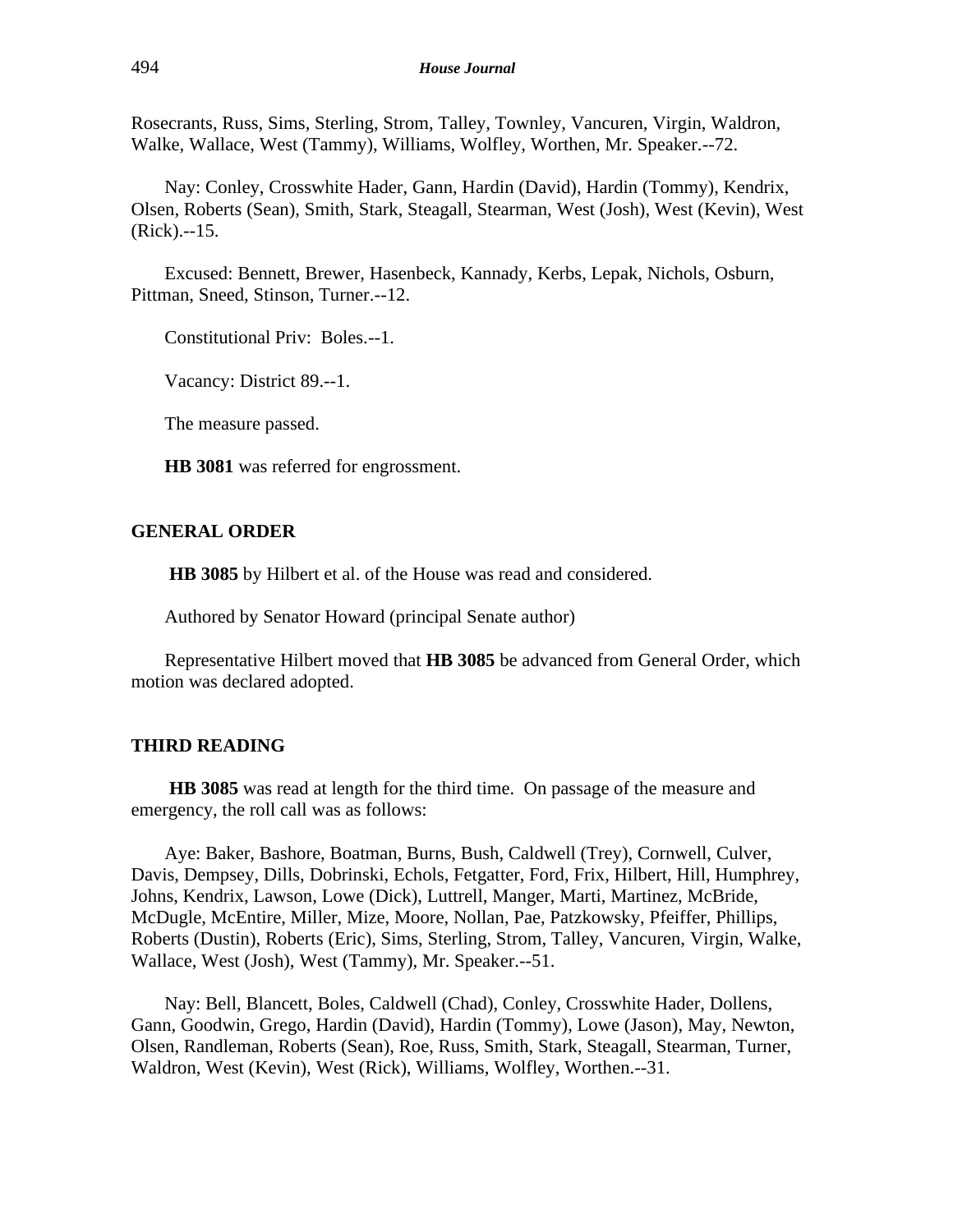Excused: Bennett, Brewer, Fugate, Hasenbeck, Kannady, Kerbs, Lepak, Munson, Nichols, O'Donnell, Osburn, Pittman, Provenzano, Ranson, Rosecrants, Sneed, Stinson, Townley.--18.

Vacancy: District 89.--1.

The measure passed and the emergency failed.

**HB 3085** was referred for engrossment.

## **MESSAGES FROM THE SENATE**

Pursuant to Article V, Section 30 of the Oklahoma Constitution, the Senate requests the Honorable House of Representatives to consent to the adjournment of the Senate for more than three days, beginning Wednesday, March 16, 2022, and ending Monday, March 21, 2022.

#### **GENERAL ORDER**

**HB 3086** by Hilbert of the House and Pugh of the Senate was read and considered.

Representative Hilbert moved that **HB 3086** be advanced from General Order, which motion was declared adopted.

#### **THIRD READING**

**HB 3086** was read at length for the third time. On passage of the measure and emergency, the roll call was as follows:

Aye: Bashore, Boatman, Boles, Burns, Bush, Caldwell (Chad), Caldwell (Trey), Cornwell, Crosswhite Hader, Culver, Davis, Dills, Dobrinski, Echols, Fetgatter, Ford, Frix, Hasenbeck, Hilbert, Hill, Kannady, Kendrix, Lawson, Lowe (Dick), Luttrell, Manger, Marti, Martinez, McBride, McDugle, McEntire, Miller, Mize, Moore, Newton, Nollan, O'Donnell, Olsen, Osburn, Patzkowsky, Pfeiffer, Phillips, Randleman, Roberts (Dustin), Roberts (Eric), Russ, Sims, Stark, Steagall, Sterling, Strom, Talley, Townley, Wallace, West (Josh), West (Kevin), West (Tammy), Williams, Wolfley, Worthen, Mr. Speaker.--61.

Nay: Bell, Bennett, Blancett, Dempsey, Dollens, Fugate, Gann, Goodwin, Grego, Hardin (David), Hardin (Tommy), Humphrey, Johns, Lowe (Jason), May, Munson, Provenzano, Ranson, Roe, Rosecrants, Smith, Stearman, Turner, Virgin, Waldron, Walke, West (Rick).--27.

Excused: Baker, Brewer, Conley, Kerbs, Lepak, Nichols, Pae, Pittman, Roberts (Sean), Sneed, Stinson, Vancuren.--12.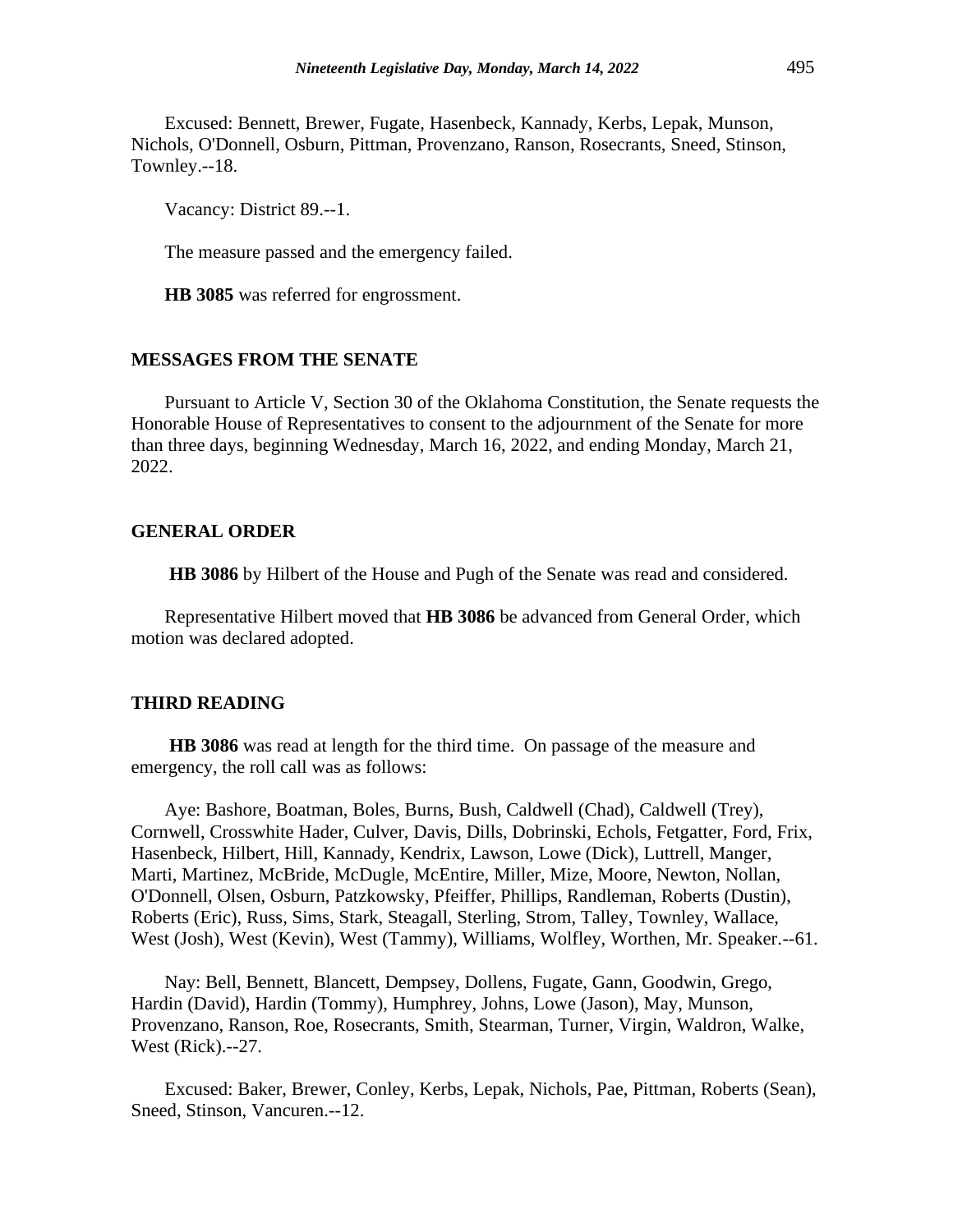Vacancy: District 89.--1.

The measure passed and the emergency failed.

**HB 3086** was referred for engrossment.

## **GENERAL ORDER**

**HB 4073** by Wallace of the House and Hall of the Senate was read and considered.

Representative Martinez moved that **HB 4073** be advanced from General Order, which motion was declared adopted.

## **THIRD READING**

**HB 4073** was read at length for the third time. On passage of the measure, the roll call was as follows:

Aye: Bashore, Bell, Bennett, Blancett, Boatman, Boles, Burns, Bush, Caldwell (Chad), Caldwell (Trey), Conley, Cornwell, Crosswhite Hader, Culver, Davis, Dempsey, Dills, Dobrinski, Dollens, Echols, Fetgatter, Ford, Frix, Fugate, Gann, Goodwin, Grego, Hardin (David), Hardin (Tommy), Hasenbeck, Hilbert, Hill, Humphrey, Johns, Kannady, Kendrix, Lowe (Dick), Lowe (Jason), Luttrell, Manger, Marti, Martinez, May, McBride, McDugle, McEntire, Miller, Mize, Moore, Munson, Newton, Nollan, O'Donnell, Olsen, Osburn, Patzkowsky, Pfeiffer, Phillips, Provenzano, Randleman, Ranson, Roberts (Dustin), Roberts (Eric), Roberts (Sean), Roe, Rosecrants, Russ, Sims, Smith, Stark, Steagall, Stearman, Sterling, Strom, Talley, Townley, Turner, Virgin, Waldron, Walke, Wallace, West (Josh), West (Kevin), West (Rick), West (Tammy), Williams, Wolfley, Worthen, Mr. Speaker.--89.

Excused: Baker, Brewer, Kerbs, Lawson, Lepak, Nichols, Pae, Pittman, Sneed, Stinson, Vancuren.--11.

Vacancy: District 89.--1.

The measure passed.

**HB 4073** was referred for engrossment.

#### **MESSAGES FROM THE SENATE**

Announcing the passage of **HCR 1016**.

The above-numbered measure was referred for enrollment.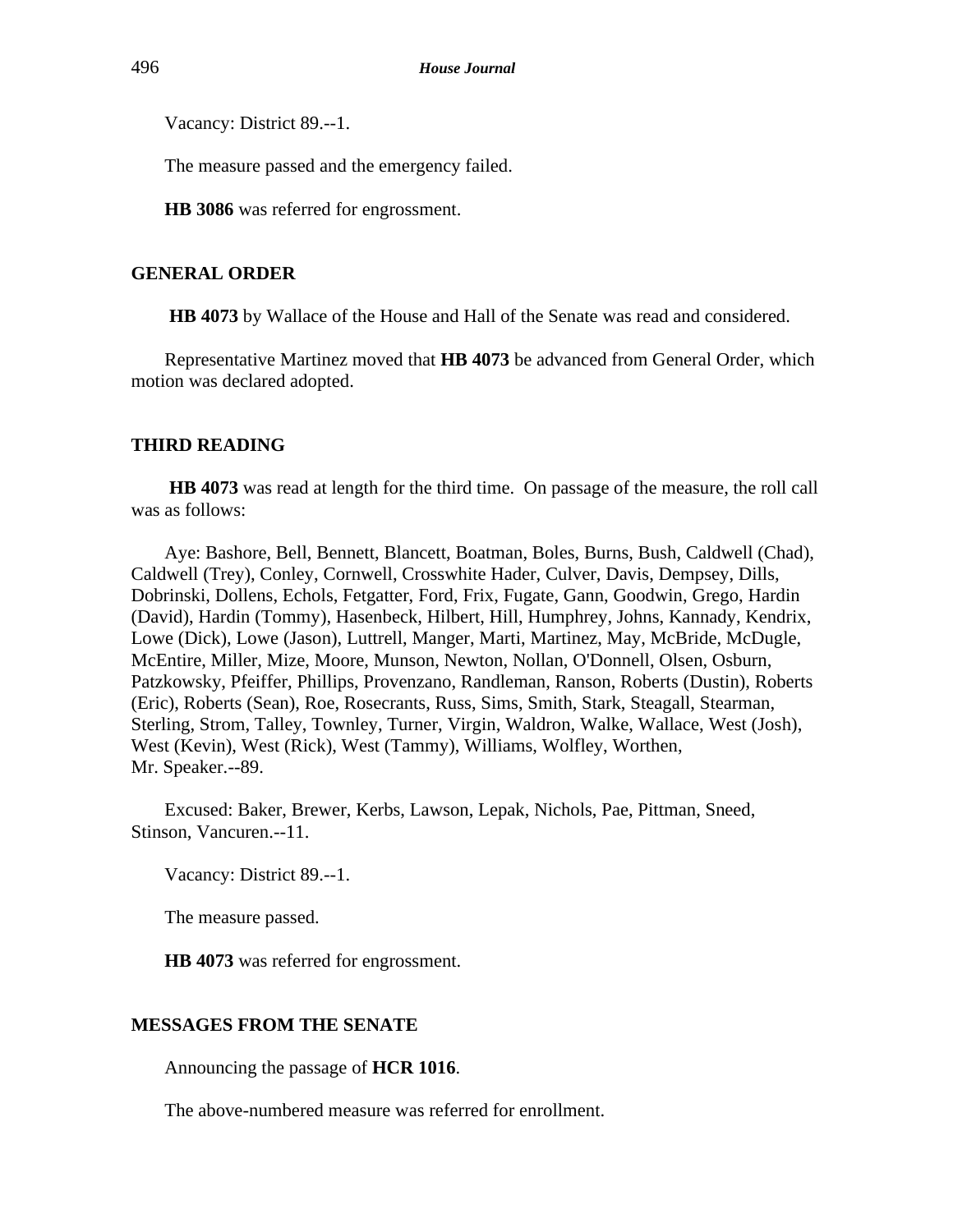#### **GENERAL ORDER**

**HB 4075** by Wallace of the House and Hall of the Senate was read and considered.

Representative Martinez moved that **HB 4075** be advanced from General Order, which motion was declared adopted.

#### **THIRD READING**

**HB 4075** was read at length for the third time. On passage of the measure, the roll call was as follows:

Aye: Bashore, Bell, Bennett, Blancett, Boatman, Boles, Burns, Bush, Caldwell (Chad), Caldwell (Trey), Cornwell, Crosswhite Hader, Culver, Davis, Dempsey, Dills, Dobrinski, Dollens, Echols, Fetgatter, Ford, Frix, Gann, Grego, Hardin (David), Hardin (Tommy), Hasenbeck, Hilbert, Hill, Humphrey, Johns, Kannady, Kendrix, Lawson, Lowe (Dick), Lowe (Jason), Luttrell, Manger, Marti, Martinez, May, McBride, McDugle, McEntire, Miller, Mize, Moore, Munson, Newton, Nollan, O'Donnell, Patzkowsky, Pfeiffer, Phillips, Provenzano, Randleman, Ranson, Roberts (Dustin), Roberts (Eric), Roberts (Sean), Roe, Rosecrants, Russ, Sims, Smith, Stark, Steagall, Sterling, Strom, Talley, Townley, Turner, Virgin, Waldron, Walke, Wallace, West (Josh), West (Kevin), West (Rick), West (Tammy), Williams, Wolfley, Worthen, Mr. Speaker.--84.

Nay: Fugate, Goodwin, Olsen, Stearman.--4.

Excused: Baker, Brewer, Conley, Kerbs, Lepak, Nichols, Osburn, Pae, Pittman, Sneed, Stinson, Vancuren.--12.

Vacancy: District 89.--1.

The measure passed.

**HB 4075** was referred for engrossment.

#### **GENERAL ORDER**

**HB 3168** by Phillips of the House and Leewright of the Senate was read and considered.

Coauthored by Representative(s) McDugle, Roe

Representative Phillips moved to amend **HB 3168** by striking the title, the enacting clause, the entire bill and inserting in lieu thereof a floor substitute, which floor substitute was declared adopted.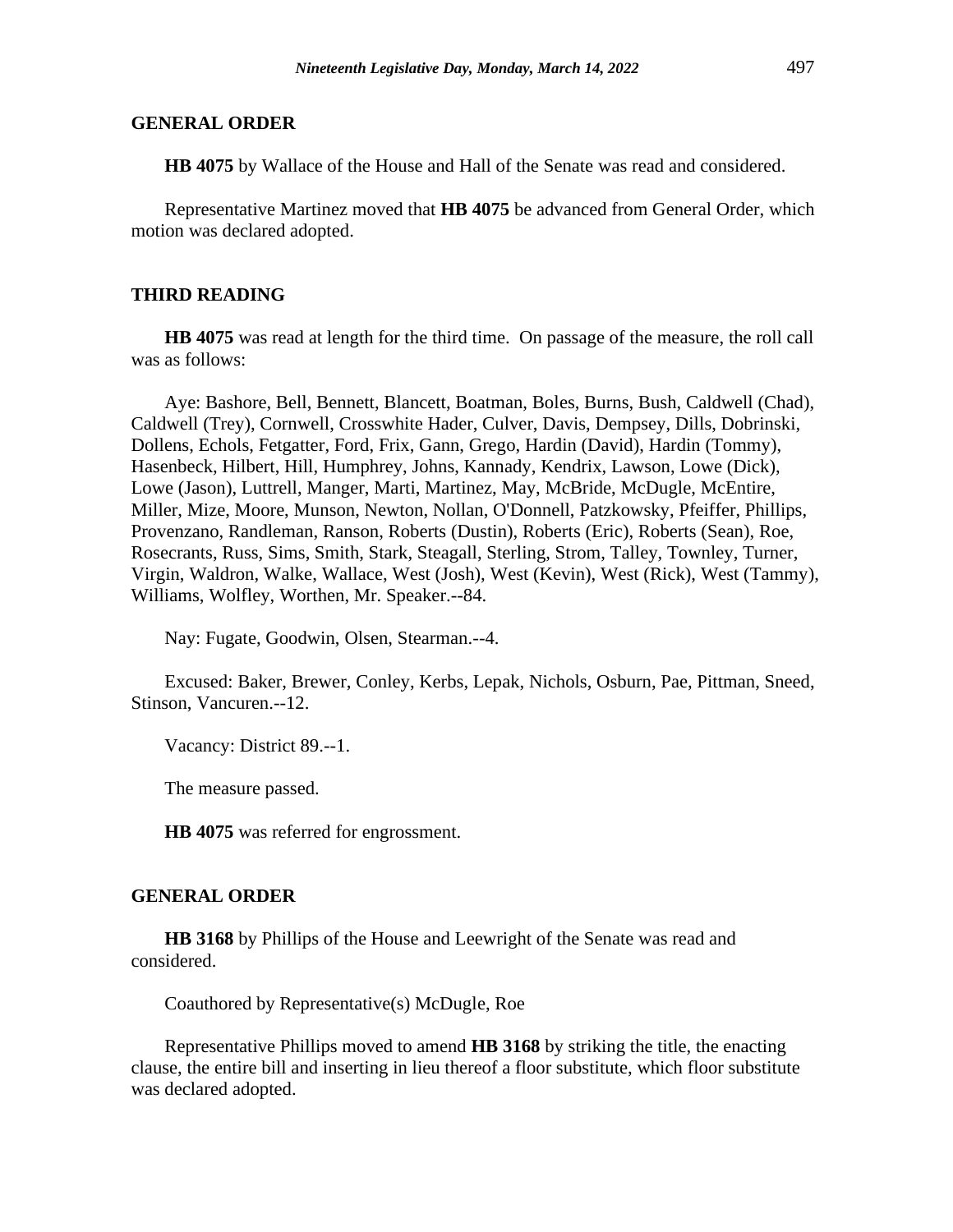Representative Phillips moved that **HB 3168** be advanced from General Order, which motion was declared adopted.

#### **THIRD READING**

**HB 3168** was read at length for the third time. On passage of the measure, the roll call was as follows:

Aye: Baker, Bashore, Bell, Bennett, Blancett, Boatman, Boles, Burns, Bush, Caldwell (Chad), Caldwell (Trey), Conley, Cornwell, Crosswhite Hader, Culver, Davis, Dempsey, Dills, Dobrinski, Dollens, Echols, Fetgatter, Ford, Frix, Fugate, Gann, Goodwin, Grego, Hardin (David), Hardin (Tommy), Hasenbeck, Hilbert, Hill, Humphrey, Johns, Kannady, Kendrix, Lawson, Lowe (Dick), Lowe (Jason), Luttrell, Manger, Marti, Martinez, May, McBride, McDugle, McEntire, Miller, Mize, Moore, Munson, Newton, Nollan, O'Donnell, Olsen, Osburn, Pae, Patzkowsky, Pfeiffer, Phillips, Provenzano, Randleman, Ranson, Roberts (Dustin), Roberts (Eric), Roberts (Sean), Roe, Rosecrants, Russ, Sims, Smith, Stark, Steagall, Sterling, Strom, Talley, Townley, Turner, Virgin, Waldron, Walke, Wallace, West (Josh), West (Kevin), West (Rick), West (Tammy), Williams, Wolfley, Worthen, Mr. Speaker.--91.

Nay: Stearman.--1.

Excused: Brewer, Kerbs, Lepak, Nichols, Pittman, Sneed, Stinson, Vancuren.--8.

Vacancy: District 89.--1.

The measure passed.

**HB 3168** was referred for engrossment.

#### **GENERAL ORDER**

**HB 3217** by Roberts (Dustin) of the House was read and considered.

Authored by Senator Montgomery (principal Senate author)

Representative Roberts (Dustin) moved that **HB 3217** be advanced from General Order, which motion was declared adopted.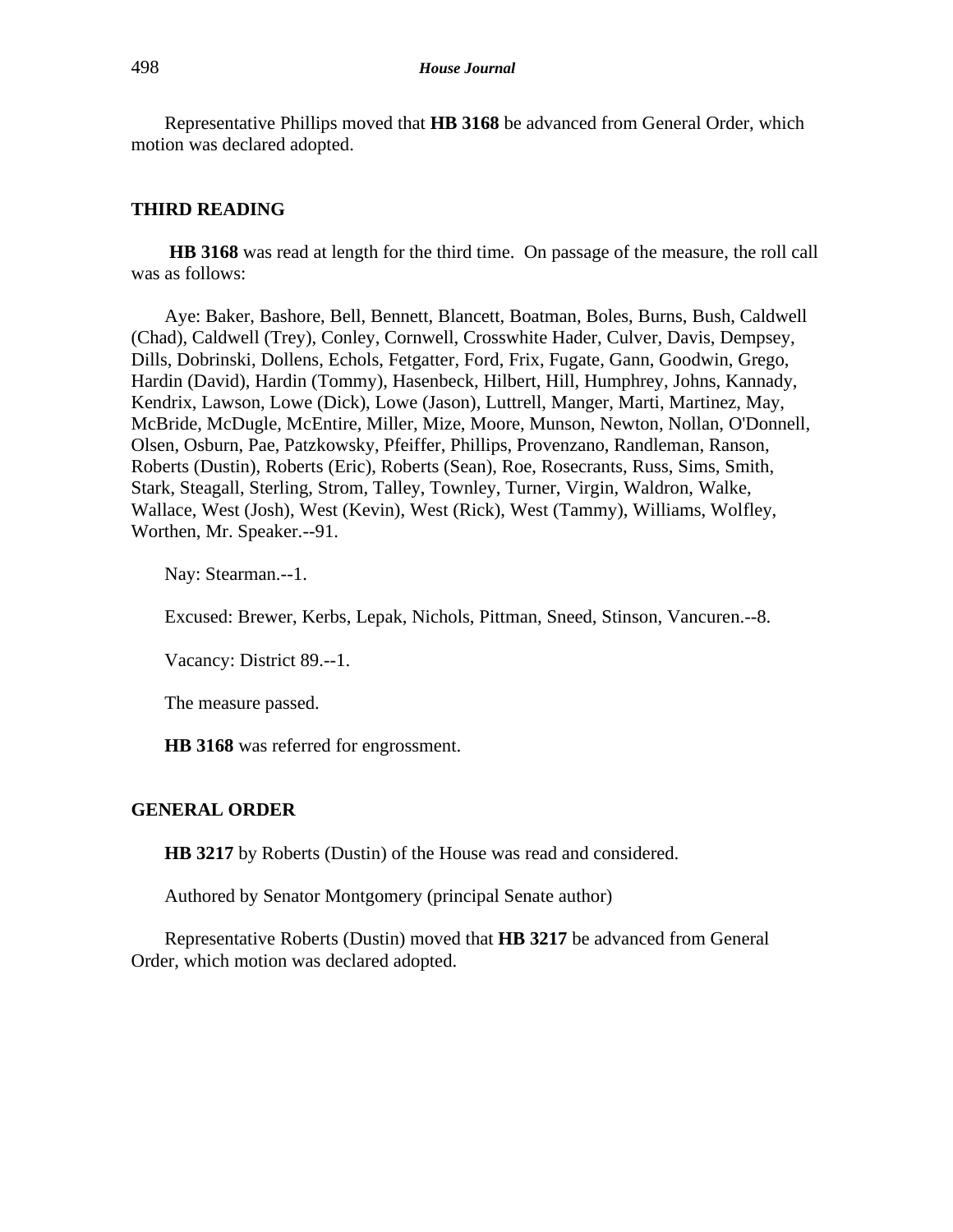#### **THIRD READING**

**HB 3217** was read at length for the third time. On passage of the measure, the roll call was as follows:

Aye: Bashore, Bell, Bennett, Blancett, Boatman, Boles, Burns, Bush, Caldwell (Chad), Caldwell (Trey), Conley, Cornwell, Crosswhite Hader, Culver, Davis, Dempsey, Dills, Dobrinski, Dollens, Echols, Fetgatter, Ford, Frix, Fugate, Gann, Goodwin, Grego, Hardin (David), Hardin (Tommy), Hasenbeck, Hill, Humphrey, Johns, Kannady, Kendrix, Lawson, Lowe (Dick), Lowe (Jason), Luttrell, Manger, Marti, Martinez, May, McBride, McDugle, McEntire, Miller, Mize, Moore, Munson, Newton, Nollan, O'Donnell, Olsen, Osburn, Pae, Patzkowsky, Pfeiffer, Phillips, Randleman, Ranson, Roberts (Dustin), Roberts (Eric), Roberts (Sean), Roe, Rosecrants, Russ, Sims, Smith, Stark, Steagall, Stearman, Sterling, Strom, Talley, Townley, Turner, Virgin, Waldron, Walke, Wallace, West (Josh), West (Kevin), West (Rick), West (Tammy), Williams, Wolfley, Worthen, Mr. Speaker.--89.

Excused: Baker, Brewer, Hilbert, Kerbs, Lepak, Nichols, Pittman, Provenzano, Sneed, Stinson, Vancuren.--11.

Vacancy: District 89.--1.

The measure passed.

**HB 3217** was referred for engrossment.

#### **GENERAL ORDER**

**HB 4099** by Frix et al. of the House and Jech et al. of the Senate was read and considered.

Coauthored by Representative(s) Waldron

Representative Frix moved that **HB 4099** be advanced from General Order, which motion was declared adopted.

#### **THIRD READING**

**HB 4099** was read at length for the third time. On passage of the measure, the roll call was as follows:

Aye: Baker, Bashore, Bell, Bennett, Blancett, Boatman, Boles, Burns, Bush, Caldwell (Chad), Caldwell (Trey), Conley, Cornwell, Crosswhite Hader, Culver, Dempsey, Dills, Dobrinski, Dollens, Echols, Fetgatter, Ford, Frix, Fugate, Goodwin, Grego, Hardin (David), Hasenbeck, Hilbert, Hill, Humphrey, Johns, Kannady, Kendrix, Kerbs, Lawson, Lowe (Dick), Lowe (Jason), Luttrell, Manger, Marti, Martinez, May, McBride, McDugle, McEntire, Miller, Mize, Moore, Munson, Newton, Nollan, O'Donnell, Osburn, Pae,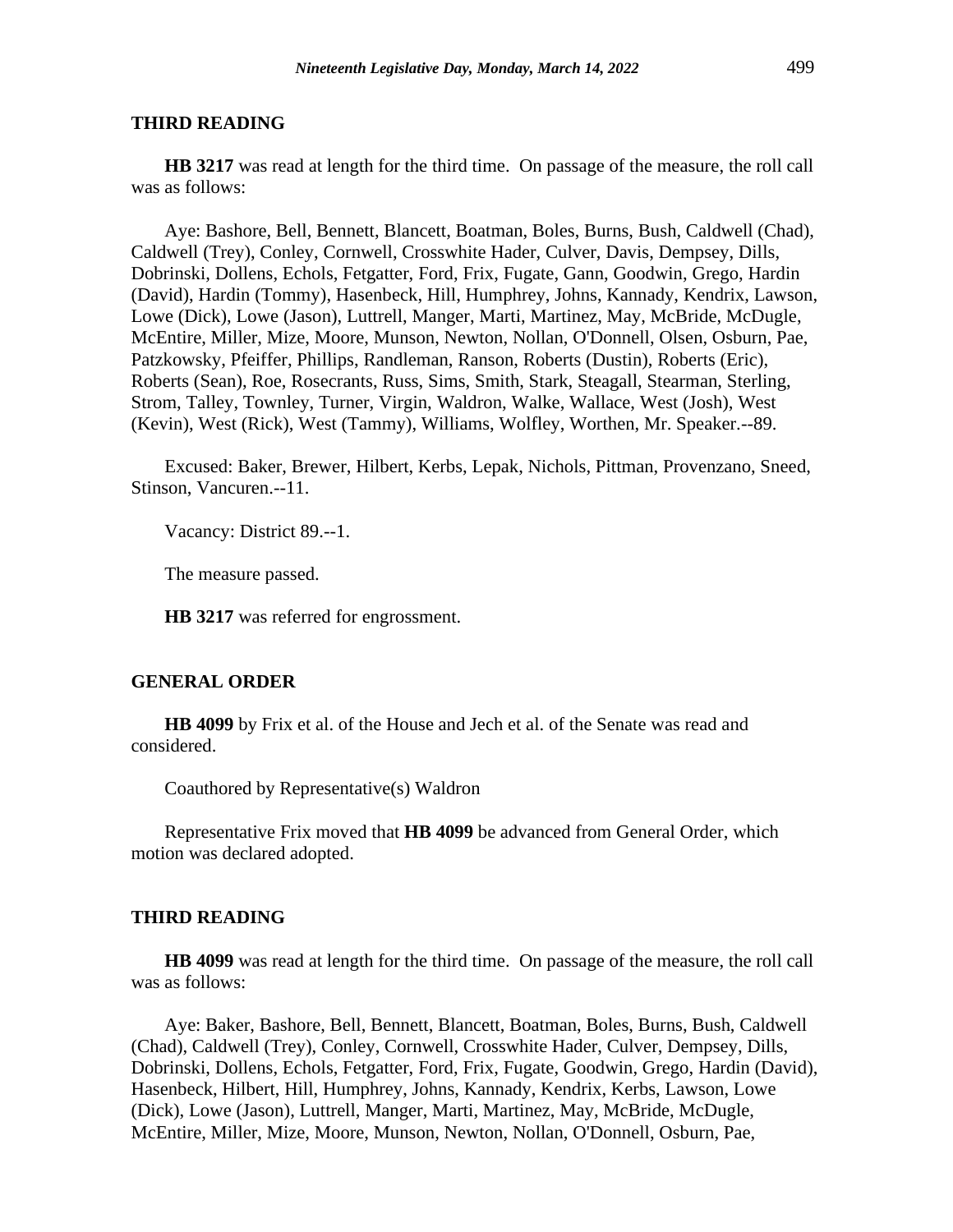Patzkowsky, Pfeiffer, Provenzano, Randleman, Ranson, Roberts (Dustin), Roberts (Sean), Roe, Rosecrants, Russ, Sims, Smith, Stark, Steagall, Sterling, Strom, Talley, Townley, Turner, Vancuren, Virgin, Waldron, Walke, Wallace, West (Josh), West (Kevin), West (Rick), West (Tammy), Williams, Wolfley, Worthen, Mr. Speaker.--87.

Nay: Gann, Hardin (Tommy), Olsen, Stearman.--4.

Excused: Brewer, Davis, Lepak, Nichols, Phillips, Pittman, Roberts (Eric), Sneed, Stinson.--9.

Vacancy: District 89.--1.

The measure passed.

**HB 4099** was referred for engrossment.

#### **GENERAL ORDER**

**HB 4101** by Frix of the House and Standridge of the Senate was read and considered.

Representative Frix moved that **HB 4101** be advanced from General Order, which motion was declared adopted.

## **THIRD READING**

**HB 4101** was read at length for the third time. On passage of the measure, the roll call was as follows:

Aye: Baker, Bashore, Bell, Blancett, Boatman, Boles, Burns, Bush, Caldwell (Chad), Caldwell (Trey), Conley, Cornwell, Crosswhite Hader, Culver, Davis, Dempsey, Dills, Dobrinski, Dollens, Echols, Fetgatter, Ford, Frix, Fugate, Gann, Goodwin, Grego, Hardin (David), Hardin (Tommy), Hasenbeck, Hilbert, Hill, Humphrey, Johns, Kannady, Kendrix, Kerbs, Lawson, Lowe (Dick), Lowe (Jason), Luttrell, Manger, Marti, Martinez, May, McBride, McDugle, McEntire, Miller, Mize, Moore, Munson, Newton, Nollan, O'Donnell, Olsen, Osburn, Pae, Patzkowsky, Pfeiffer, Provenzano, Randleman, Ranson, Roberts (Dustin), Roberts (Eric), Roberts (Sean), Roe, Rosecrants, Russ, Sims, Smith, Stark, Steagall, Stearman, Sterling, Strom, Talley, Townley, Turner, Vancuren, Virgin, Waldron, Walke, West (Josh), West (Kevin), West (Rick), West (Tammy), Williams, Wolfley, Worthen, Mr. Speaker.--91.

Nay: Bennett, Wallace.--2.

Excused: Brewer, Lepak, Nichols, Phillips, Pittman, Sneed, Stinson.--7.

Vacancy: District 89.--1.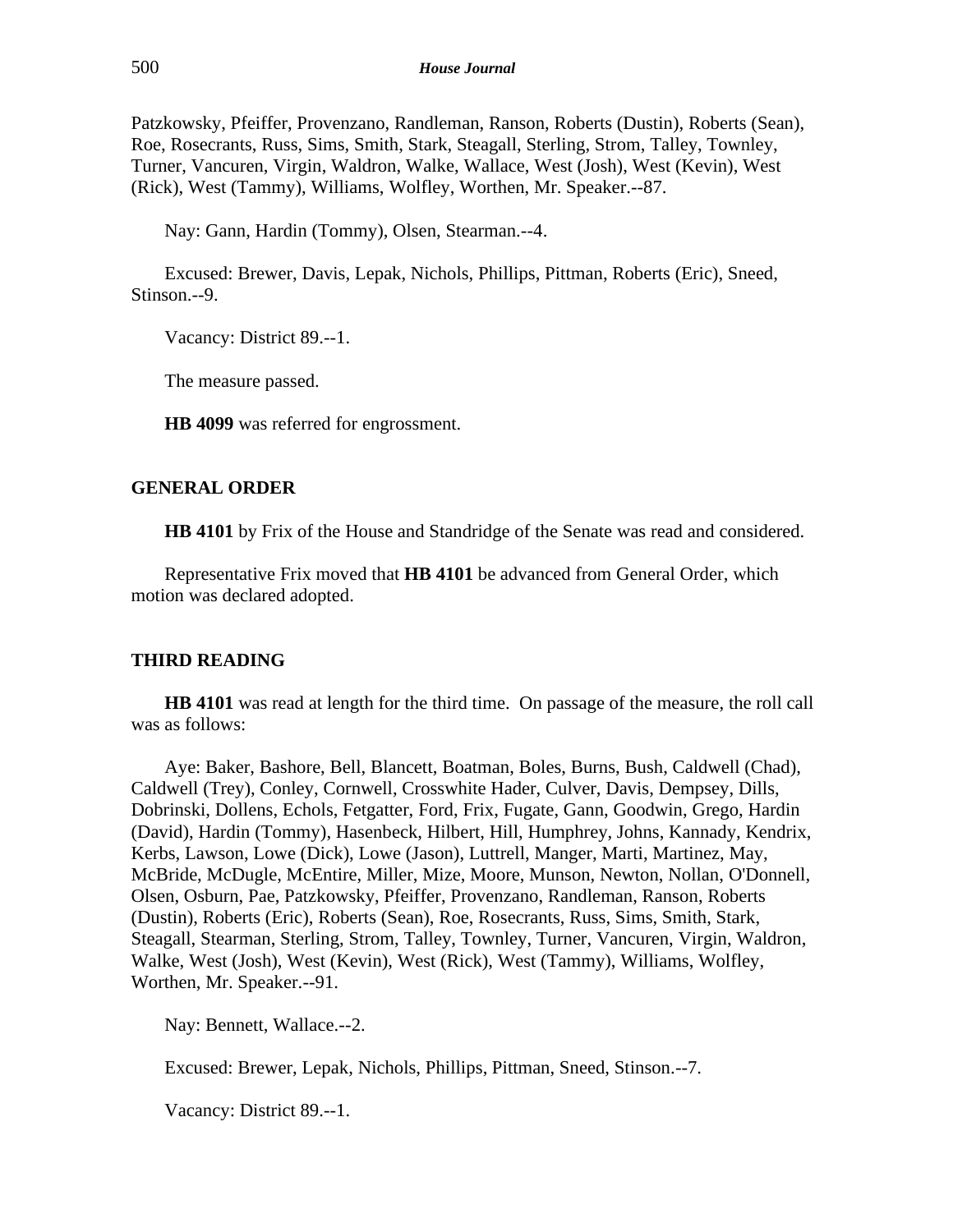The measure passed.

**HB 4101** was referred for engrossment.

#### **GENERAL ORDER**

**HB 4123** by Frix of the House and Stanley of the Senate was read and considered.

Representative Martinez moved to amend **HB 4123** by striking the title, which amendment was declared adopted.

Representative Frix moved that **HB 4123** be advanced from General Order, which motion was declared adopted.

#### **THIRD READING**

**HB 4123** was read at length for the third time. On passage of the measure and emergency, the roll call was as follows:

Aye: Baker, Bashore, Bell, Bennett, Blancett, Boatman, Boles, Burns, Bush, Caldwell (Chad), Caldwell (Trey), Conley, Cornwell, Crosswhite Hader, Culver, Davis, Dempsey, Dills, Dobrinski, Dollens, Echols, Fetgatter, Ford, Frix, Fugate, Gann, Goodwin, Grego, Hardin (David), Hardin (Tommy), Hasenbeck, Hilbert, Hill, Humphrey, Johns, Kannady, Kendrix, Kerbs, Lawson, Lowe (Jason), Luttrell, Manger, Marti, Martinez, May, McBride, McDugle, McEntire, Miller, Mize, Moore, Munson, Newton, Nollan, O'Donnell, Olsen, Osburn, Pae, Patzkowsky, Pfeiffer, Provenzano, Randleman, Ranson, Roberts (Dustin), Roberts (Eric), Roe, Rosecrants, Sims, Smith, Stark, Steagall, Stearman, Sterling, Strom, Talley, Townley, Turner, Vancuren, Waldron, Walke, Wallace, West (Josh), West (Kevin), West (Rick), West (Tammy), Williams, Wolfley, Worthen, Mr. Speaker.--89.

Excused: Brewer, Lepak, Nichols, Phillips, Pittman, Roberts (Sean), Sneed, Stinson, Virgin.--9.

Constitutional Priv: Lowe (Dick), Russ.--2.

Vacancy: District 89.--1.

The measure and emergency passed.

**HB 4123** was referred for engrossment.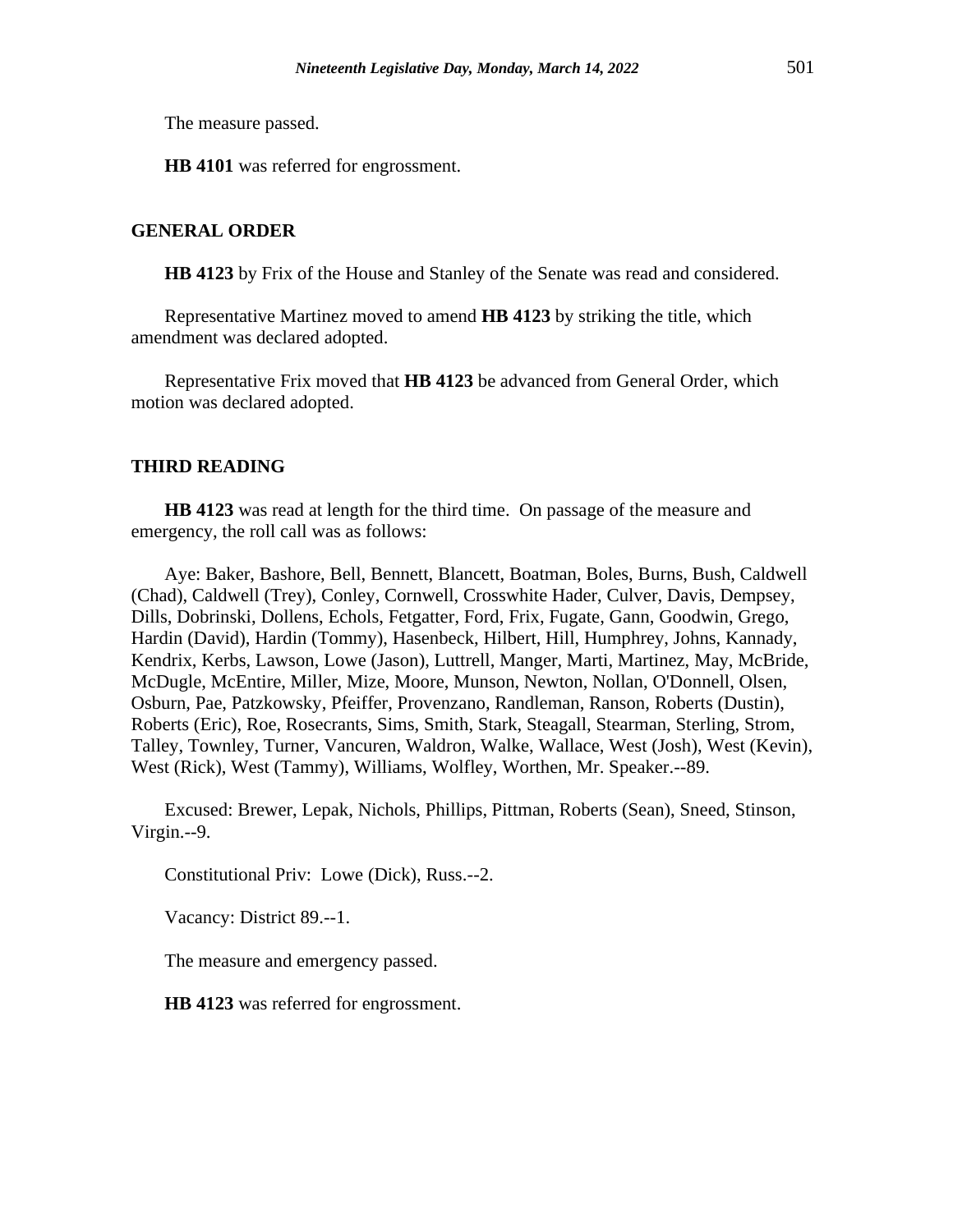## **GENERAL ORDER**

**HB 3468** by Lawson of the House and Rosino of the Senate was read and considered.

Representative Lawson moved to amend **HB 3468**, Page 2, Lines 4 through 6 by deleting the words "an agency to be selected by the Oklahoma Supreme Court's Uniform Representation of Children and Parents in Cases Involving Abuse and Neglect Oversight Committee" and by inserting in lieu thereof the words "the Administrative Office of the Courts"; and by making the same change to the reference wherever it occurs in the bill, which amendment was declared adopted.

Representative Lawson moved that **HB 3468** be advanced from General Order, which motion was declared adopted.

## **THIRD READING**

**HB 3468** was read at length for the third time. On passage of the measure, the roll call was as follows:

Aye: Baker, Bashore, Bell, Bennett, Blancett, Boatman, Boles, Burns, Bush, Caldwell (Chad), Caldwell (Trey), Conley, Cornwell, Crosswhite Hader, Culver, Davis, Dempsey, Dills, Dobrinski, Dollens, Echols, Fetgatter, Ford, Frix, Fugate, Gann, Goodwin, Grego, Hardin (David), Hardin (Tommy), Hasenbeck, Hilbert, Hill, Humphrey, Johns, Kannady, Kendrix, Kerbs, Lawson, Lowe (Dick), Lowe (Jason), Manger, Marti, Martinez, May, McBride, McDugle, McEntire, Miller, Mize, Moore, Munson, Newton, Nollan, O'Donnell, Olsen, Osburn, Pae, Patzkowsky, Pfeiffer, Provenzano, Randleman, Ranson, Roberts (Dustin), Roberts (Eric), Roe, Rosecrants, Russ, Sims, Smith, Stark, Steagall, Stearman, Sterling, Strom, Talley, Townley, Turner, Vancuren, Waldron, Walke, Wallace, West (Josh), West (Kevin), West (Rick), West (Tammy), Williams, Wolfley, Worthen, Mr. Speaker.--90.

Excused: Brewer, Lepak, Luttrell, Nichols, Phillips, Pittman, Roberts (Sean), Sneed, Stinson, Virgin.--10.

Vacancy: District 89.--1.

The measure passed.

**HB 3468** was referred for engrossment.

#### **GENERAL ORDER**

**HB 4196** by Echols et al. of the House was read and considered.

Authored by Senator Pugh (principal Senate author)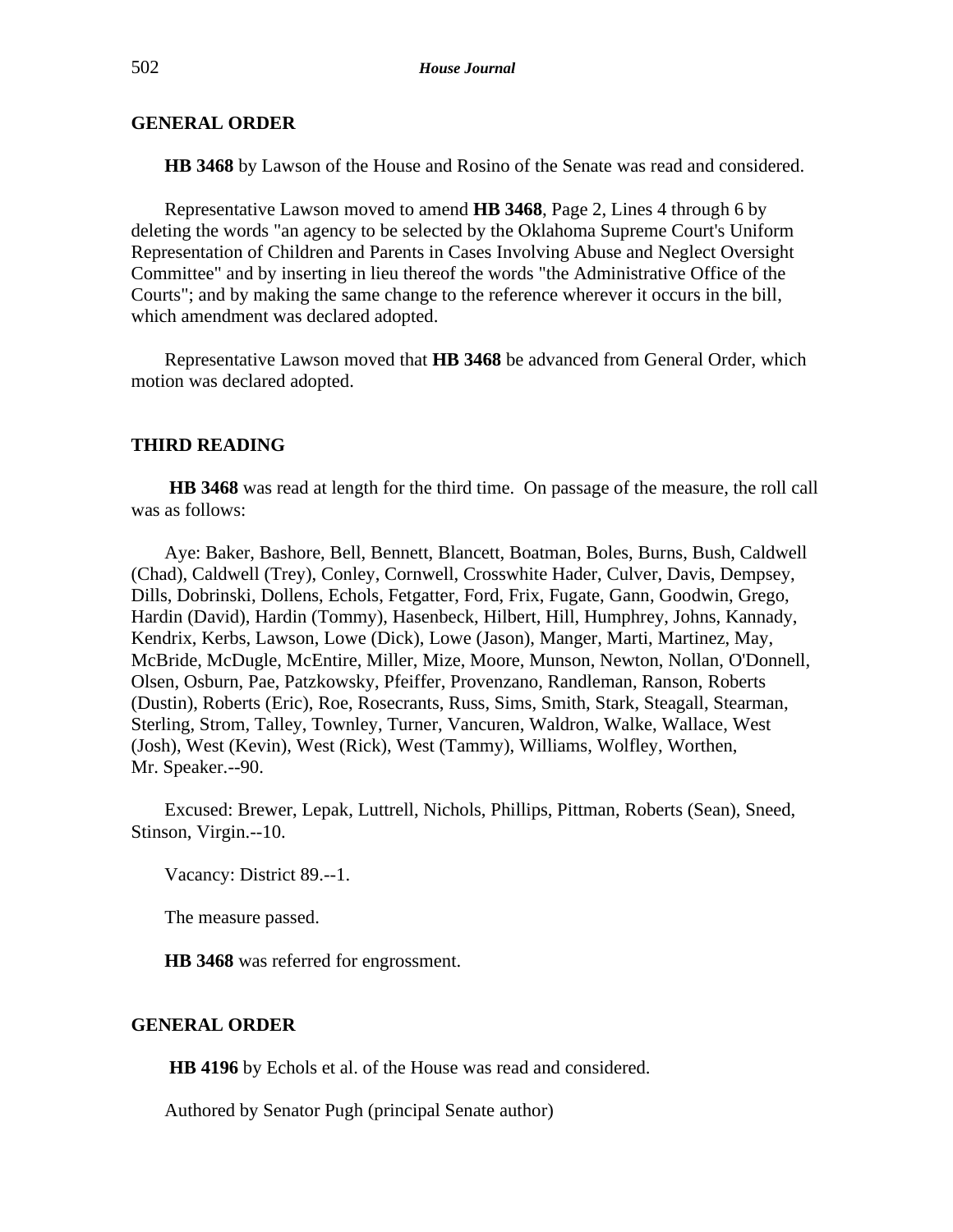Representative Echols moved to amend **HB 4196**, Page 3, Section 5, Line 6 by deleting the words "students pursuing a teaching degree" and inserting in lieu thereof the words "computer science degrees", which amendment was declared adopted.

#### **Representative West (Tammy) Presiding**

Representative Echols moved that **HB 4196** be advanced from General Order, which motion was declared adopted.

#### **THIRD READING**

**HB 4196** was read at length for the third time. On passage of the measure, the roll call was as follows:

Aye: Baker, Bashore, Bell, Bennett, Blancett, Boatman, Boles, Burns, Bush, Caldwell (Chad), Caldwell (Trey), Conley, Cornwell, Crosswhite Hader, Culver, Davis, Dempsey, Dills, Dobrinski, Dollens, Echols, Fetgatter, Ford, Frix, Fugate, Goodwin, Grego, Hardin (David), Hilbert, Hill, Humphrey, Johns, Kannady, Kendrix, Kerbs, Lawson, Lowe (Dick), Lowe (Jason), Luttrell, Manger, Marti, May, McBride, McEntire, Miller, Mize, Moore, Munson, Newton, Nollan, O'Donnell, Olsen, Osburn, Patzkowsky, Pfeiffer, Phillips, Pittman, Provenzano, Randleman, Ranson, Roberts (Eric), Roberts (Sean), Roe, Rosecrants, Russ, Sims, Smith, Stark, Steagall, Sterling, Strom, Talley, Townley, Turner, Vancuren, Waldron, Walke, Wallace, West (Josh), West (Kevin), West (Tammy), Williams, Wolfley, Worthen, Mr. Speaker.--85.

Nay: Gann, Hardin (Tommy), Stearman, West (Rick).--4.

Excused: Brewer, Hasenbeck, Lepak, Martinez, McDugle, Nichols, Pae, Roberts (Dustin), Sneed, Stinson, Virgin.--11.

Vacancy: District 89.--1.

The measure passed.

**HB 4196** was referred for engrossment.

#### **GENERAL ORDER**

**HB 4008** by Bashore et al. of the House was read and considered.

Authored by Senator Standridge (principal Senate author)

Representative Bashore moved that **HB 4008** be advanced from General Order, which motion was declared adopted.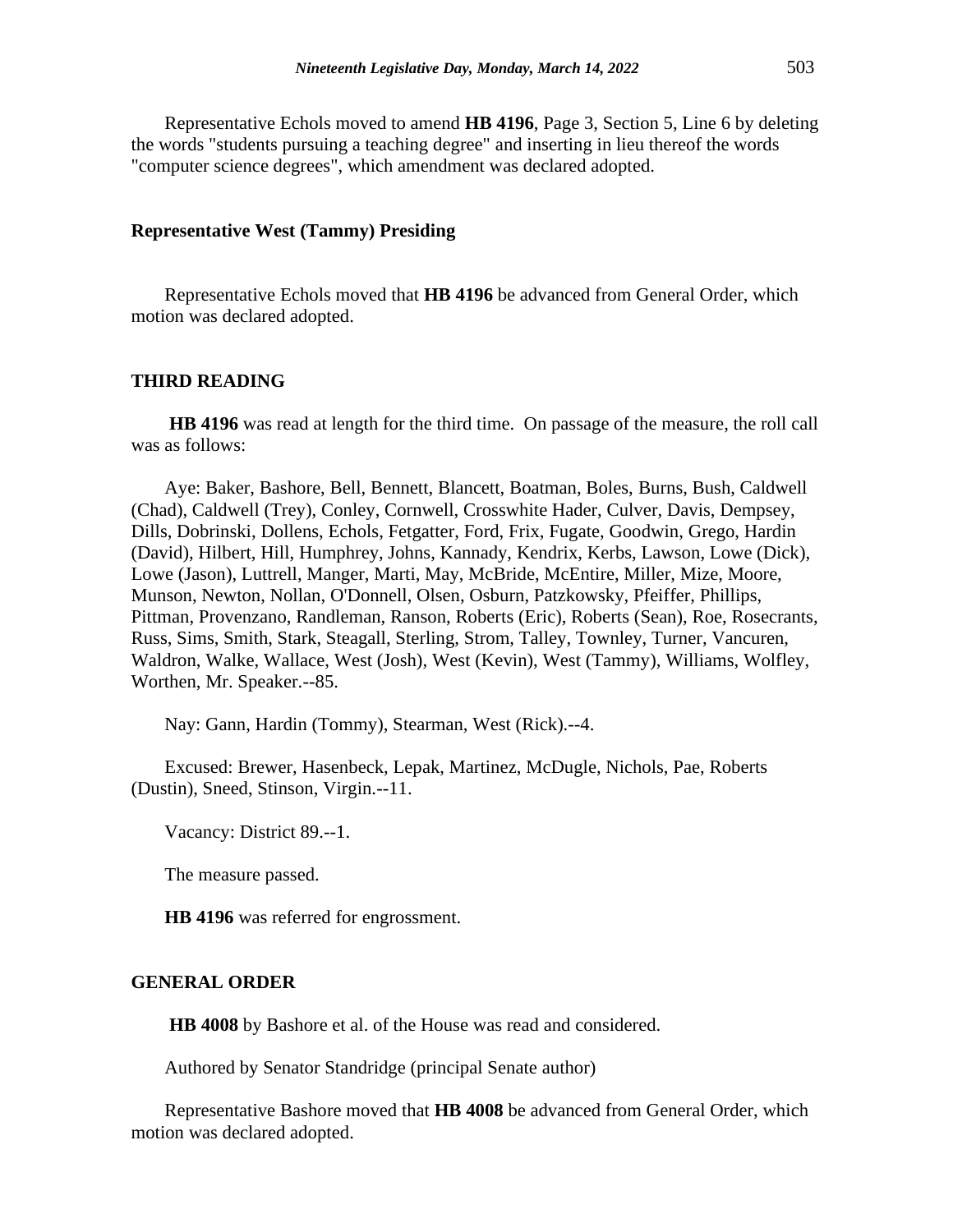## **THIRD READING**

**HB 4008** was read at length for the third time. On passage of the measure and emergency, the roll call was as follows:

Aye: Baker, Bashore, Bell, Bennett, Blancett, Boatman, Boles, Burns, Bush, Caldwell (Chad), Caldwell (Trey), Conley, Cornwell, Crosswhite Hader, Culver, Davis, Dempsey, Dills, Dobrinski, Dollens, Echols, Fetgatter, Ford, Frix, Fugate, Goodwin, Grego, Hardin (David), Hasenbeck, Hilbert, Hill, Humphrey, Johns, Kannady, Kendrix, Kerbs, Lawson, Lowe (Dick), Lowe (Jason), Luttrell, Manger, Marti, Martinez, May, McBride, McEntire, Miller, Mize, Moore, Munson, Newton, Nollan, O'Donnell, Olsen, Osburn, Patzkowsky, Pfeiffer, Phillips, Pittman, Provenzano, Randleman, Ranson, Roberts (Eric), Roberts (Sean), Roe, Rosecrants, Russ, Sims, Smith, Stark, Steagall, Stearman, Sterling, Strom, Talley, Townley, Turner, Vancuren, Waldron, Walke, Wallace, West (Josh), West (Kevin), West (Tammy), Williams, Wolfley, Worthen, Mr. Speaker.--88.

Nay: Gann, Hardin (Tommy), West (Rick).--3.

Excused: Brewer, Lepak, McDugle, Nichols, Pae, Roberts (Dustin), Sneed, Stinson, Virgin.--9.

Vacancy: District 89.--1.

The measure and emergency passed.

**HB 4008** was referred for engrossment.

## **GENERAL ORDER**

**HB 3648** by Dills of the House and Weaver of the Senate was read and considered.

Representative Dills moved that **HB 3648** be advanced from General Order, which motion was declared adopted.

#### **THIRD READING**

**HB 3648** was read at length for the third time. On passage of the measure, the roll call was as follows:

Aye: Baker, Bashore, Bell, Bennett, Blancett, Boatman, Boles, Burns, Bush, Caldwell (Chad), Caldwell (Trey), Cornwell, Crosswhite Hader, Culver, Davis, Dills, Dobrinski, Dollens, Echols, Ford, Frix, Fugate, Gann, Goodwin, Grego, Hardin (David), Hardin (Tommy), Hasenbeck, Hilbert, Hill, Humphrey, Johns, Kannady, Kendrix, Lowe (Dick), Lowe (Jason), Luttrell, Manger, Marti, Martinez, May, Miller, Mize, Moore, Munson, Newton, Nollan, O'Donnell, Olsen, Osburn, Patzkowsky, Pfeiffer, Pittman, Provenzano, Randleman, Ranson, Roberts (Eric), Roberts (Sean), Roe, Rosecrants, Russ, Sims, Smith,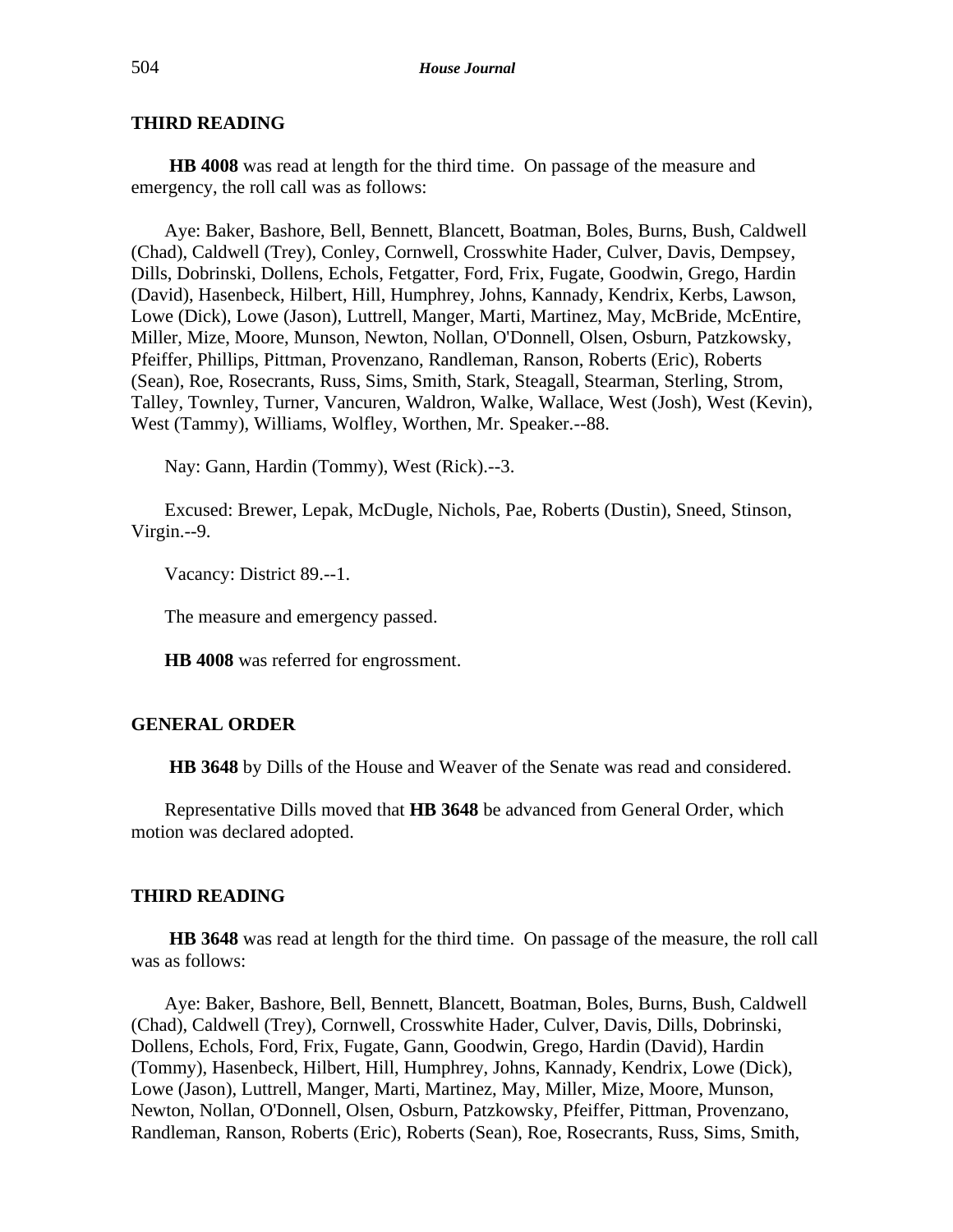Stark, Steagall, Stearman, Sterling, Strom, Talley, Townley, Vancuren, Waldron, Walke, Wallace, West (Josh), West (Kevin), West (Rick), West (Tammy), Williams, Wolfley, Worthen, Mr. Speaker.--82.

Excused: Brewer, Conley, Dempsey, Fetgatter, Kerbs, Lawson, Lepak, McBride, McDugle, McEntire, Nichols, Pae, Phillips, Roberts (Dustin), Sneed, Stinson, Turner, Virgin.--18.

Vacancy: District 89.--1.

The measure passed.

**HB 3648** was referred for engrossment.

#### **GENERAL ORDER**

**HB 4224** by Boatman of the House and Daniels of the Senate was read and considered.

Coauthored by Representative(s) Virgin, Munson, McDugle, Phillips, Pae

Representative Boatman moved that **HB 4224** be advanced from General Order, which motion was declared adopted.

#### **THIRD READING**

**HB 4224** was read at length for the third time. On passage of the measure, the roll call was as follows:

Aye: Baker, Bashore, Bell, Bennett, Blancett, Boatman, Boles, Burns, Bush, Caldwell (Chad), Caldwell (Trey), Cornwell, Crosswhite Hader, Culver, Davis, Dempsey, Dills, Dobrinski, Dollens, Echols, Ford, Frix, Fugate, Gann, Goodwin, Grego, Hardin (David), Hardin (Tommy), Hasenbeck, Hilbert, Hill, Johns, Kannady, Kendrix, Lawson, Lowe (Dick), Lowe (Jason), Luttrell, Manger, Marti, Martinez, May, McBride, McEntire, Miller, Mize, Moore, Munson, Newton, Nollan, O'Donnell, Olsen, Osburn, Patzkowsky, Pfeiffer, Phillips, Pittman, Provenzano, Randleman, Ranson, Roberts (Eric), Roberts (Sean), Roe, Rosecrants, Russ, Sims, Smith, Stark, Steagall, Stearman, Sterling, Strom, Talley, Townley, Turner, Virgin, Waldron, Walke, West (Josh), West (Kevin), West (Rick), West (Tammy), Williams, Wolfley, Worthen, Mr. Speaker.--86.

Excused: Brewer, Conley, Fetgatter, Humphrey, Kerbs, Lepak, McDugle, Nichols, Pae, Roberts (Dustin), Sneed, Stinson, Vancuren, Wallace.--14.

Vacancy: District 89.--1.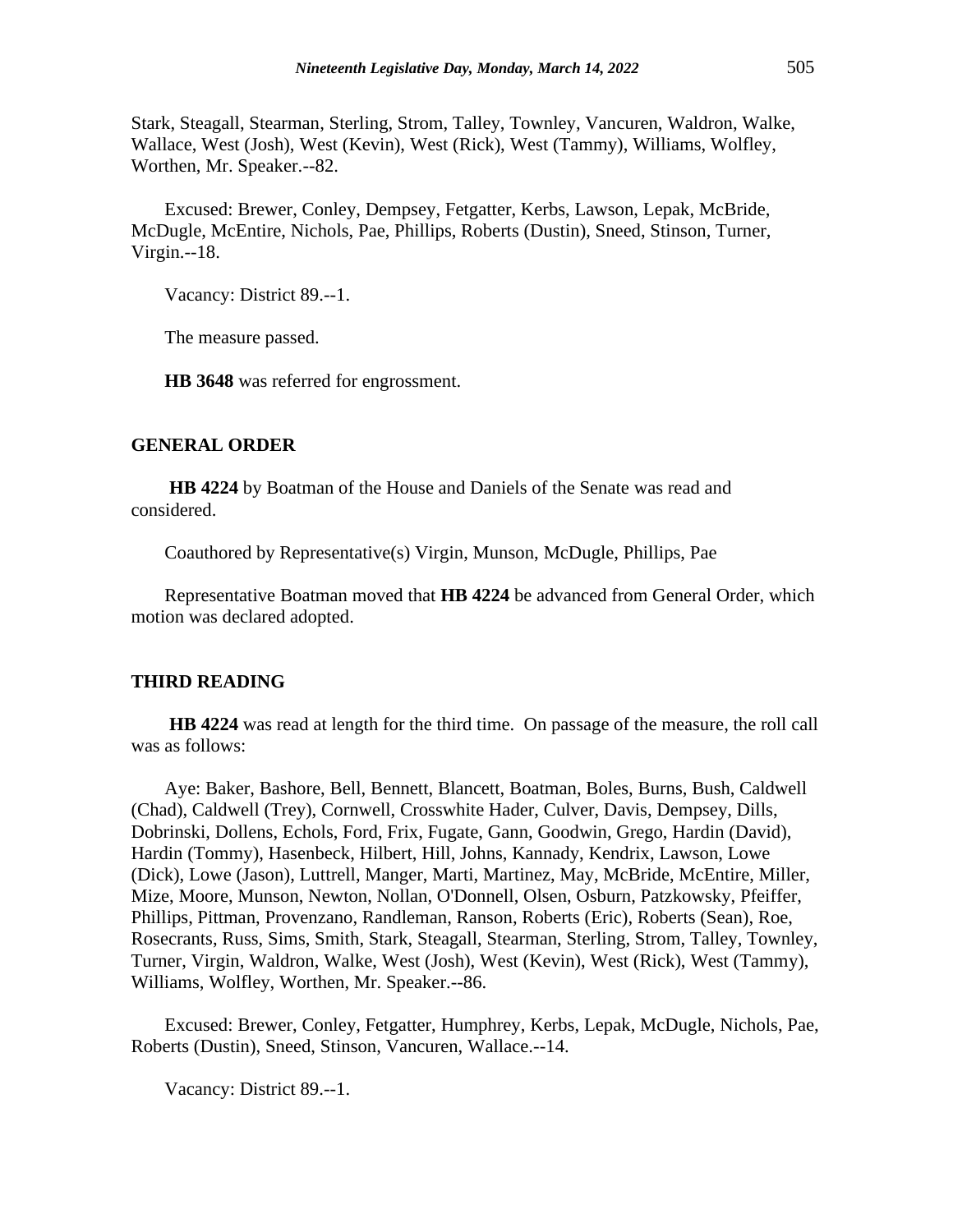The measure passed.

**HB 4224** was referred for engrossment.

## **GENERAL ORDER**

**HB 4362** by Hill of the House was read and considered.

Coauthored by Representative(s) Baker, McDugle, Phillips, Dollens

Authored by Senator Garvin (principal Senate author)

Representative Hill moved that **HB 4362** be advanced from General Order, which motion was declared adopted.

## **THIRD READING**

**HB 4362** was read at length for the third time.

The Presiding Officer moved to rescind Third Reading and advancement from General Order, which was the order.

Representative Hill moved to amend **HB 4362**, Page 2, Section 1, Line 18 by deleting the words "The Program shall" and by inserting in lieu thereof the following language: "Contingent upon the availability of funds, the Oklahoma Center for the Advancement of Science and Technology may", which amendment was declared adopted.

Representative Hill moved that **HB 4362** be advanced from General Order, which motion was declared adopted.

## **THIRD READING**

**HB 4362** was read at length for the third time. On passage of the measure and emergency, the roll call was as follows:

Aye: Baker, Bashore, Bell, Bennett, Blancett, Boatman, Boles, Burns, Bush, Caldwell (Chad), Caldwell (Trey), Conley, Cornwell, Crosswhite Hader, Culver, Davis, Dempsey, Dills, Dobrinski, Dollens, Echols, Ford, Frix, Fugate, Goodwin, Grego, Hardin (David), Hasenbeck, Hilbert, Hill, Humphrey, Johns, Kannady, Kendrix, Kerbs, Lawson, Lowe (Dick), Lowe (Jason), Manger, Marti, Martinez, May, McBride, McDugle, McEntire, Miller, Mize, Moore, Munson, Newton, Nollan, O'Donnell, Olsen, Osburn, Pae, Patzkowsky, Pfeiffer, Phillips, Pittman, Provenzano, Randleman, Ranson, Roberts (Eric), Roberts (Sean), Roe, Rosecrants, Russ, Sims, Smith, Stark, Steagall, Sterling, Strom, Talley, Townley, Turner, Vancuren, Virgin, Waldron, Walke, Wallace, West (Josh), West (Kevin), West (Tammy), Williams, Wolfley, Worthen, Mr. Speaker.--88.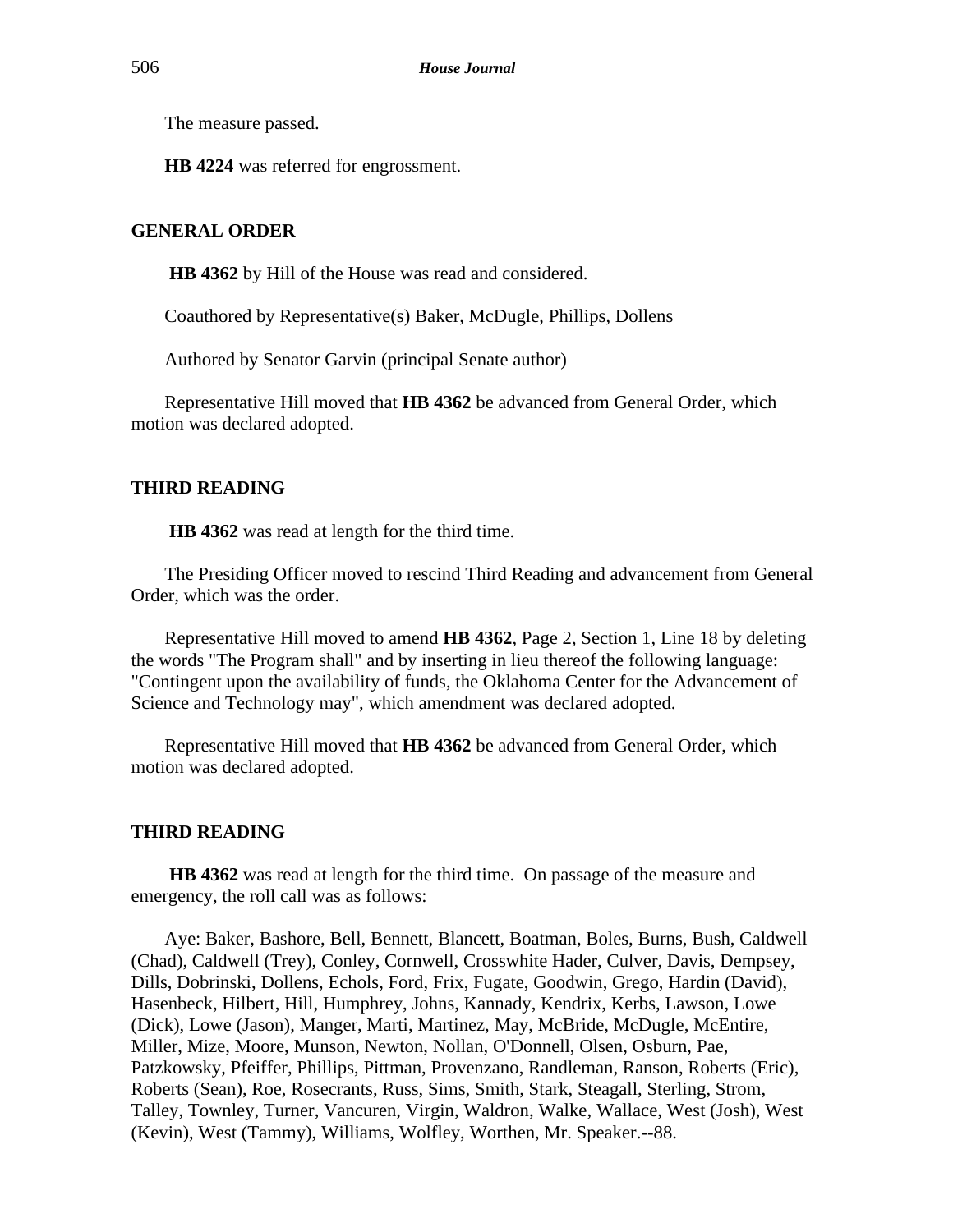Nay: Gann, Hardin (Tommy), Stearman, West (Rick).--4.

Excused: Brewer, Fetgatter, Lepak, Luttrell, Nichols, Roberts (Dustin), Sneed, Stinson.--8.

Vacancy: District 89.--1.

The measure and emergency passed.

**HB 4362** was referred for engrossment.

## **GENERAL ORDER**

**HB 4162** by Townley of the House was read and considered.

Authored by Senator Coleman (principal Senate author)

Representative Townley moved that **HB 4162** be advanced from General Order, which motion was declared adopted.

#### **THIRD READING**

**HB 4162** was read at length for the third time. On passage of the measure, the roll call was as follows:

Aye: Baker, Bashore, Bell, Bennett, Boatman, Boles, Burns, Bush, Caldwell (Chad), Caldwell (Trey), Cornwell, Crosswhite Hader, Culver, Davis, Dempsey, Dills, Dobrinski, Dollens, Echols, Ford, Frix, Fugate, Gann, Goodwin, Grego, Hardin (David), Hardin (Tommy), Hasenbeck, Hilbert, Hill, Humphrey, Johns, Kannady, Kendrix, Kerbs, Lawson, Lowe (Dick), Lowe (Jason), Manger, Marti, Martinez, May, McBride, McDugle, McEntire, Miller, Mize, Moore, Munson, Newton, Nollan, O'Donnell, Olsen, Osburn, Pae, Patzkowsky, Pfeiffer, Pittman, Provenzano, Randleman, Ranson, Roberts (Dustin), Roberts (Eric), Roberts (Sean), Roe, Rosecrants, Russ, Sims, Smith, Stark, Steagall, Stearman, Sterling, Strom, Talley, Townley, Vancuren, Walke, Wallace, West (Josh), West (Kevin), West (Rick), West (Tammy), Williams, Wolfley, Worthen, Mr. Speaker.--87.

Nay: Blancett, Turner, Virgin, Waldron.--4.

Excused: Brewer, Conley, Fetgatter, Lepak, Luttrell, Nichols, Phillips, Sneed, Stinson.--9.

Vacancy: District 89.--1.

The measure passed.

**HB 4162** was referred for engrossment.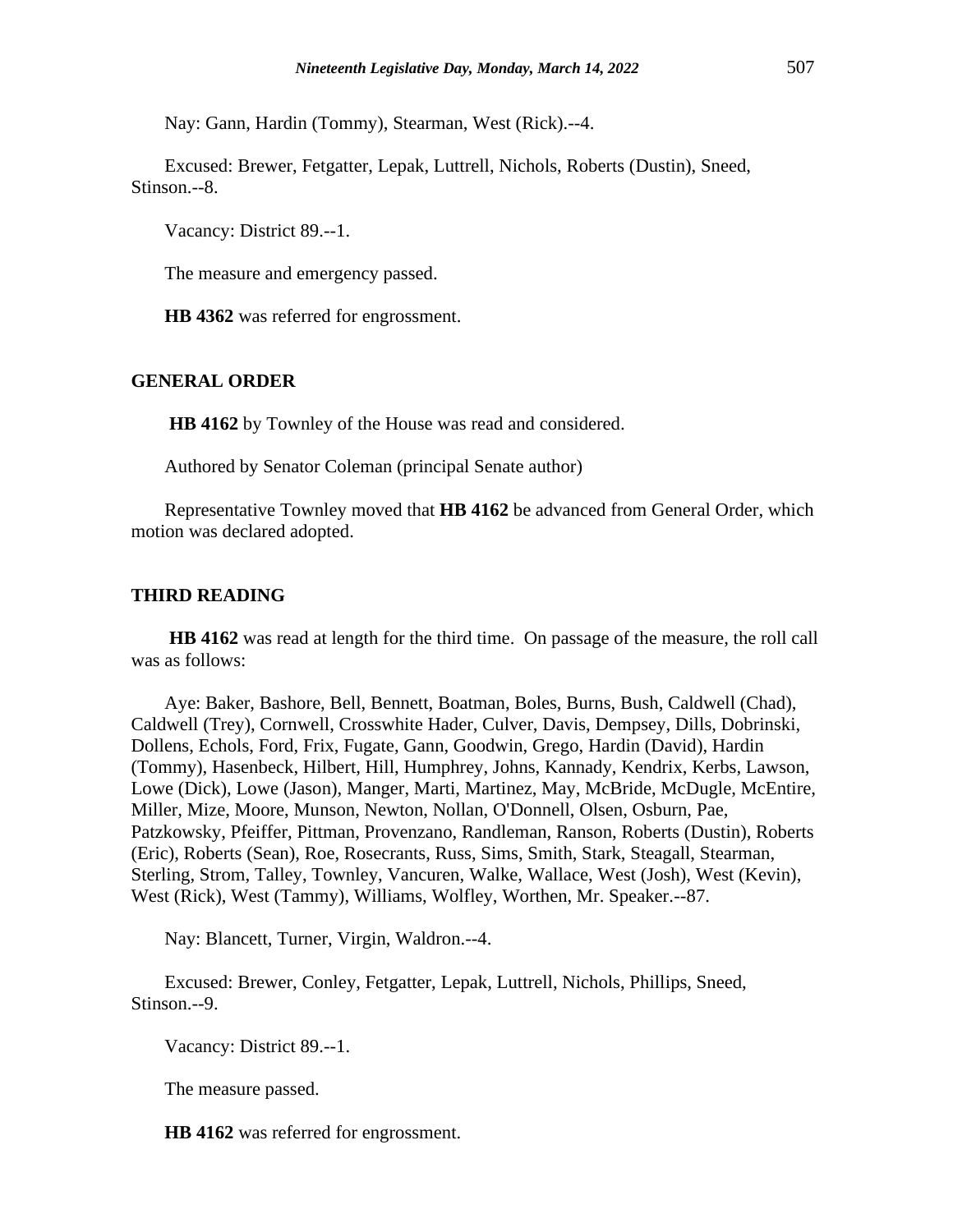## **MOTION**

Representative Echols moved pursuant to Article V, Section 30 of the Oklahoma Constitution, the House of Representatives request consent of the Honorable Senate to adjourn for more than three days, beginning Wednesday, March 16, 2022, and ending Monday, March 21, 2022, which motion was declared adopted.

## **MOTION**

Representative Echols moved pursuant to Article V, Section 30 of the Oklahoma Constitution, the House of Representatives grant the request of the Honorable Senate to adjourn for more than three days, beginning Wednesday, March 16, 2022, and ending Monday, March 21, 2022, which motion was declared adopted.

#### **GENERAL ORDER**

**HB 3278** by Humphrey of the House and Weaver of the Senate was read and considered.

Representative Humphrey moved that **HB 3278** be advanced from General Order, which motion was declared adopted.

#### **THIRD READING**

**HB 3278** was read at length for the third time. On passage of the measure, the roll call was as follows:

Aye: Baker, Bashore, Bell, Bennett, Blancett, Boatman, Boles, Burns, Bush, Caldwell (Chad), Caldwell (Trey), Cornwell, Crosswhite Hader, Culver, Davis, Dempsey, Dills, Dobrinski, Dollens, Echols, Ford, Frix, Fugate, Gann, Goodwin, Grego, Hardin (David), Hardin (Tommy), Hasenbeck, Hill, Humphrey, Johns, Kannady, Kerbs, Lawson, Lowe (Dick), Lowe (Jason), Manger, Marti, Martinez, May, McBride, McDugle, McEntire, Miller, Mize, Moore, Munson, Newton, Nollan, O'Donnell, Olsen, Osburn, Pae, Patzkowsky, Pfeiffer, Phillips, Pittman, Provenzano, Randleman, Ranson, Roberts (Eric), Roberts (Sean), Roe, Rosecrants, Russ, Smith, Stark, Steagall, Stearman, Sterling, Strom, Talley, Townley, Turner, Vancuren, Virgin, Waldron, Walke, West (Josh), West (Kevin), West (Rick), West (Tammy), Williams, Wolfley, Worthen, Mr. Speaker.--87.

Excused: Brewer, Conley, Fetgatter, Hilbert, Kendrix, Lepak, Luttrell, Nichols, Roberts (Dustin), Sims, Sneed, Stinson, Wallace.--13.

Vacancy: District 89.--1.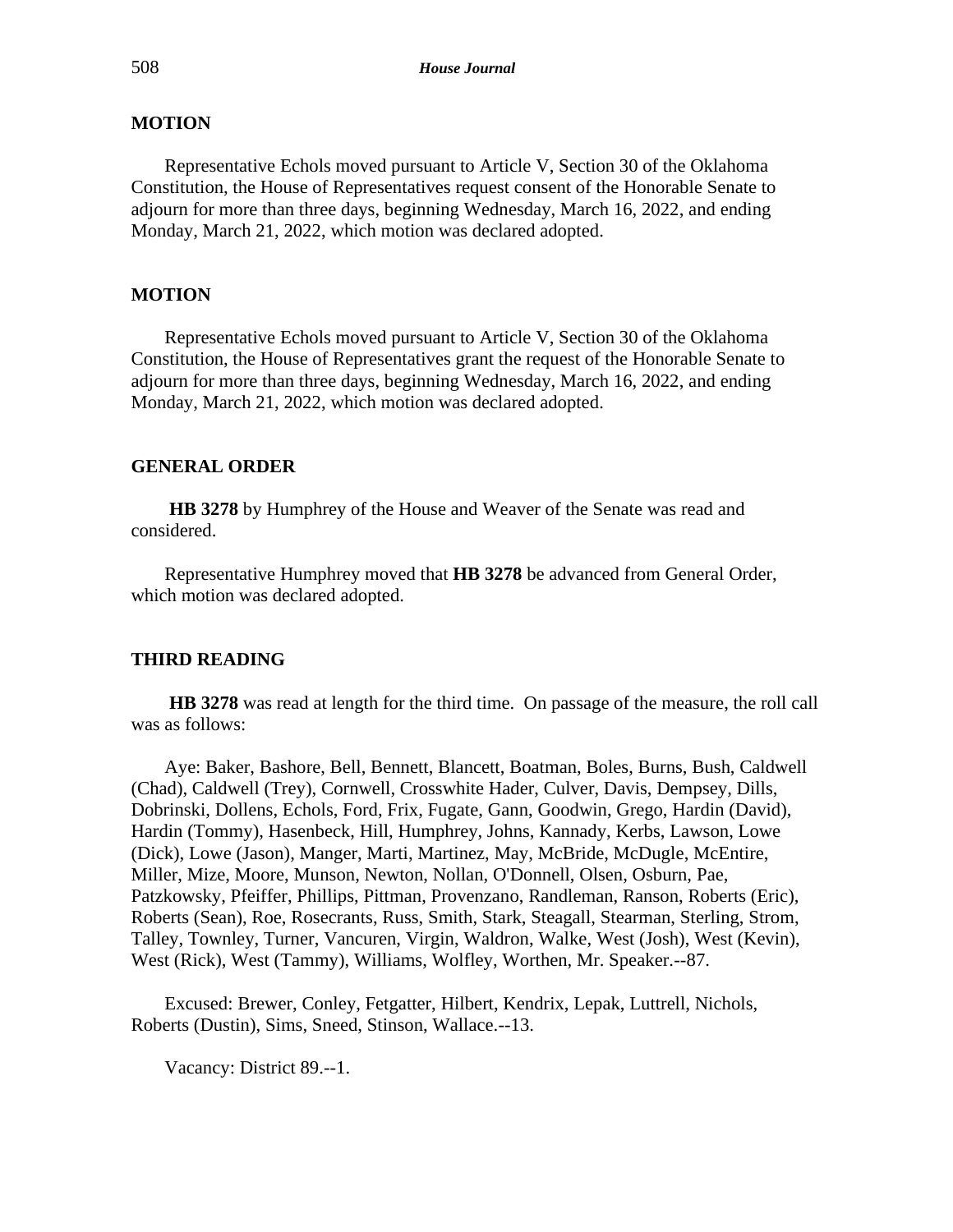The measure passed.

**HB 3278** was referred for engrossment.

## **GENERAL ORDER**

**HB 3365** by Roberts (Eric) of the House and Haste of the Senate was read and considered.

Coauthored by Representative(s) McDugle

Representative Roberts (Eric) moved to amend **HB 3365**, Page 12 by deleting Sections 8 and 9 and inserting in lieu thereof: "SECTION 8. Sections 1,3,4,5,6, and 7 of this act shall become effective January 1, 2023. SECTION 9. Section 2 of this act shall become effective July 1, 2023", which amendment was declared adopted.

Representative Martinez moved to amend **HB 3365** by striking the title, which amendment was declared adopted.

Representative Roberts (Eric) moved that **HB 3365** be advanced from General Order, which motion was declared adopted.

#### **THIRD READING**

**HB 3365** was read at length for the third time. On passage of the measure, the roll call was as follows:

Aye: Baker, Bashore, Boles, Burns, Bush, Caldwell (Chad), Caldwell (Trey), Cornwell, Crosswhite Hader, Culver, Davis, Dempsey, Dills, Dobrinski, Echols, Fetgatter, Ford, Frix, Gann, Grego, Hardin (David), Hardin (Tommy), Hasenbeck, Hilbert, Hill, Humphrey, Johns, Kannady, Kendrix, Kerbs, Lowe (Dick), Lowe (Jason), Manger, Marti, Martinez, May, McBride, McDugle, McEntire, Miller, Mize, Moore, Newton, Nollan, O'Donnell, Olsen, Osburn, Pae, Patzkowsky, Pfeiffer, Phillips, Randleman, Roberts (Dustin), Roberts (Eric), Roberts (Sean), Roe, Rosecrants, Russ, Sims, Smith, Stark, Stearman, Sterling, Strom, Talley, Townley, Vancuren, Wallace, West (Josh), West (Kevin), West (Rick), West (Tammy), Williams, Wolfley, Worthen, Mr. Speaker.--76.

Nay: Bell, Blancett, Dollens, Fugate, Goodwin, Munson, Pittman, Provenzano, Ranson, Turner, Virgin, Waldron, Walke.--13.

Excused: Bennett, Boatman, Brewer, Conley, Lawson, Lepak, Luttrell, Nichols, Sneed, Steagall, Stinson.--11.

Vacancy: District 89.--1.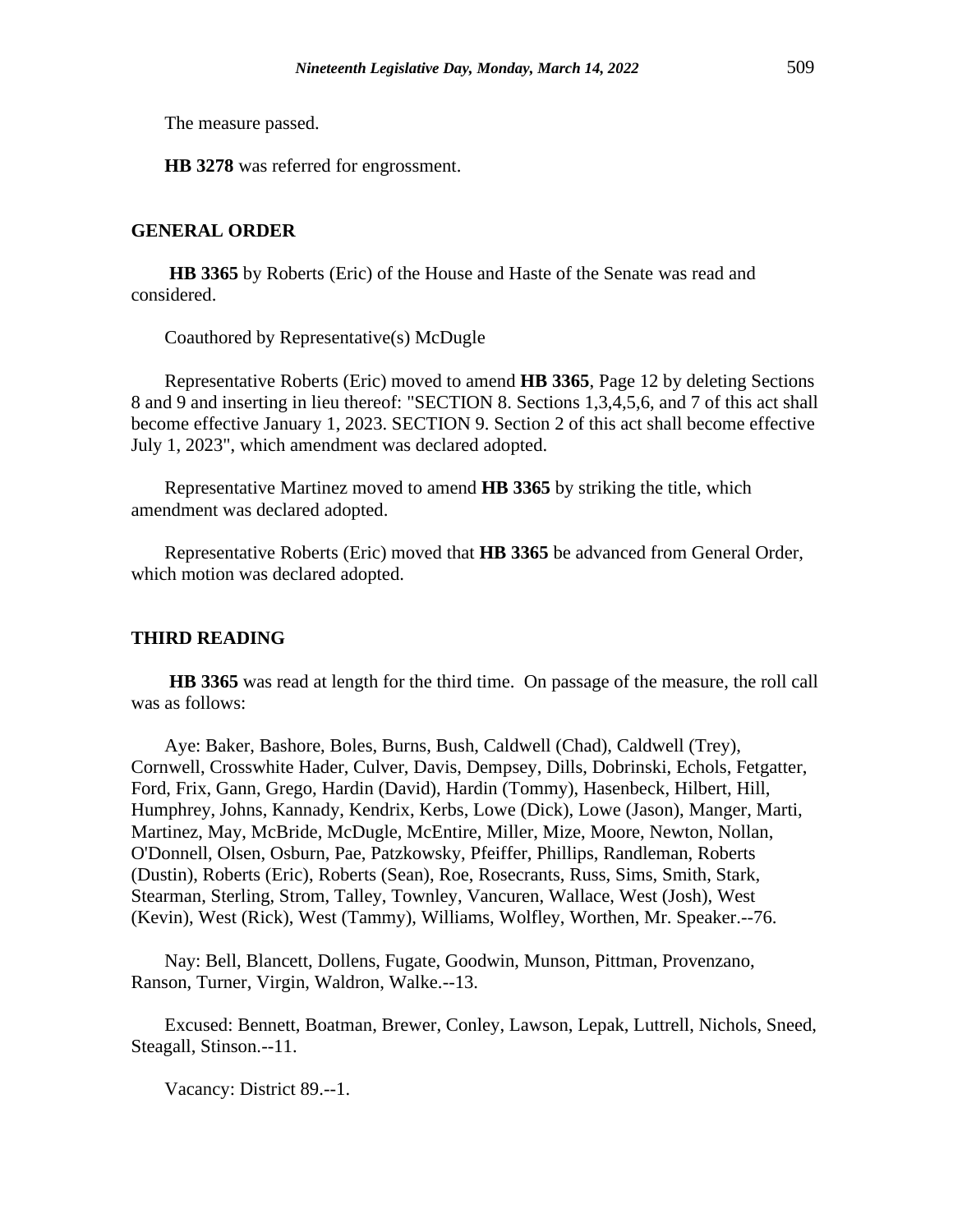The measure passed.

**HB 3365** was referred for engrossment.

## **RECONSIDERATION**

Representative West (Rick) moved to reconsider the vote whereby **HB 2972** failed, which motion prevailed upon roll call as follows:

Aye: Baker, Bashore, Boatman, Boles, Burns, Bush, Caldwell (Chad), Caldwell (Trey), Conley, Cornwell, Crosswhite Hader, Culver, Davis, Dempsey, Dills, Dobrinski, Echols, Fetgatter, Ford, Frix, Gann, Grego, Hardin (David), Hardin (Tommy), Hasenbeck, Hilbert, Hill, Humphrey, Johns, Kannady, Kendrix, Kerbs, Lawson, Manger, Marti, Martinez, May, McDugle, McEntire, Miller, Mize, Moore, Newton, Nollan, Olsen, Osburn, Patzkowsky, Pfeiffer, Phillips, Randleman, Roberts (Dustin), Roberts (Eric), Roberts (Sean), Roe, Russ, Sims, Smith, Stark, Steagall, Stearman, Sterling, Strom, Townley, Vancuren, Wallace, West (Josh), West (Kevin), West (Rick), West (Tammy), Williams, Wolfley, Worthen, Mr. Speaker.--73.

Nay: Bell, Blancett, Dollens, Fugate, Goodwin, Lowe (Dick), Lowe (Jason), Munson, O'Donnell, Pae, Pittman, Provenzano, Ranson, Rosecrants, Talley, Turner, Virgin, Waldron, Walke.--19.

Excused: Bennett, Brewer, Lepak, Luttrell, McBride, Nichols, Sneed, Stinson.--8.

Vacancy: District 89.--1.

Representative West (Rick) moved to suspend House Rule 8.8 for the purpose of allowing consideration of an untimely filed floor amendment, which motion was declared adopted upon roll call as follows:

Aye: Baker, Bashore, Boatman, Boles, Burns, Bush, Caldwell (Chad), Conley, Cornwell, Crosswhite Hader, Culver, Davis, Dempsey, Dills, Echols, Fetgatter, Ford, Frix, Gann, Grego, Hardin (David), Hardin (Tommy), Hasenbeck, Hill, Humphrey, Johns, Kannady, Kendrix, Kerbs, Lawson, Lowe (Dick), Manger, Marti, Martinez, McDugle, McEntire, Miller, Mize, Moore, Newton, Nollan, Olsen, Osburn, Pae, Pfeiffer, Phillips, Randleman, Roberts (Eric), Roberts (Sean), Roe, Russ, Sims, Smith, Stark, Steagall, Stearman, Sterling, Strom, Talley, Townley, Vancuren, Waldron, Wallace, West (Josh), West (Kevin), West (Rick), West (Tammy), Williams, Wolfley, Worthen, Mr. Speaker.--71.

Nay: Bell, Blancett, Dollens, Goodwin, Lowe (Jason), Munson, Pittman, Provenzano, Ranson, Rosecrants, Turner, Virgin, Walke.--13.

Excused: Bennett, Brewer, Caldwell (Trey), Dobrinski, Fugate, Hilbert, Lepak, Luttrell, May, McBride, Nichols, O'Donnell, Patzkowsky, Roberts (Dustin), Sneed, Stinson.--16.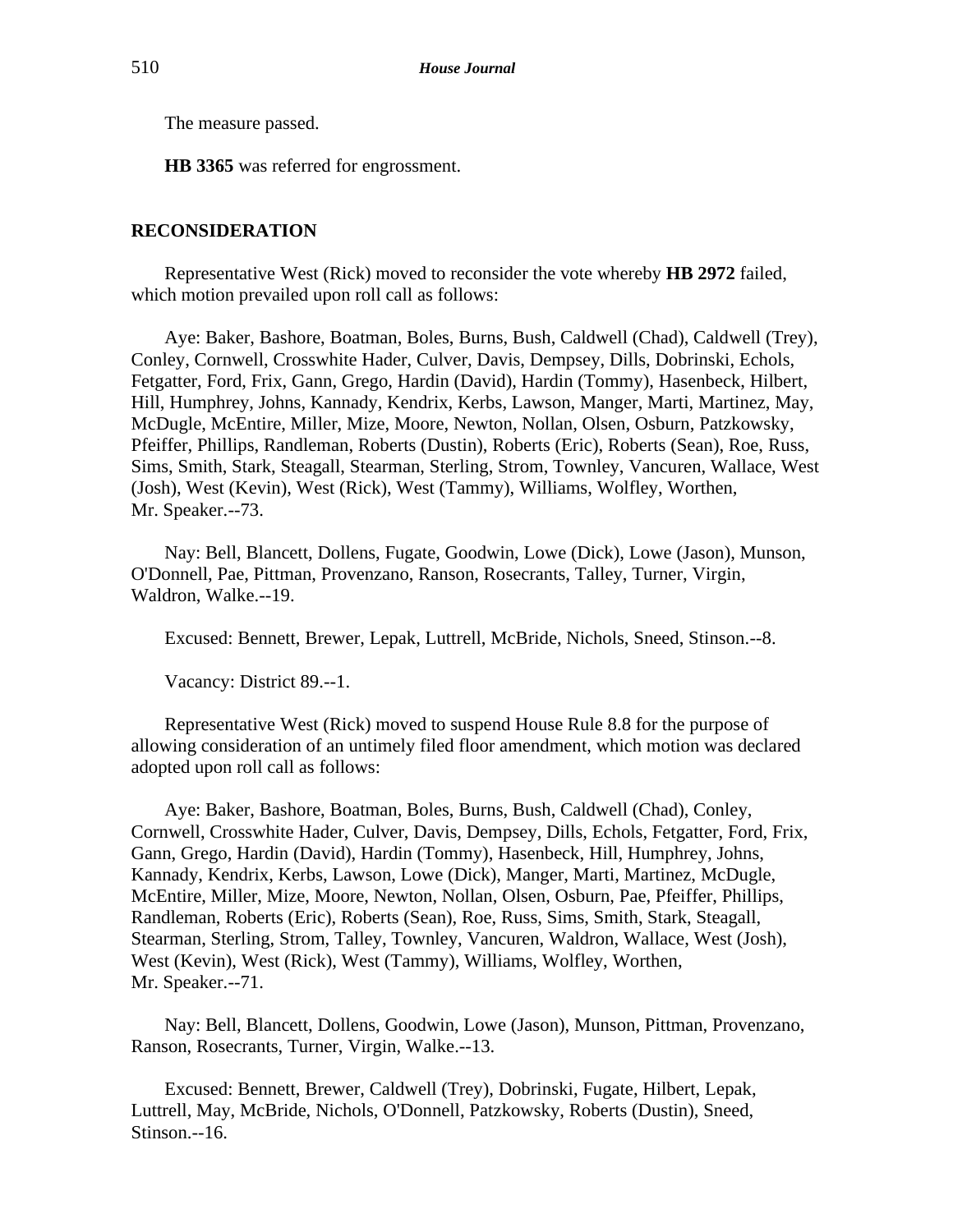Vacancy: District 89.--1.

Representative Kannady moved to amend **HB 2972**, Page 5, Line 8 by deleting the semicolon ";" and the word "or"; and Lines 9 and 10 by deleting Paragraph 3 in its entirety, which amendment was declared adopted.

#### **THIRD READING**

**HB 2972** was read at length for the third time. On passage of the measure, the roll call was as follows:

Aye: Baker, Bashore, Boatman, Boles, Burns, Caldwell (Chad), Conley, Crosswhite Hader, Culver, Davis, Dempsey, Dills, Dobrinski, Echols, Fetgatter, Frix, Gann, Grego, Hardin (David), Hardin (Tommy), Hasenbeck, Humphrey, Johns, Kannady, Kendrix, Kerbs, Lawson, Lowe (Dick), Lowe (Jason), Luttrell, Manger, Marti, Martinez, May, McDugle, McEntire, Miller, Moore, Munson, Nollan, O'Donnell, Olsen, Pae, Patzkowsky, Pfeiffer, Phillips, Pittman, Provenzano, Randleman, Ranson, Roberts (Eric), Roberts (Sean), Roe, Russ, Sims, Smith, Stark, Steagall, Stearman, Sterling, Strom, Talley, Townley, Walke, Wallace, West (Josh), West (Kevin), West (Rick), West (Tammy), Williams, Wolfley, Worthen, Mr. Speaker.--73.

Nay: Bell, Bennett, Blancett, Bush, Caldwell (Trey), Cornwell, Dollens, Ford, Fugate, Goodwin, Hill, McBride, Mize, Newton, Osburn, Turner, Vancuren, Waldron.--18.

Excused: Brewer, Hilbert, Lepak, Nichols, Roberts (Dustin), Rosecrants, Sneed, Stinson, Virgin.--9.

Vacancy: District 89.--1.

The measure passed.

**HB 2972** was referred for engrossment.

#### **MOTION**

Representative Echols moved to suspend House Rule 8.8 for the purpose of allowing consideration of untimely filed floor amendments on the following measures: **HBs 3040, 3190, 3643, 3644, 3892, 3897, 4014, 4354** and **4281**, which motion was declared adopted upon roll call as follows:

Aye: Baker, Bashore, Boatman, Boles, Burns, Bush, Caldwell (Trey), Cornwell, Crosswhite Hader, Culver, Davis, Dempsey, Dills, Dobrinski, Echols, Fetgatter, Ford, Frix, Fugate, Gann, Goodwin, Grego, Hardin (David), Hardin (Tommy), Hasenbeck, Hill, Humphrey, Kannady, Kendrix, Kerbs, Lowe (Dick), Lowe (Jason), Luttrell, Manger, Marti, Martinez, May, McDugle, McEntire, Miller, Mize, Moore, Munson, Newton, Nollan, O'Donnell, Olsen, Osburn, Pae, Patzkowsky, Pfeiffer, Phillips, Pittman, Provenzano,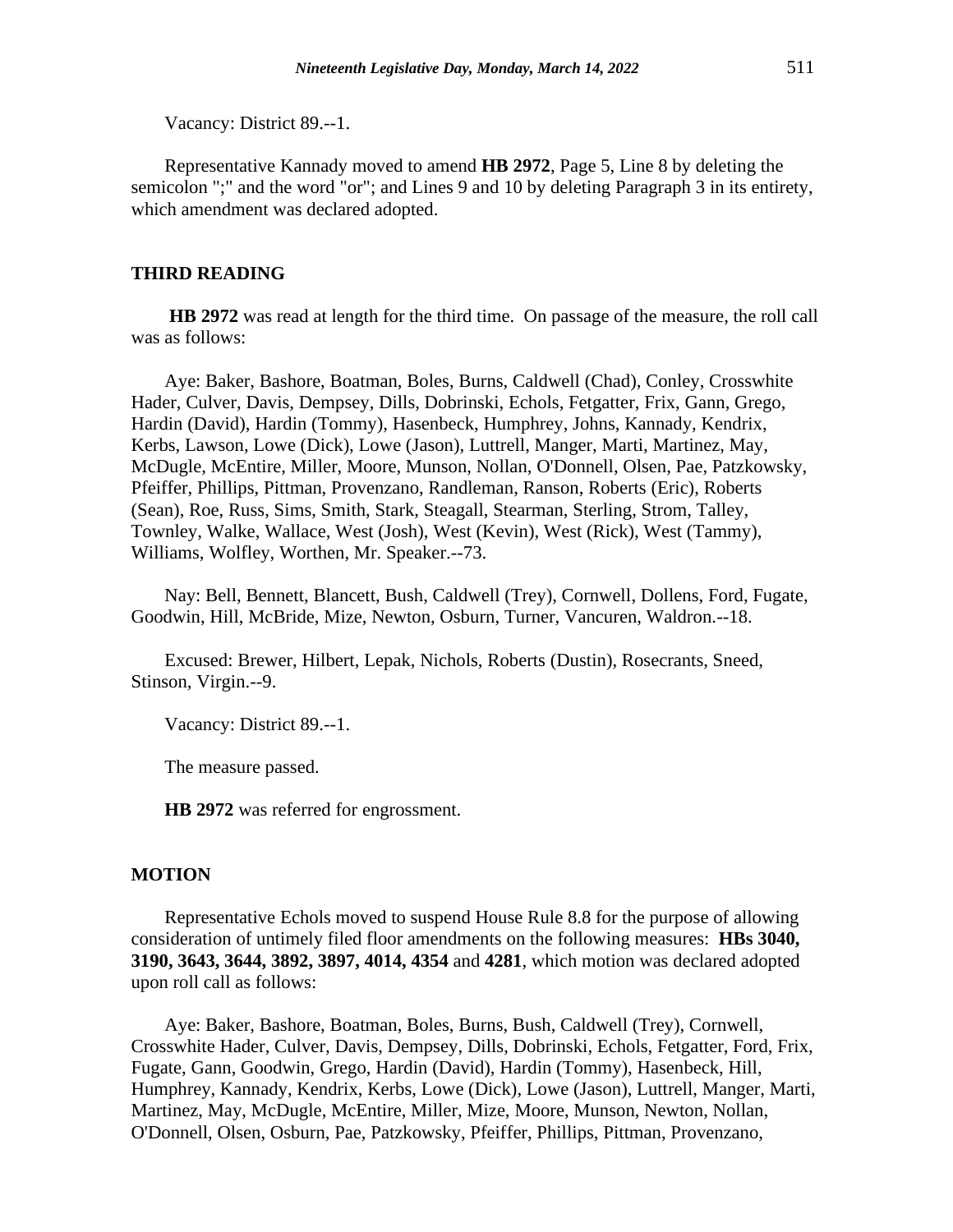Randleman, Ranson, Roberts (Eric), Roberts (Sean), Roe, Rosecrants, Russ, Sims, Smith, Stark, Steagall, Stearman, Sterling, Strom, Talley, Townley, Vancuren, Walke, Wallace, West (Josh), West (Kevin), West (Rick), West (Tammy), Williams, Wolfley, Worthen, Mr. Speaker.--81.

Nay: Blancett, Turner, Waldron.--3.

Excused: Bell, Bennett, Brewer, Caldwell (Chad), Conley, Dollens, Hilbert, Johns, Lawson, Lepak, McBride, Nichols, Roberts (Dustin), Sneed, Stinson, Virgin.--16.

Vacancy: District 89.--1.

#### **GENERAL ORDER**

**HB 3040** by Boles of the House and Garvin of the Senate was read and considered.

Coauthored by Representative(s) Fugate

Pursuant to Representative Echols motion to suspend House Rule 8.8 for untimely filed amendments on Page 511, Representative Boles moved to amend **HB 3040** by striking the title, the enacting clause, the entire bill and inserting in lieu thereof a floor substitute, which floor substitute was declared adopted.

Representative Boles moved that **HB 3040** be advanced from General Order, which motion was declared adopted.

#### **THIRD READING**

**HB 3040** was read at length for the third time. On passage of the measure, the roll call was as follows:

Aye: Baker, Bashore, Bell, Bennett, Blancett, Boatman, Boles, Bush, Caldwell (Chad), Caldwell (Trey), Conley, Cornwell, Crosswhite Hader, Culver, Davis, Dempsey, Dills, Dobrinski, Dollens, Echols, Fetgatter, Ford, Frix, Fugate, Gann, Goodwin, Grego, Hardin (David), Hardin (Tommy), Hasenbeck, Hilbert, Hill, Humphrey, Johns, Kannady, Kendrix, Kerbs, Lawson, Lowe (Dick), Lowe (Jason), Luttrell, Manger, Marti, Martinez, May, McBride, McDugle, McEntire, Miller, Mize, Moore, Munson, Newton, Nollan, O'Donnell, Olsen, Osburn, Pae, Patzkowsky, Pfeiffer, Phillips, Pittman, Provenzano, Ranson, Roberts (Eric), Roberts (Sean), Roe, Rosecrants, Russ, Sims, Smith, Stark, Steagall, Stearman, Sterling, Strom, Talley, Townley, Turner, Vancuren, Virgin, Waldron, Walke, Wallace, West (Josh), West (Kevin), West (Rick), West (Tammy), Williams, Wolfley, Worthen, Mr. Speaker.--92.

Excused: Brewer, Burns, Lepak, Nichols, Randleman, Roberts (Dustin), Sneed, Stinson.--8.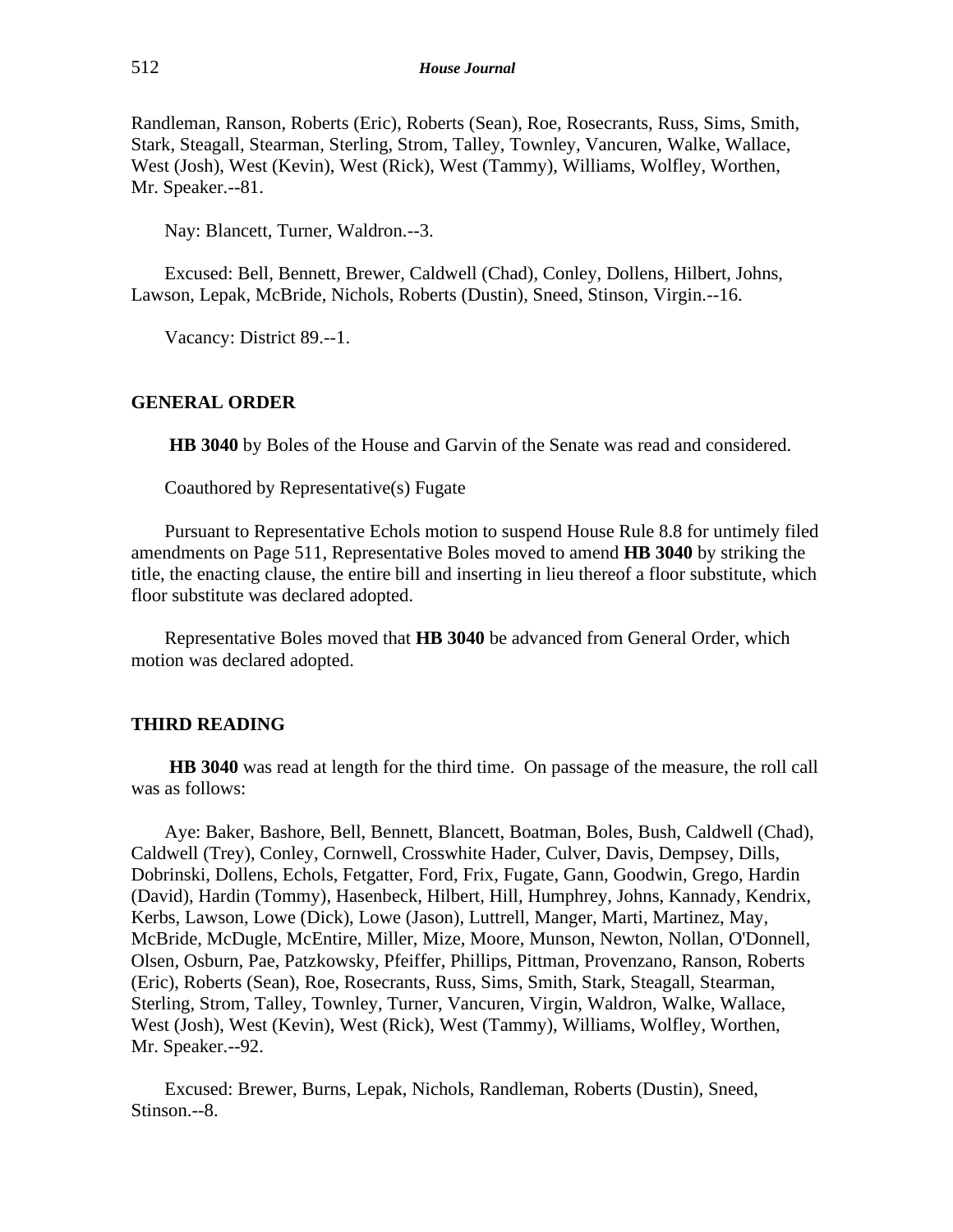Vacancy: District 89.--1.

The measure passed.

**HB 3040** was referred for engrossment.

## **GENERAL ORDER**

**HB 3190** by Williams et al. of the House and Merrick of the Senate was read and considered.

Pursuant to Representative Echols motion to suspend House Rule 8.8 for untimely filed amendments on Page 511, Representative Williams moved to amend **HB 3190**, Page 31, Line 14 by deleting the word "adequately"; and Line 15 by inserting after the word "child" and before the comma "," the following language: "as required by statute", which amendment was declared adopted.

Representative Williams moved that **HB 3190** be advanced from General Order, which motion was declared adopted.

#### **THIRD READING**

**HB 3190** was read at length for the third time. On passage of the measure, the roll call was as follows:

Aye: Baker, Bashore, Bell, Boatman, Boles, Burns, Bush, Caldwell (Chad), Caldwell (Trey), Cornwell, Crosswhite Hader, Culver, Davis, Dempsey, Dills, Dobrinski, Echols, Fetgatter, Ford, Frix, Fugate, Gann, Goodwin, Grego, Hardin (David), Hardin (Tommy), Hasenbeck, Hilbert, Hill, Humphrey, Johns, Kannady, Kendrix, Kerbs, Lawson, Lowe (Dick), Luttrell, Manger, Marti, Martinez, May, McBride, McDugle, McEntire, Miller, Mize, Moore, Newton, Nollan, O'Donnell, Olsen, Osburn, Pae, Patzkowsky, Pfeiffer, Phillips, Randleman, Roberts (Eric), Roberts (Sean), Roe, Russ, Sims, Smith, Stark, Steagall, Sterling, Strom, Talley, Townley, Wallace, West (Josh), West (Kevin), West (Rick), West (Tammy), Williams, Wolfley, Worthen, Mr. Speaker.--78.

Nay: Bennett, Blancett, Dollens, Lowe (Jason), Munson, Pittman, Provenzano, Ranson, Rosecrants, Stearman, Virgin, Waldron, Walke.--13.

Excused: Brewer, Conley, Lepak, Nichols, Roberts (Dustin), Sneed, Stinson, Turner, Vancuren.--9.

Vacancy: District 89.--1.

The measure passed.

**HB 3190** was referred for engrossment.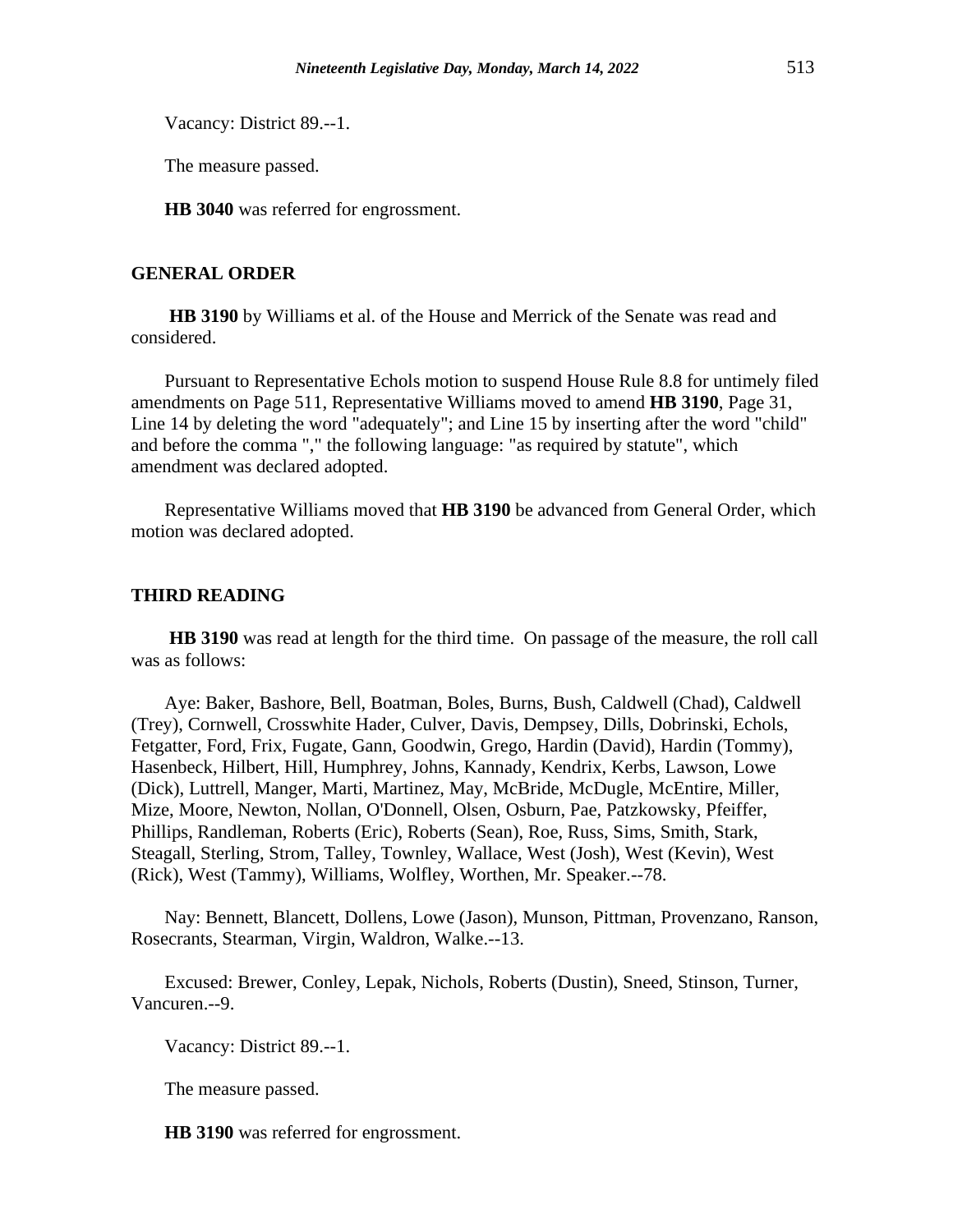## **GENERAL ORDER**

**HB 3643** by Dills et al. of the House and Pemberton of the Senate was read and considered.

Coauthored by Representative(s) Provenzano, Johns, Waldron

Pursuant to Representative Echols motion to suspend House Rule 8.8 for untimely filed amendments on Page 511, Representative Dills moved to amend **HB 3643**, Page 11, Section 2 by deleting all of the language beginning with "Be" on Line 18 through the word "shall" on Line 24 and inserting in lieu thereof "Not"; Page 12, Section 2, Line 3 by deleting "3." and inserting in lieu thereof: "2."; and Page 14, Section 3, Line 4 by inserting after "law" the following: ", federal law,", which amendment was declared adopted.

Representative Dills moved that **HB 3643** be advanced from General Order, which motion was declared adopted.

#### **THIRD READING**

**HB 3643** was read at length for the third time. On passage of the measure and emergency, the roll call was as follows:

Aye: Baker, Bashore, Bell, Bennett, Blancett, Boatman, Boles, Burns, Bush, Caldwell (Chad), Caldwell (Trey), Conley, Cornwell, Crosswhite Hader, Culver, Davis, Dempsey, Dills, Dobrinski, Dollens, Echols, Fetgatter, Ford, Frix, Fugate, Gann, Goodwin, Grego, Hardin (David), Hardin (Tommy), Hasenbeck, Hilbert, Hill, Humphrey, Johns, Kannady, Kendrix, Kerbs, Lawson, Lowe (Dick), Lowe (Jason), Luttrell, Manger, Marti, Martinez, May, McBride, McDugle, McEntire, Miller, Mize, Moore, Munson, Newton, Nollan, O'Donnell, Olsen, Osburn, Pae, Patzkowsky, Pfeiffer, Phillips, Pittman, Provenzano, Randleman, Ranson, Roberts (Dustin), Roberts (Eric), Roberts (Sean), Roe, Rosecrants, Russ, Sims, Smith, Stark, Steagall, Stearman, Sterling, Strom, Talley, Townley, Turner, Vancuren, Virgin, Waldron, Walke, Wallace, West (Josh), West (Kevin), West (Rick), West (Tammy), Williams, Wolfley, Worthen, Mr. Speaker.--95.

Excused: Brewer, Lepak, Nichols, Sneed, Stinson.--5.

Vacancy: District 89.--1.

The measure and emergency passed.

**HB 3643** was referred for engrossment.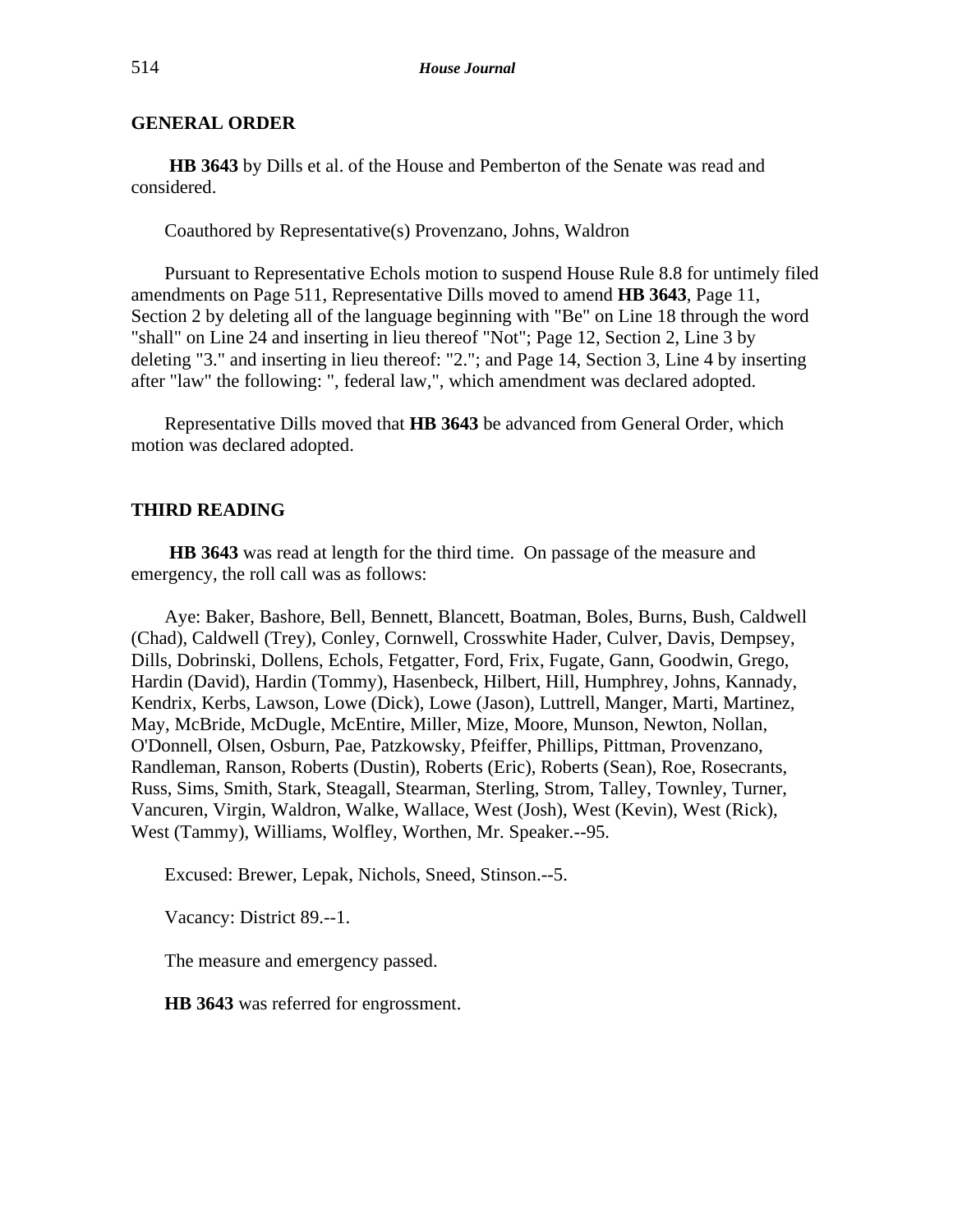#### **GENERAL ORDER**

**HB 3644** by Dills et al. of the House and Taylor of the Senate was read and considered.

Coauthored by Representative(s) Johns, Waldron

Pursuant to Representative Echols motion to suspend House Rule 8.8 for untimely filed amendments on Page 511, Representative Dills moved to amend **HB 3644**, Page 7, Section 1, Line 7 by striking "may" and inserting in lieu thereof "shall"; Lines 7 and 8 by striking "or more schools by an applicant" and inserting in lieu thereof: "charter district that may include multiple charter sites"; Line 10 by striking "school" and inserting in lieu thereof "district"; Line 11 by inserting after "contract":", shall be considered a local educational agency, as defined in 20 U.S.C. Section 7801, and"; Line 12 by striking all of the language beginning with "school" and ending with "contract" and inserting in lieu thereof "district"; Line 15 by deleting "school" and inserting in lieu thereof "district"; and Page 23, Section 4, Line 9 insert after "sponsors.": "The State Department of Education shall develop data codes for the Oklahoma Cost Accounting System which shall be used to comply with the administrative services reporting required by this section.", which amendment was declared adopted.

Representative Dills moved that **HB 3644** be advanced from General Order, which motion was declared adopted.

#### **THIRD READING**

**HB 3644** was read at length for the third time. On passage of the measure and emergency, the roll call was as follows:

Aye: Baker, Bashore, Bell, Bennett, Blancett, Boatman, Boles, Burns, Bush, Caldwell (Chad), Caldwell (Trey), Conley, Cornwell, Crosswhite Hader, Culver, Davis, Dempsey, Dills, Dobrinski, Dollens, Echols, Fetgatter, Ford, Frix, Fugate, Gann, Goodwin, Grego, Hardin (David), Hardin (Tommy), Hasenbeck, Hilbert, Hill, Humphrey, Johns, Kannady, Kendrix, Kerbs, Lawson, Lowe (Dick), Lowe (Jason), Luttrell, Manger, Marti, Martinez, May, McBride, McDugle, McEntire, Miller, Mize, Moore, Munson, Newton, Nollan, O'Donnell, Olsen, Osburn, Pae, Patzkowsky, Pfeiffer, Phillips, Pittman, Provenzano, Randleman, Ranson, Roberts (Dustin), Roberts (Eric), Roberts (Sean), Roe, Rosecrants, Russ, Sims, Smith, Stark, Steagall, Stearman, Sterling, Strom, Talley, Townley, Turner, Vancuren, Virgin, Waldron, Walke, Wallace, West (Josh), West (Kevin), West (Rick), West (Tammy), Williams, Wolfley, Mr. Speaker.--94.

Excused: Brewer, Lepak, Nichols, Sneed, Stinson, Worthen.--6.

Vacancy: District 89.--1.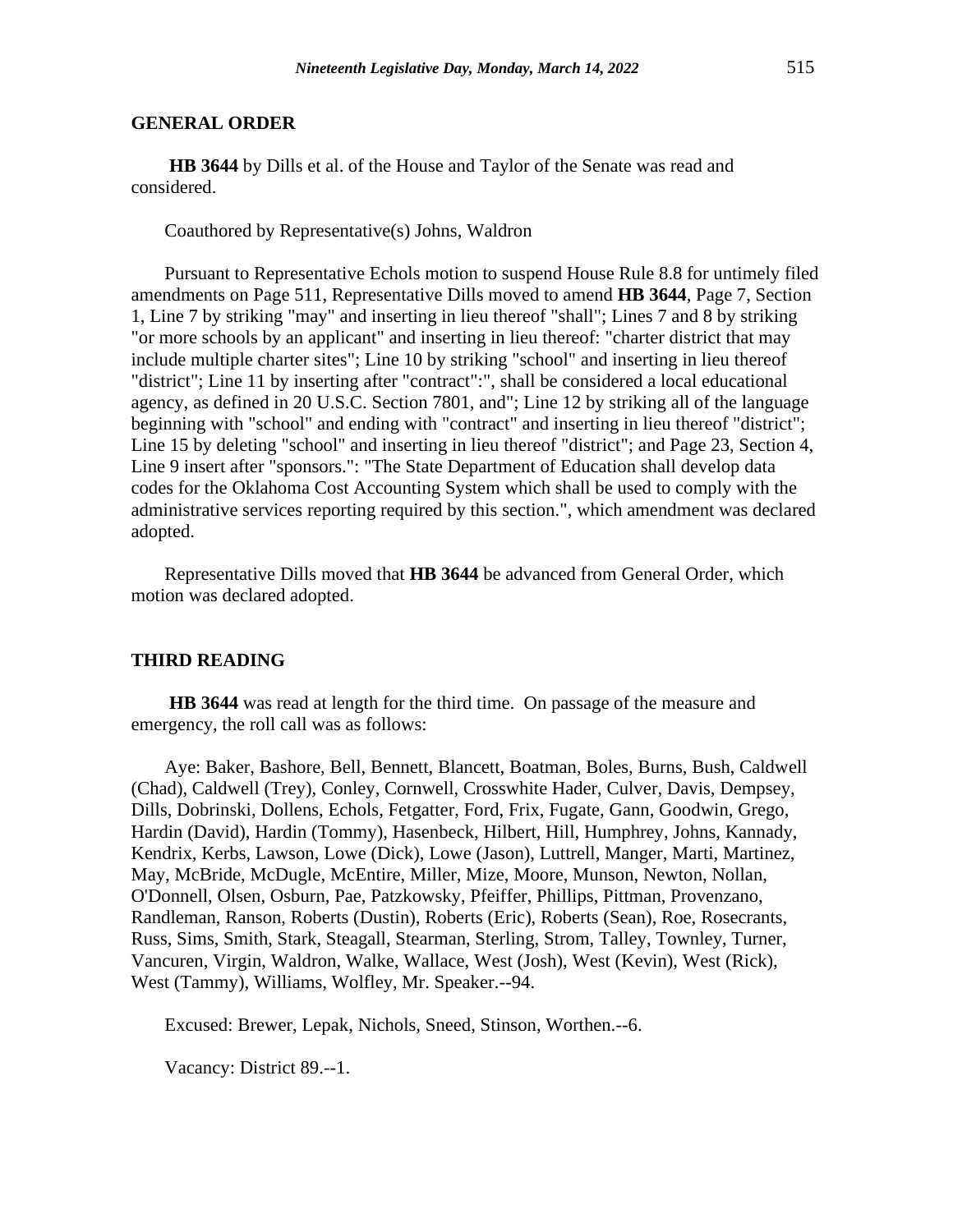The measure and emergency passed.

**HB 3644** was referred for engrossment.

## **MEASURES REASSIGNED**

The following measure was reassigned:

**HB 3566** − Withdrawn from Utilities and referred to Rules.

#### **GENERAL ORDER**

**HB 3897** by Kannady of the House was read and considered.

Authored by Senator Howard (principal Senate author)

Coauthored by Senator(s) Thompson

Pursuant to Representative Echols motion to suspend House Rule 8.8 for untimely filed amendments on Page 511, Representative Kannady moved to amend **HB 3897** by striking the title, the enacting clause, the entire bill and inserting in lieu thereof a floor substitute, which floor substitute was declared adopted.

Representative Kannady moved that **HB 3897** be advanced from General Order, which motion was declared adopted.

## **THIRD READING**

**HB 3897** was read at length for the third time. On passage of the measure, the roll call was as follows:

Aye: Baker, Bashore, Bell, Bennett, Blancett, Boatman, Boles, Burns, Bush, Caldwell (Chad), Caldwell (Trey), Conley, Cornwell, Crosswhite Hader, Culver, Davis, Dempsey, Dills, Dobrinski, Dollens, Echols, Fetgatter, Ford, Frix, Fugate, Goodwin, Grego, Hardin (David), Hasenbeck, Hilbert, Hill, Humphrey, Johns, Kannady, Kendrix, Kerbs, Lawson, Lowe (Dick), Lowe (Jason), Luttrell, Manger, Marti, Martinez, May, McBride, McDugle, McEntire, Miller, Moore, Munson, Newton, Nollan, O'Donnell, Olsen, Osburn, Pae, Patzkowsky, Pfeiffer, Phillips, Pittman, Provenzano, Randleman, Ranson, Roberts (Dustin), Roberts (Eric), Roberts (Sean), Roe, Rosecrants, Russ, Sims, Smith, Stark, Steagall, Stearman, Sterling, Strom, Talley, Townley, Turner, Vancuren, Waldron, Walke, Wallace, West (Josh), West (Kevin), West (Tammy), Williams, Wolfley, Worthen, Mr. Speaker.--90.

Nay: Gann, Hardin (Tommy), West (Rick).--3.

Excused: Brewer, Lepak, Mize, Nichols, Sneed, Stinson, Virgin.--7.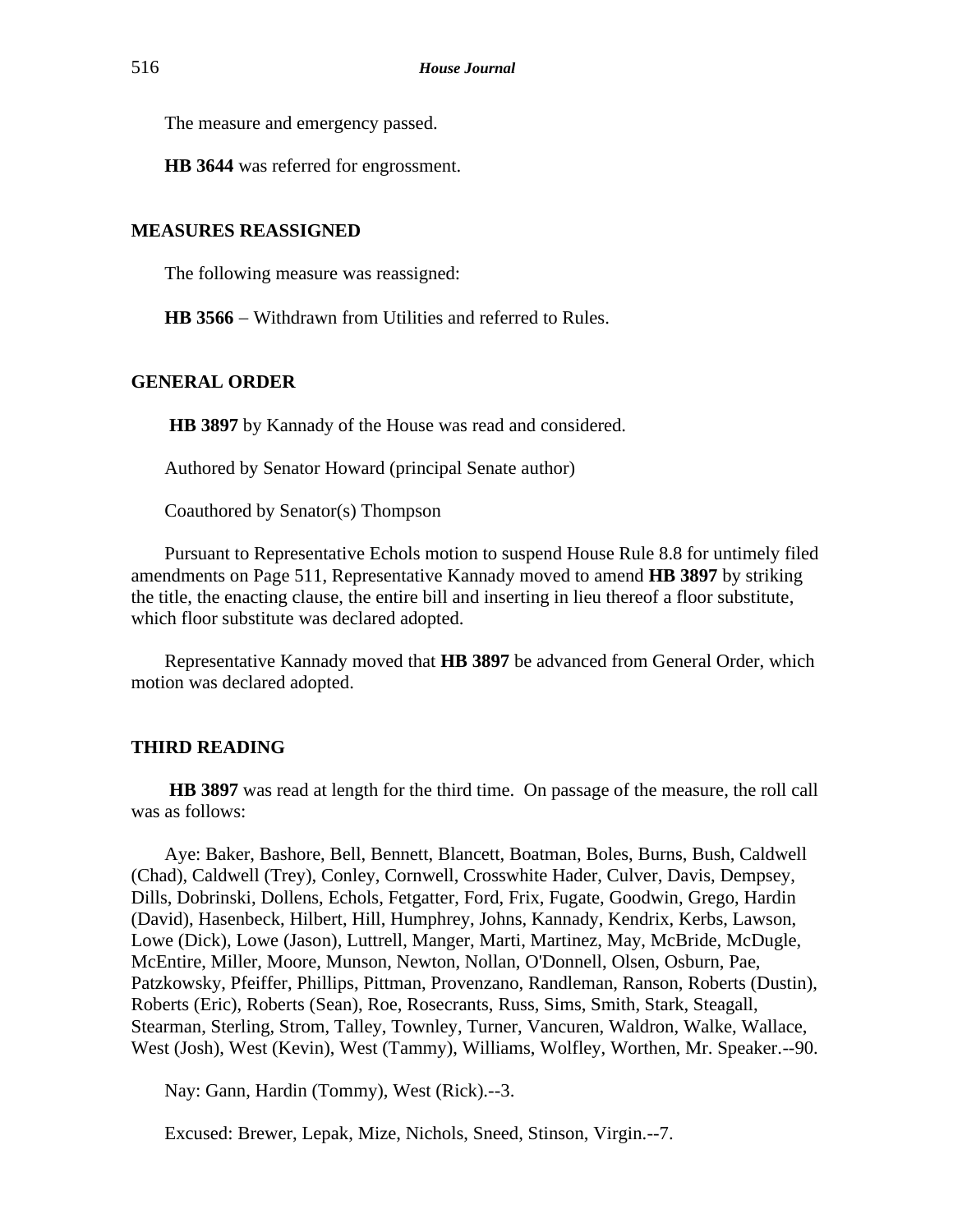Vacancy: District 89.--1.

The measure passed.

**HB 3897** was referred for engrossment.

#### **MESSAGES FROM THE SENATE**

Announcing the passage of **SCR 21**. The measure was introduced and read.

**SCR 21** − By Hicks and Boren of the Senate and O'Donnell, Waldron and McBride of the House.

A Concurrent Resolution commemorating the celebration of St. Patrick's Day; celebrating the 100th anniversary of the Irish Senate; and directing distribution.

## **Adjournment request consent**

Advising the Honorable House of Representatives pursuant to Article V, Section 30 of the Oklahoma Constitution that the Senate grants the request of the House to adjourn for more than three days, beginning Wednesday, March 16, 2022, and ending Monday, March 21, 2022.

## **GENERAL ORDER**

**HB 4014** by Conley et al. of the House and Bergstrom of the Senate was read and considered.

Coauthored by Representative(s) Stearman, Randleman, McDugle

Pursuant to Representative Echols motion to suspend House Rule 8.8 for untimely filed amendments on Page 511, Representative Conley moved to amend **HB 4014**, Page 2, Section 1, Line 5 by deleting "Parents" and inserting in lieu thereof: "A parent"; and by deleting "guardians" and inserting in lieu thereof: "guardian"; and by deleting "their" and inserting in lieu thereof: "his or her minor"; Line 23 by deleting "Parents" and inserting in lieu thereof: "A parent"; and by deleting "guardians" and inserting in lieu thereof: "guardian"; and Line 24 by deleting "their" and inserting in lieu thereof: "his or her minor", which amendment was declared adopted.

#### **Representative Mize Presiding**

Representative Conley moved that **HB 4014** be advanced from General Order, which motion was declared adopted.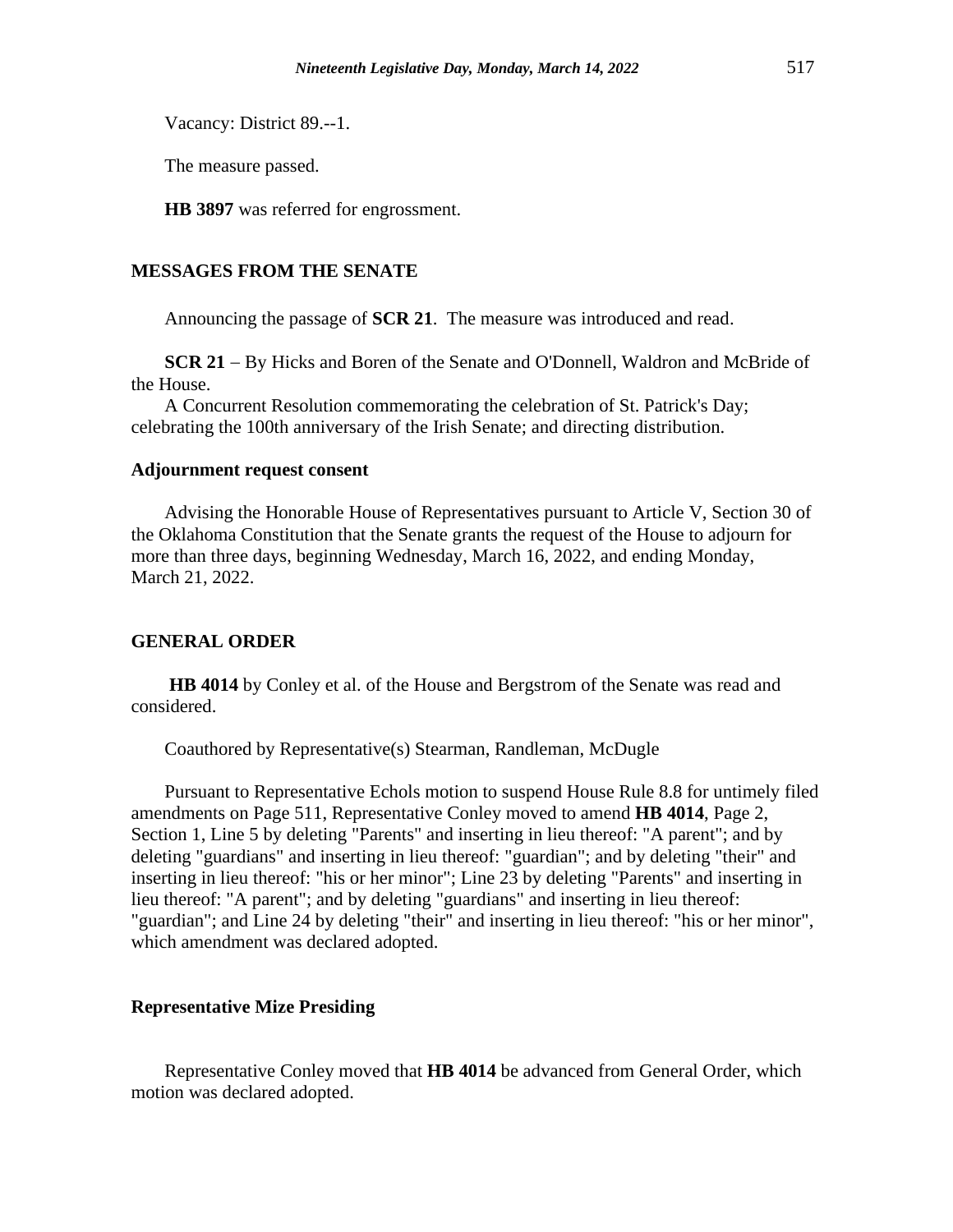## **THIRD READING**

**HB 4014** was read at length for the third time. On passage of the measure, the roll call was as follows:

Aye: Baker, Bashore, Boatman, Boles, Burns, Bush, Caldwell (Chad), Caldwell (Trey), Conley, Cornwell, Crosswhite Hader, Culver, Davis, Dempsey, Dills, Dobrinski, Dollens, Echols, Fetgatter, Ford, Frix, Gann, Grego, Hardin (David), Hardin (Tommy), Hasenbeck, Hilbert, Hill, Humphrey, Johns, Kannady, Kendrix, Kerbs, Lawson, Lowe (Dick), Luttrell, Manger, Marti, Martinez, May, McBride, McDugle, McEntire, Miller, Mize, Moore, Newton, Nollan, O'Donnell, Olsen, Osburn, Pae, Patzkowsky, Pfeiffer, Phillips, Randleman, Roberts (Dustin), Roberts (Eric), Roberts (Sean), Roe, Rosecrants, Russ, Sims, Smith, Stark, Steagall, Stearman, Sterling, Strom, Talley, Townley, Vancuren, Wallace, West (Josh), West (Kevin), West (Rick), West (Tammy), Williams, Wolfley, Worthen, Mr. Speaker.--81.

Nay: Bell, Bennett, Blancett, Fugate, Goodwin, Munson, Pittman, Provenzano, Ranson, Turner, Virgin, Waldron, Walke.--13.

Excused: Brewer, Lepak, Lowe (Jason), Nichols, Sneed, Stinson.--6.

Vacancy: District 89.--1.

The measure passed.

**HB 4014** was referred for engrossment.

## **CONSIDERATION OF EMERGENCY CLAUSE**

The Presiding Officer asked unanimous consent that **HB 3897** be recalled from engrossing and enrollment for consideration of the emergency clause, which had been added in the adopted floor substitute, which was the order.

Representative Kannady requested unanimous consent that the vote on **HB 3897,** which passed the House by a vote of 90-3, be considered the vote on the emergency, which was the order.

The emergency passed.

**HB 3897** was referred for engrossment.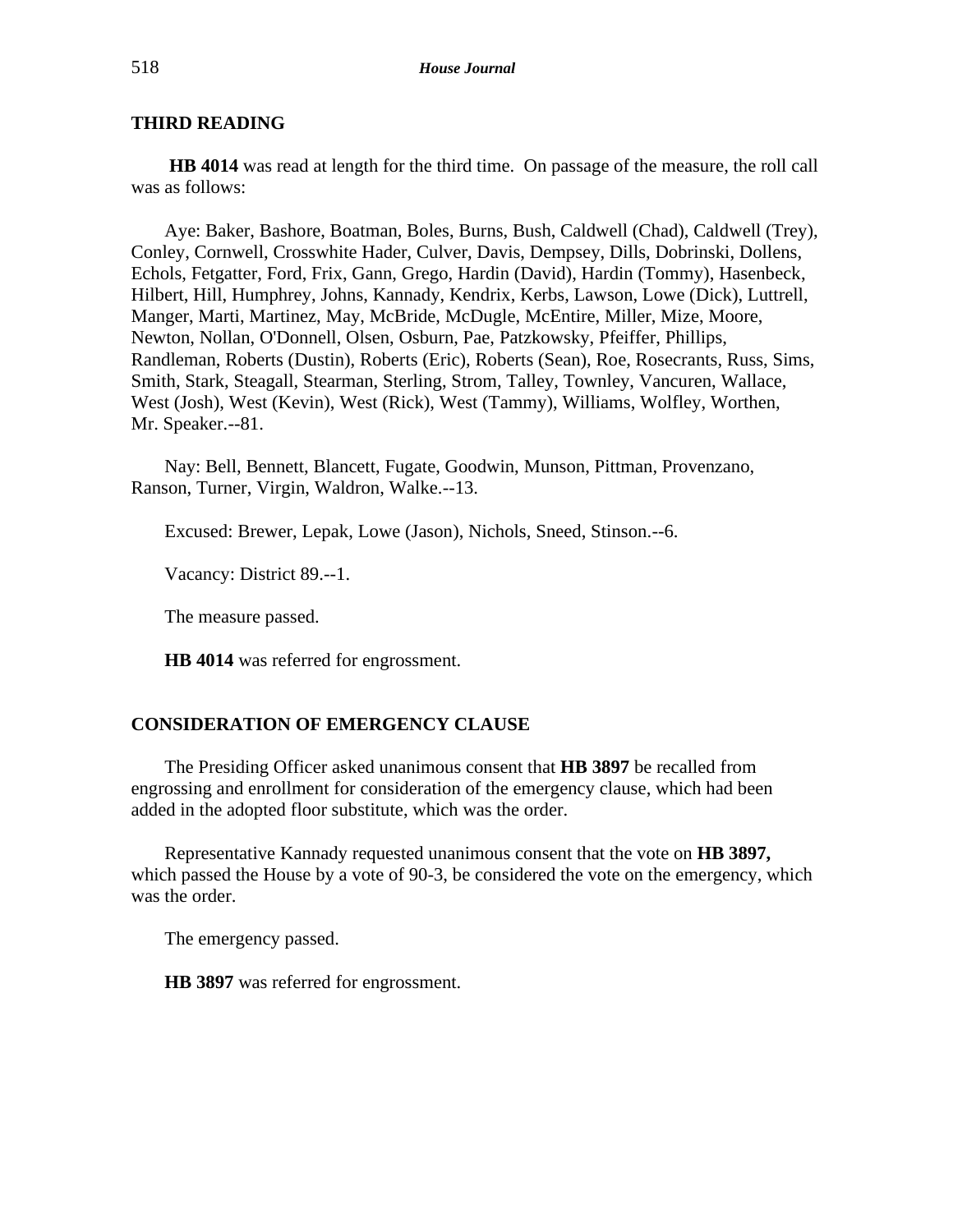#### **RESOLUTION FOR CONSIDERATION**

**SCR 21** was called up for consideration.

Upon unanimous consent request of Representative O'Donnell, all Members of the House were added as coauthors.

Upon motion of Representative O'Donnell, **SCR 21** was considered and adopted.

**SCR 21** was properly signed, in open session, by the Presiding Officer and ordered returned to the Honorable Senate.

## **MOTION**

Representative Roberts (Eric) asked that the Journal reflect that had he been present in the Chamber, he would have voted aye on **HB 4099**, which was the order.

#### **MOTION**

Representative Ranson asked that the Journal reflect that had she been present in the Chamber, she would have voted aye on **HB 3085**, which was the order.

## **MOTION**

Representative Turner asked that the Journal reflect that had she been present in the Chamber, she would have voted nay on **HB 3190**, which was the order.

## **VOTE DECLARATION**

Representative Pittman asked that the Journal reflect that had she been present in the Chamber, she would have voted aye on **HBs 3812, 3567, 3720, 4370, 4373, 4389, 1611, 3150, 3081, 4073, 4075, 3168, 3217, 4099, 4101, 4123** and **3168** and nay on **HBs 2976, 4375, 4376** and **3086.**

#### **MEASURES REASSIGNED**

The following measure was reassigned:

**HB 1960** − Withdrawn from Alcohol, Tobacco and Controlled Substances and referred to Rules.